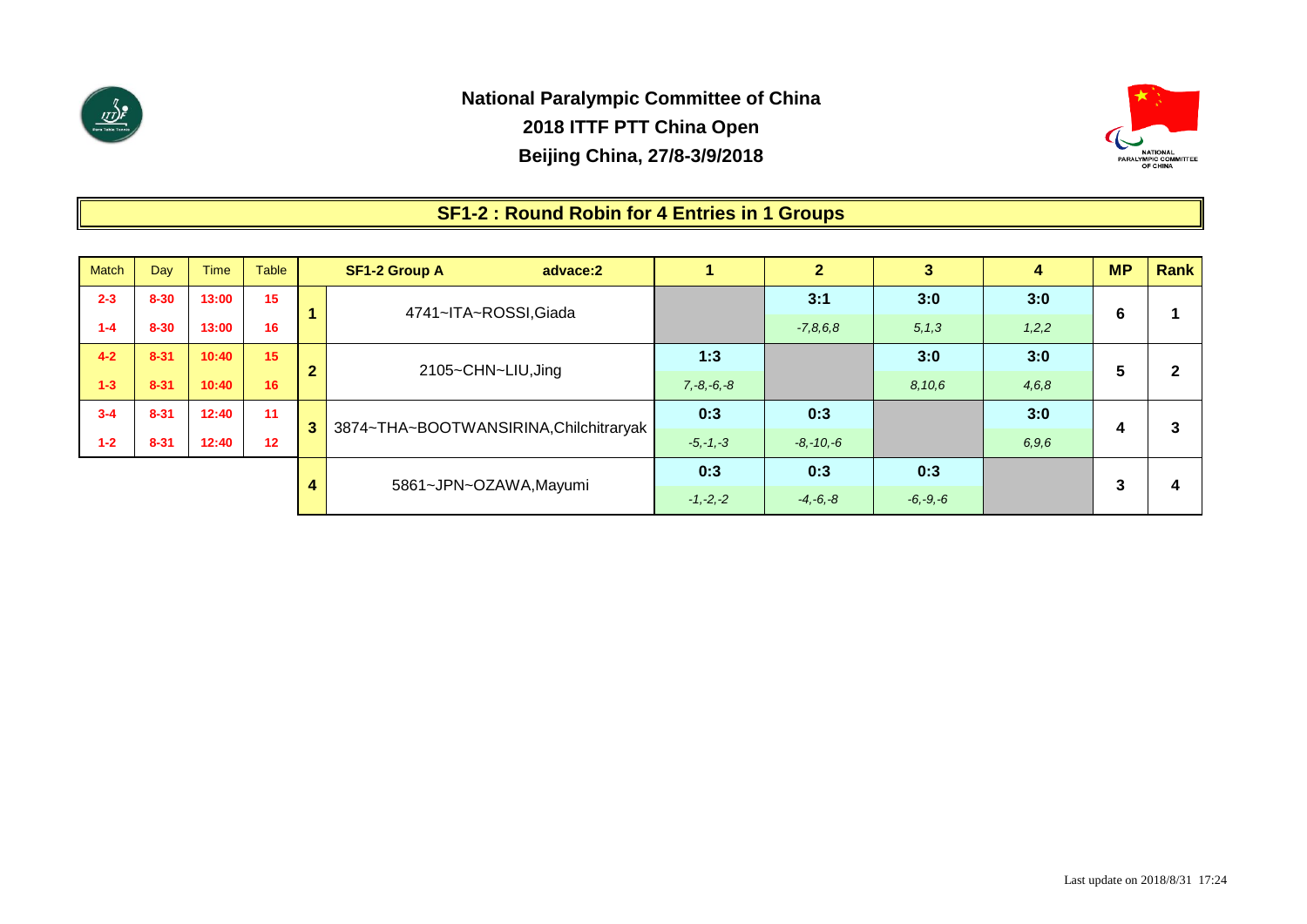

**2-1 8-30 12:30 16 2-3 8-30 17:00 10**

**Match 3-1 8-30 11:00 14**

#### **National Paralympic Committee of China 2018 ITTF PTT China Open Beijing China, 27/8-3/9/2018**



# **SF3 : Round Robin for 7 Entries in 2 Groups**

| Day      | Timel | Table | <b>SF3 Group A</b><br>advace:2             |               |                  |             | <b>MP</b> | <b>Rank</b> |  |
|----------|-------|-------|--------------------------------------------|---------------|------------------|-------------|-----------|-------------|--|
| $8 - 30$ | 11:00 | 14    | 4645~CHN~XUE, Juan                         |               | 3:0              | 3:0         | Д         |             |  |
| $8 - 30$ | 12:30 | 16    |                                            |               | 10.2.5           | 10, 1.5     |           |             |  |
| $8 - 30$ | 17:00 | 10    | 2264~CRO~DRETAR, Helena                    | 0:3           |                  | 3:1         | o         | 2           |  |
|          |       |       |                                            | $-10, -2, -5$ |                  | $-13,3,3,6$ |           |             |  |
|          |       |       | 3 3873~THA~WARARITDAMRONGKUL, Pattaravadee | 0:3           | 1:3              |             |           | າ           |  |
|          |       |       |                                            | $-10 - 1 - 5$ | $13, -3, -3, -6$ |             |           | P           |  |

| <b>Match</b> | Dav      | rime / | Table           |   | <b>SF3 Group B</b><br>advace:2 |                  |                  |                |         | <b>MP</b> | Rank |
|--------------|----------|--------|-----------------|---|--------------------------------|------------------|------------------|----------------|---------|-----------|------|
| $3*1$        | $8 - 30$ | 11:00  | 15              |   | 2444~CHN~LI, Qian              |                  | 3:0              | 3:1            | 3:0     | 6         |      |
| $2 - 4$      | $8 - 30$ | 11:00  | 16              |   |                                |                  | 6, 7, 6          | $-5, 11, 9, 6$ | 1,3,2   |           |      |
| $4 - 3$      | $8 - 30$ | 12:30  | 9               | ◠ | 3576~CRO~MUZINIC, Andela       | 0:3              |                  | 3:1            | 3:0     |           |      |
| $2 - 1$      | $8 - 30$ | 12:30  | 10 <sup>1</sup> |   |                                | $-6, -7, -6$     |                  | $-11,9.6.9$    | 4, 4, 4 |           |      |
| $1 - 4$      | $8 - 30$ | 17:00  | 11              |   | 5694~CHN~YANG, Zhonghui        | 1:3              | 1:3              |                | 3:0     |           |      |
| $2 - 3$      | $8 - 30$ | 17:00  | 12 <sup>1</sup> |   |                                | $5, -11, -9, -6$ | $11, -9, -6, -9$ |                | 9, 6, 7 |           |      |
|              |          |        |                 |   |                                | 0:3              | 0:3              | 0:3            |         |           |      |
|              |          |        |                 | 4 | 3363~AUS~TSCHARKE, Amanda Jane | $-1, -3, -2$     | $-4, -4, -4$     | $-9, -6, -7$   |         |           |      |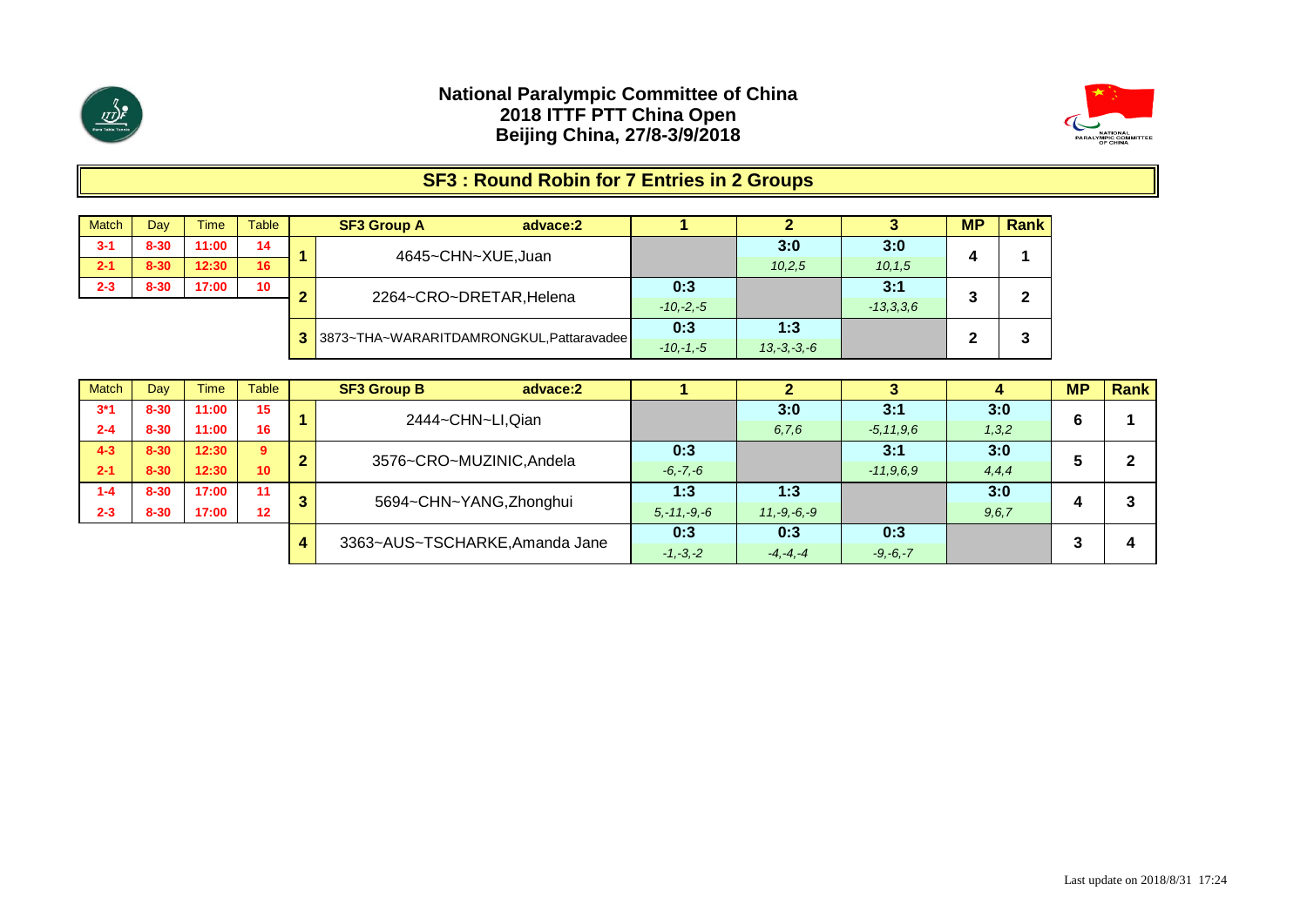



# **Women Single Class 3 : KO for 4 Entries**

|   | 4645~CHN~XUE, Juan       | $3:1$ ; $-8,7,4,9$   |                    |
|---|--------------------------|----------------------|--------------------|
|   | $<1>8-31-12:00-T15$      | 4645~CHN~XUE,Juan    |                    |
|   | 3576~CRO~MUZINIC, Andela |                      | 3:0:11,9.9         |
|   |                          | $<$ 3>8-31-15:30-T11 | 4645~CHN~XUE, Juan |
|   | 2264~CRO~DRETAR, Helena  |                      | Place 1            |
|   | $<$ 2>8-31-12:00-T16     | 2444~CHN~LI,Qian     |                    |
| 4 | 2444~CHN~LI, Qian        | $3:2$ ; 6,3, 8, 9,5  |                    |

0;match number not played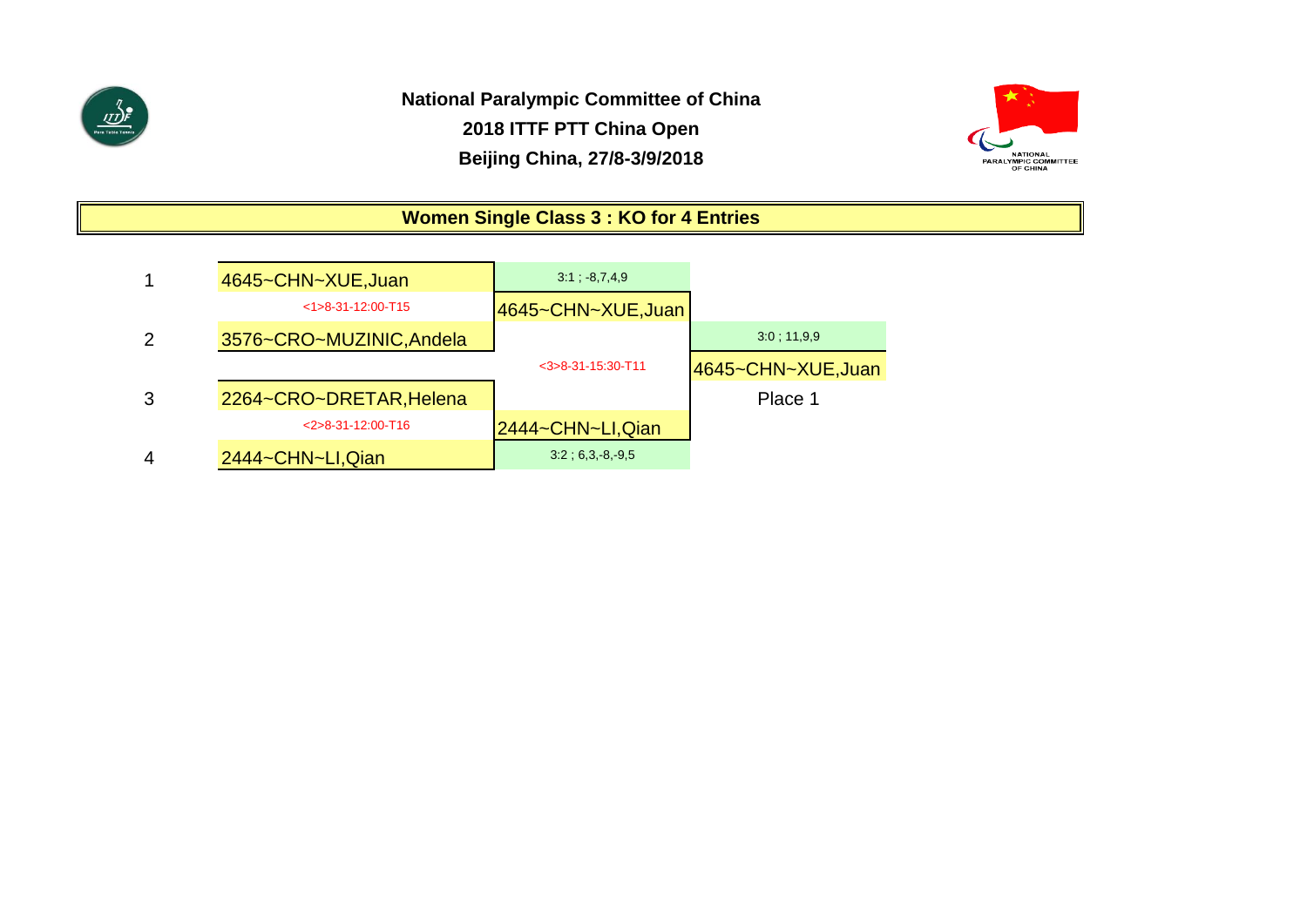



# **SF4 : Round Robin for 6 Entries in 2 Groups**

| <b>Match</b> | Day      | <b>Time</b> | <b>Table</b> |   | <b>SF4 Group A</b>            | advace:2 |              | $\mathbf{2}$    | 3          | <b>MP</b> | <b>Rank</b> |
|--------------|----------|-------------|--------------|---|-------------------------------|----------|--------------|-----------------|------------|-----------|-------------|
| $2*1$        | $8 - 30$ | 13:30       | 14           |   | 2113~CHN~ZHOU, Ying           |          |              | 3:0             | 3:0        |           |             |
| $3 - 1$      | $8 - 30$ | 15:00       | 16           |   |                               |          |              | 2,8,7           | 5,6,6      | 4         |             |
| $2 - 3$      | $8 - 30$ | 18:00       | 10           |   | 4793~CHN~GU, Xiaodan          |          | 0:3          |                 | 3:1        | ≏         | $\mathbf 2$ |
|              |          |             |              |   |                               |          | $-2, -8, -7$ |                 | $-7,8,5,9$ | J         |             |
|              |          |             |              | 3 | 5082~RUS~VASILEVA, Aleksandra |          | 0:3          | 1:3             |            | 2         |             |
|              |          |             |              |   |                               |          | $-5, -6, -6$ | $7, -8, -5, -9$ |            |           | 3           |

| <b>Match</b> | Day      | <b>Time</b> | Table          |   | <b>SF4 Group B</b> | advace:2                     |              |                    |         | <b>MP</b> | Rank         |
|--------------|----------|-------------|----------------|---|--------------------|------------------------------|--------------|--------------------|---------|-----------|--------------|
| $3 - 1$      | $8 - 30$ | 13:30       | 15             |   |                    | 3704~GER~MIKOLASCHEK, Sandra |              | 2:3                | 3:0     | ≏         | $\mathbf{2}$ |
| $2 - 1$      | $8 - 30$ | 15:00       | $\overline{9}$ |   |                    |                              |              | $8, -8, -4, 6, -8$ | 4,5,3   | C         |              |
| $2 - 3$      | $8 - 30$ | 18:00       | 11             |   |                    |                              | 3:2          |                    | 3:0     | Δ         |              |
|              |          |             |                |   |                    | 3164~CHN~ZHANG, Miao         |              |                    | 1, 4, 3 |           |              |
|              |          |             |                | 3 |                    | 5781~THA~SRINGAM, Wassana    |              | 0:3                |         |           |              |
|              |          |             |                |   |                    |                              | $-4, -5, -3$ | $-1, -4, -3$       |         | 2         | 3            |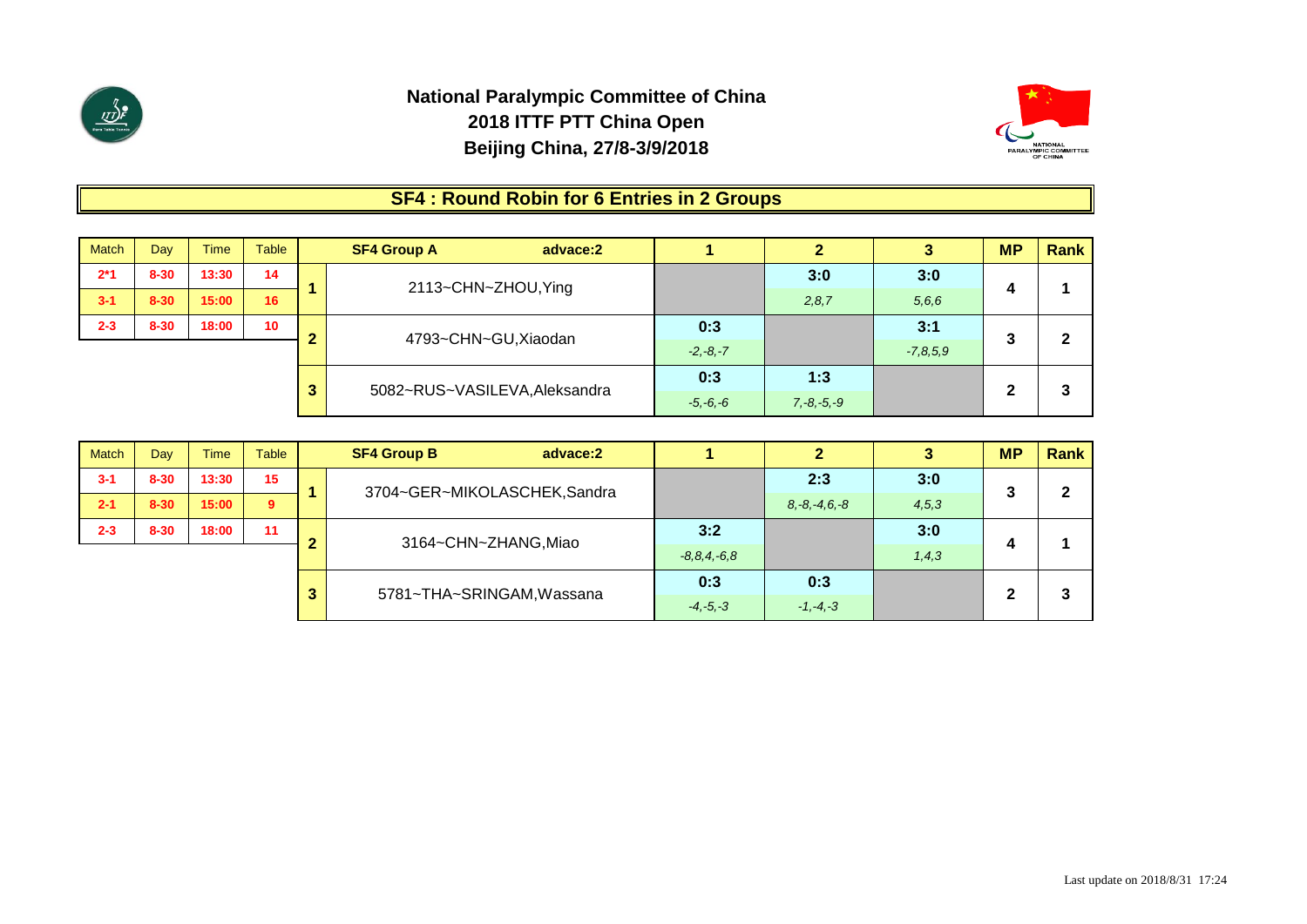

# **National Paralympic Committee of China 2018 ITTF PTT China Open Beijing China, 27/8-3/9/2018**



# **Women Singles Class 4 : KO for 4 Entries**

|   | 2113~CHN~ZHOU, Ying          | 3:1; 8,10, 6,7       |                     |
|---|------------------------------|----------------------|---------------------|
|   | $<1>8-31-12:40-T15$          | 2113~CHN~ZHOU, Ying  |                     |
| 2 | 3704~GER~MIKOLASCHEK, Sandra |                      | 3:1:8.9.4.12        |
|   |                              | $<$ 3>8-31-15:30-T12 | 2113~CHN~ZHOU, Ying |
| 3 | 4793~CHN~GU, Xiaodan         |                      | Place 1             |
|   | $<$ 2>8-31-12:40-T16         | 4793~CHN~GU, Xiaodan |                     |
| 4 | 3164~CHN~ZHANG, Miao         | 3:0; 7,7,7           |                     |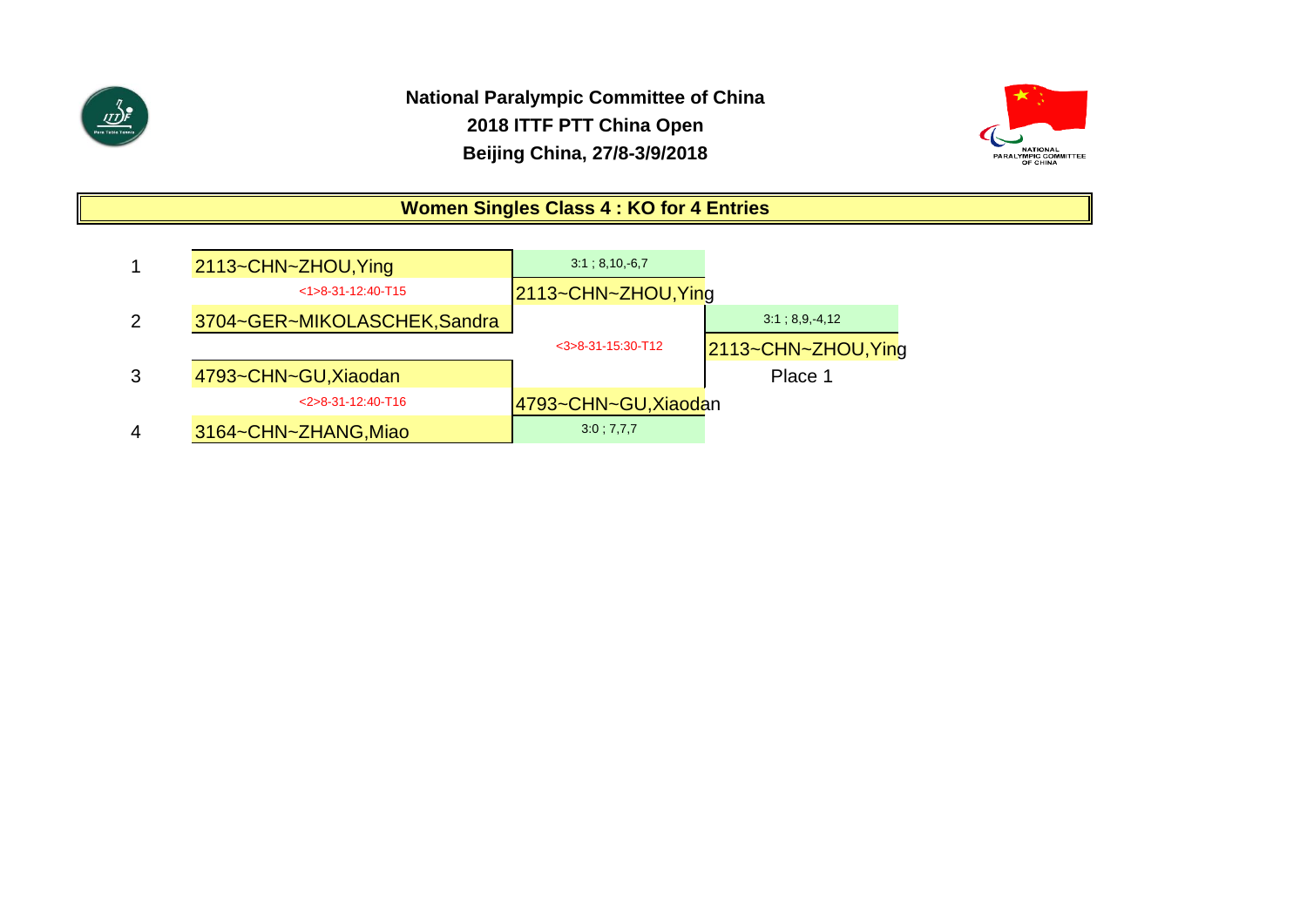

**National Paralympic Committee of China**

**2018 ITTF PTT China Open**

**Beijing China, 27/8-3/9/2018**



# **SF5 : Round Robin for 5 Entries in 1 Groups**

| Match   | Day      | <b>Time</b> | Table           |                         | <b>SF5 Group A</b>                    | advace:2 |                 | $\overline{2}$ | 3               | 4             | 5 <sup>5</sup> | <b>MP</b>      | <b>Rank</b>  |
|---------|----------|-------------|-----------------|-------------------------|---------------------------------------|----------|-----------------|----------------|-----------------|---------------|----------------|----------------|--------------|
| $1*4$   | $8 - 30$ | 13:30       | 11              | $\mathbf{1}$            |                                       |          |                 | 3:1            | 3:0             | 3:1           | 3:0            | 8              |              |
| $2 - 3$ | $8 - 30$ | 13:30       | 16              |                         | 2446~CHN~ZHANG, Bian                  |          |                 | $-7,8,4,8$     | 5, 8, 10        | $8, -5, 8, 3$ | 3, 1, 2        |                |              |
| $2 - 4$ | $8 - 30$ | 15:00       | 10 <sup>°</sup> | $\overline{2}$          | 3819~KOR~KANG, Oejeong                |          | 1:3             |                | 3:0             | 3:0           | 3:0            | $\overline{7}$ | $\mathbf{2}$ |
| $1 - 5$ | $8 - 30$ | 15:00       | 13              |                         |                                       |          | $7, -8, -4, -8$ |                | 9, 13, 12       | 9,2,5         | 4,8,9          |                |              |
| $5 - 2$ | $8 - 30$ | 18:00       | 12              | $\overline{\mathbf{3}}$ | 3683~ISR~TABIB, Caroline Odaia        |          | 0:3             | 0:3            |                 | 3:1           | 3:0            | 6              | 3            |
| $4 - 3$ | $8 - 30$ | 18:00       | 15              |                         |                                       |          | $-5, -8, -10$   | $-9, -13, -12$ |                 | $7, 8, -8, 1$ | 2,9,6          |                |              |
| $4 - 5$ | $8 - 31$ | 10:00       | 15 <sub>1</sub> | 4                       | 5821~CHN~CHEN, Xin                    |          | 1:3             | 0:3            | 1:3             |               | 3:0            | 5              | 4            |
| $1-3$   | $8 - 31$ | 10:00       | 16              |                         |                                       |          | $-8, 5, -8, -3$ | $-9, -2, -5$   | $-7, -8, 8, -1$ |               | 4,9,6          |                |              |
| $3 - 5$ | $8 - 31$ | 12:00       | 11              |                         | 5 5196~FIJ~RODEN, Merewalesi Vakacegu |          | 0:3             | 0:3            | 0:3             | 0:3           |                | 4              | 5            |
| $1 - 2$ | $8 - 31$ | 12:00       | 12 <sup>2</sup> |                         |                                       |          | $-3, -1, -2$    | $-4, -8, -9$   | $-2, -9, -6$    | $-4, -9, -6$  |                |                |              |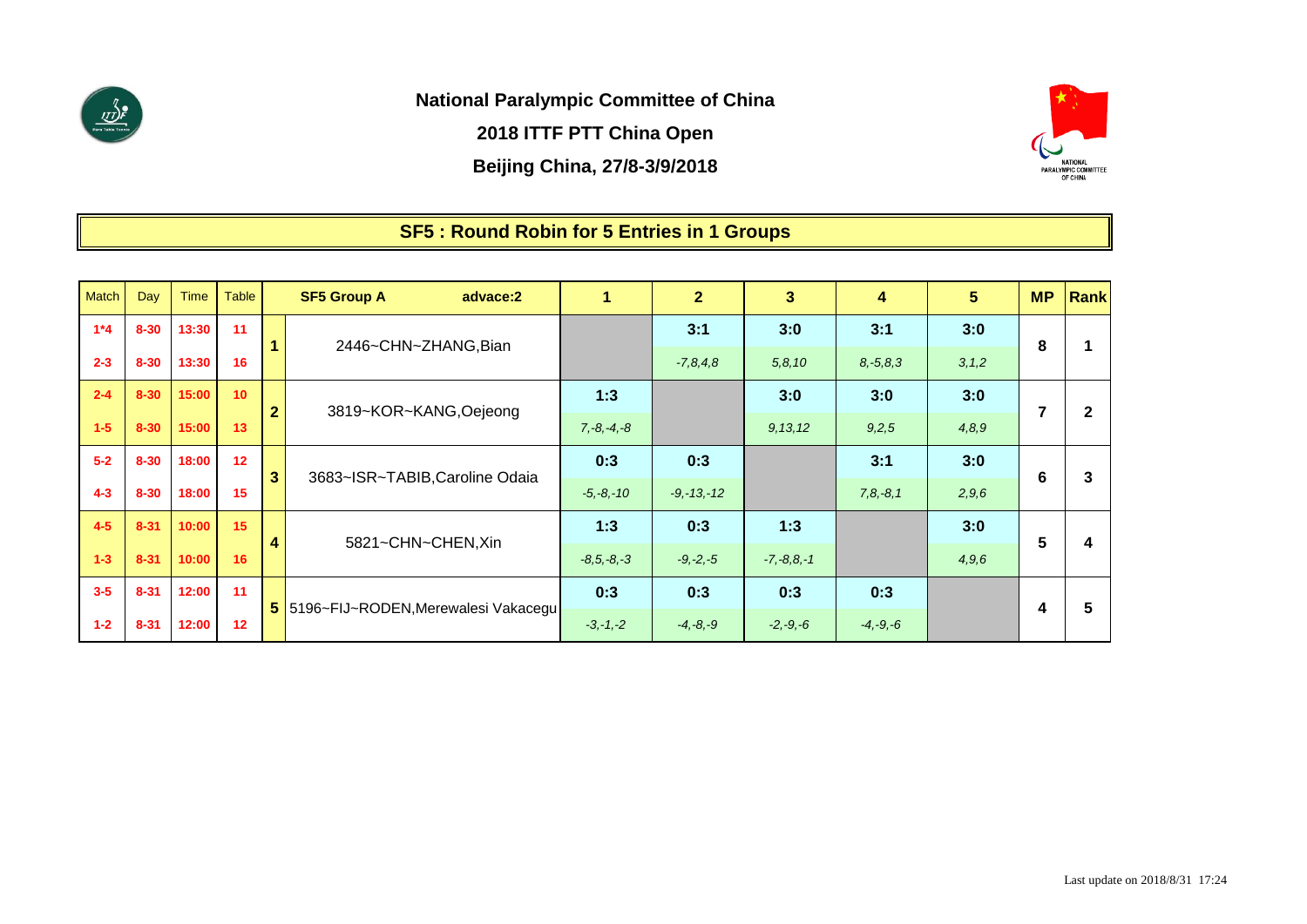

**1-2 8-31 12:40 2**

# **National Paralympic Committee of China 2018 ITTF PTT China Open Beijing China, 27/8-3/9/2018**



#### **1 3 4 2 5 SF6 : Round Robin for 5 Entries in 1 Groups 3:1** *-4,5,6,5* **8 6 5 7 4 3:1** *3,2,-5,5* **3:0** *6,2,5* **3:1** *-6,6,8,6* **3:1** *6,7,-7,6* **1:3** *-11,-4,8,-4* **2:3** *-13,5,-6,9,-11* **1:3 0:3 3:1** *4,8,-8,8* **3:1** *5,7,-13,7* **3:2** *13,-5,6,-9,11* **1:3** *-6,-7,7,-6* **1:3** *11,4,-8,4* **3:1** *-7,6,8,7* **1:3** *-5,-7,13,-7* **3:1 1:3** *7,-6,-8,-7* **1:3** *-4,-8,8,-8* **1:3 Rank 1 2 3 4 5** 4401~UKR~LYTOVCHENKO,Maryna 2422~POL~MARSZAL,Katarzyna 3706~GER~GREBE,Stephanie 5650~RUS~ALIEVA,Maliak **1 2 3 4 5 MP SF6 Group A advace:2** 4791~MAC~LAM,Oi Man **1-3 8-31 10:40 6 3-5 8-31 12:40 1 4-3 8-30 17:30 4 4-5 8-31 10:40 5 1-4 8-30 14:30 2 5-2 8-30 17:30 3 1-5 8-30 13:00 8 2-3 8-30 14:30 1** Match | Day | Time | Table **2-4 8-30 13:00 7**

*-3,-2,5,-5*

*6,-6,-8,-6*

*-6,-2,-5*

*4,-5,-6,-5*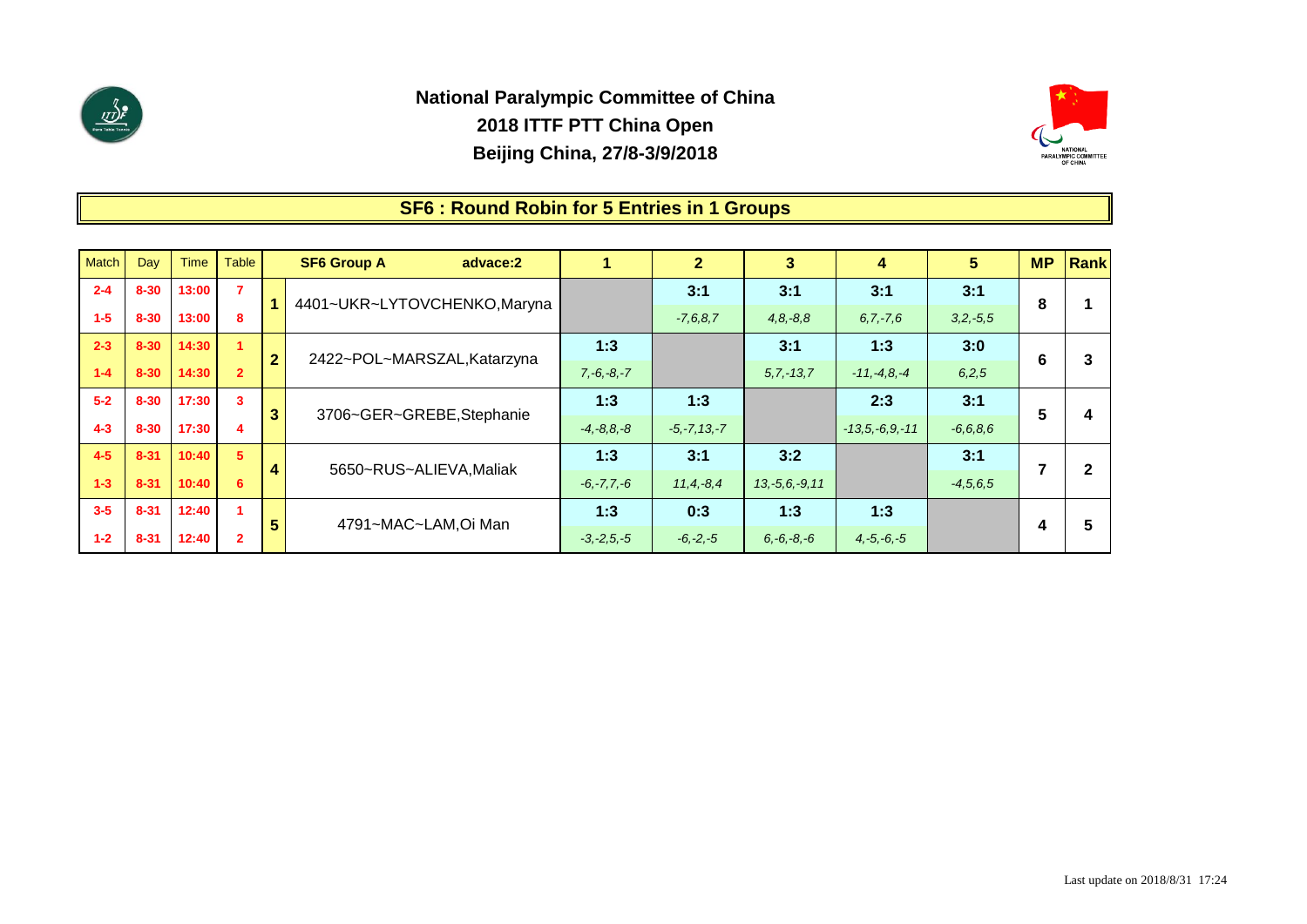



### **SF7 : Round Robin for 4 Entries in 1 Groups**

| <b>Match</b> | Day      | <b>Time</b> | <b>Table</b>   |                | <b>SF7 Group A</b><br>advace:2 |                 | $\overline{2}$ | $3\overline{)}$ | 4        | <b>MP</b> | Rank         |
|--------------|----------|-------------|----------------|----------------|--------------------------------|-----------------|----------------|-----------------|----------|-----------|--------------|
| $2 - 3$      | $8 - 30$ | 14:00       | 6              |                | 1887~RUS~SAFONOVA, Victoriya   |                 | 3:1            | 3:0             | 3:0      | 6         |              |
| $1 - 4$      | $8 - 30$ | 14:00       | 8              |                |                                |                 | $-9, 8, 6, 3$  | 5,6,6           | 5,5,5    |           |              |
| $4 - 2$      | $8 - 30$ | 15:30       | 2 <sup>1</sup> | $\overline{2}$ |                                | 1:3             |                | 3:0             | 3:0      | 5         | $\mathbf{2}$ |
| $1 - 3$      | $8 - 30$ | 15:30       | 8              |                | 4646~CHN~WANG,Rui              | $9, -8, -6, -3$ |                | 5, 4, 5         | 5,7,5    |           |              |
| $3 - 4$      | $8 - 30$ | 18:30       | 2 <sup>1</sup> |                |                                | 0:3             | 0:3            |                 | 3:0      |           |              |
| $1 - 2$      | $8 - 30$ | 18:30       | 4              | $\mathbf{3}$   | 5041~MAC~U, Choi Hong          | $-5, -6, -6$    | $-5, -4, -5$   |                 | 5, 7, 10 | 4         | 3            |
|              |          |             |                |                |                                | 0:3             | 0:3            | 0:3             |          |           |              |
|              |          |             |                | 4              | 3788~JPN~FUJIMOTO, Keiko       | $-5, -5, -5$    | $-5, -7, -5$   | $-5, -7, -10$   |          | 3         | 4            |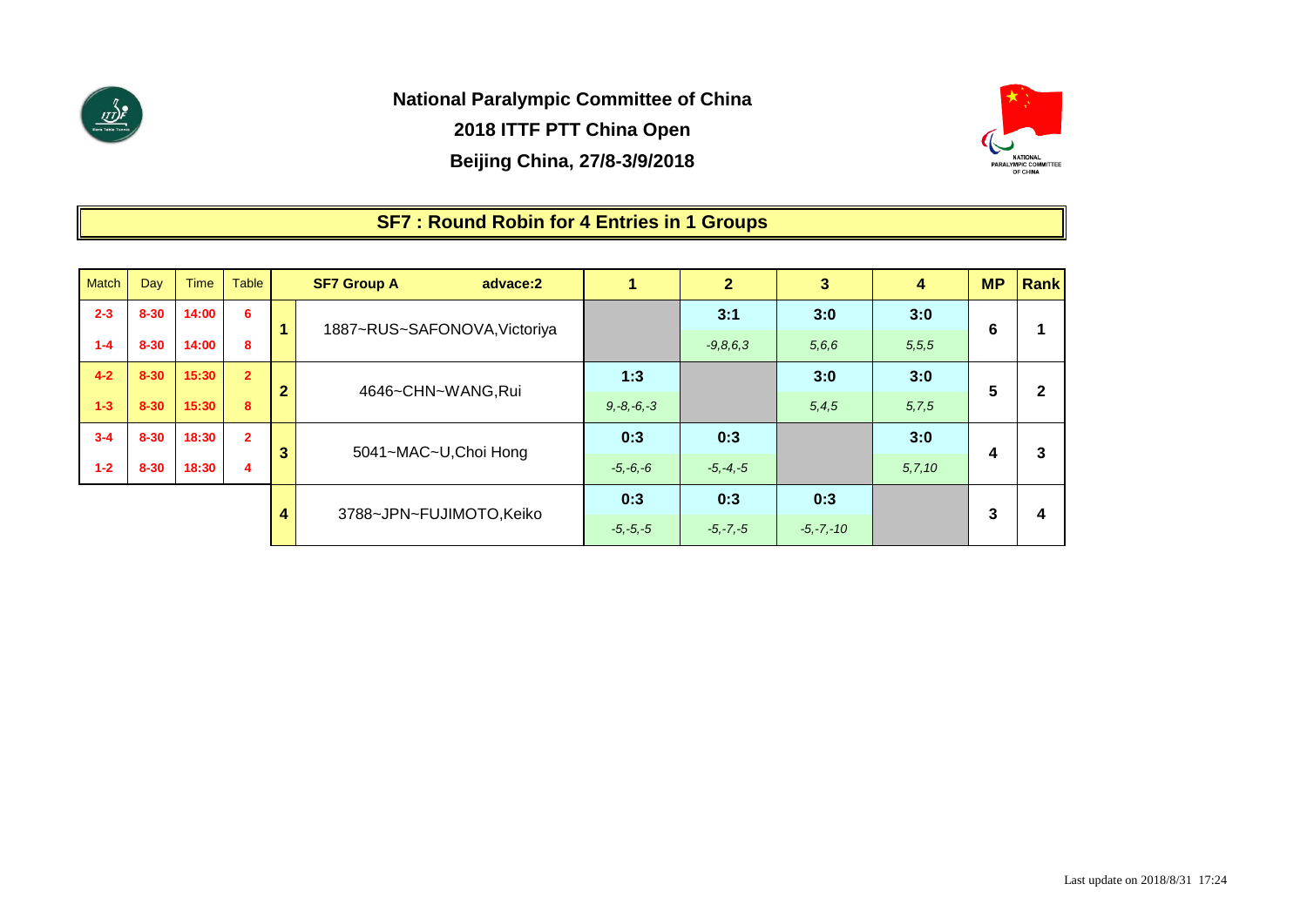



### **SF8 : Round Robin for 6 Entries in 2 Groups**

| <b>Match</b> | Day      | Time  | Table |   | <b>SF8 Group A</b><br>advace:2 |                             |              |               |       | <b>MP</b> | Rank |
|--------------|----------|-------|-------|---|--------------------------------|-----------------------------|--------------|---------------|-------|-----------|------|
| $3 - 1$      | $8 - 30$ | 13:30 | 8     |   |                                |                             |              | 3:1           | 3:0   |           |      |
| $2 - 1$      | $8 - 30$ | 15:00 | 8     |   | 3758~CHN~MAO, Jingdian         |                             |              | $6, -5, 2, 3$ | 4,7,5 | 4         |      |
| $2 - 3$      | $8 - 30$ | 18:00 | 4     |   |                                |                             | 1:3          |               | 3:0   | 2         | Ω    |
|              |          |       |       |   |                                | 3582~POL~JASTRZEBSKA,Dajana |              |               | 4,6,7 | v         |      |
|              |          |       |       | 3 |                                | 5056~THA~SUANGTHO,Sumalee   |              | 0:3           |       | ◠         | ິ    |
|              |          |       |       |   |                                |                             | $-4, -7, -5$ | $-4, -6, -7$  |       |           | w    |

| <b>Match</b> | Day      | <b>Time</b> | <b>Table</b> |   | <b>SF8 Group B</b>   | advace:2                  |              |               |         | <b>MP</b> | Rank |
|--------------|----------|-------------|--------------|---|----------------------|---------------------------|--------------|---------------|---------|-----------|------|
| $3 - 1$      | $8 - 30$ | 13:30       |              |   |                      | 5593~USA~ZU,Mingyu        |              | 3:1           | 3:0     |           |      |
| $2 - 1$      | $8 - 30$ | 15:00       |              |   |                      |                           |              | $5, -2, 5, 7$ | 5, 7, 4 | 4         |      |
| $2 - 3$      | $8 - 30$ | 18:00       | 3            |   |                      |                           | 1:3          |               | 3:0     | າ         | ົ    |
|              |          |             |              |   |                      | 4464~RUS~LITVINENKO,Elena |              |               | 2,6,3   | v         |      |
|              |          |             |              |   |                      |                           |              | 0:3           |         | ŋ         | o    |
|              |          |             |              | 3 | 5822~CHN~LI, Guiying |                           | $-5, -7, -4$ | $-2, -6, -3$  |         |           | w    |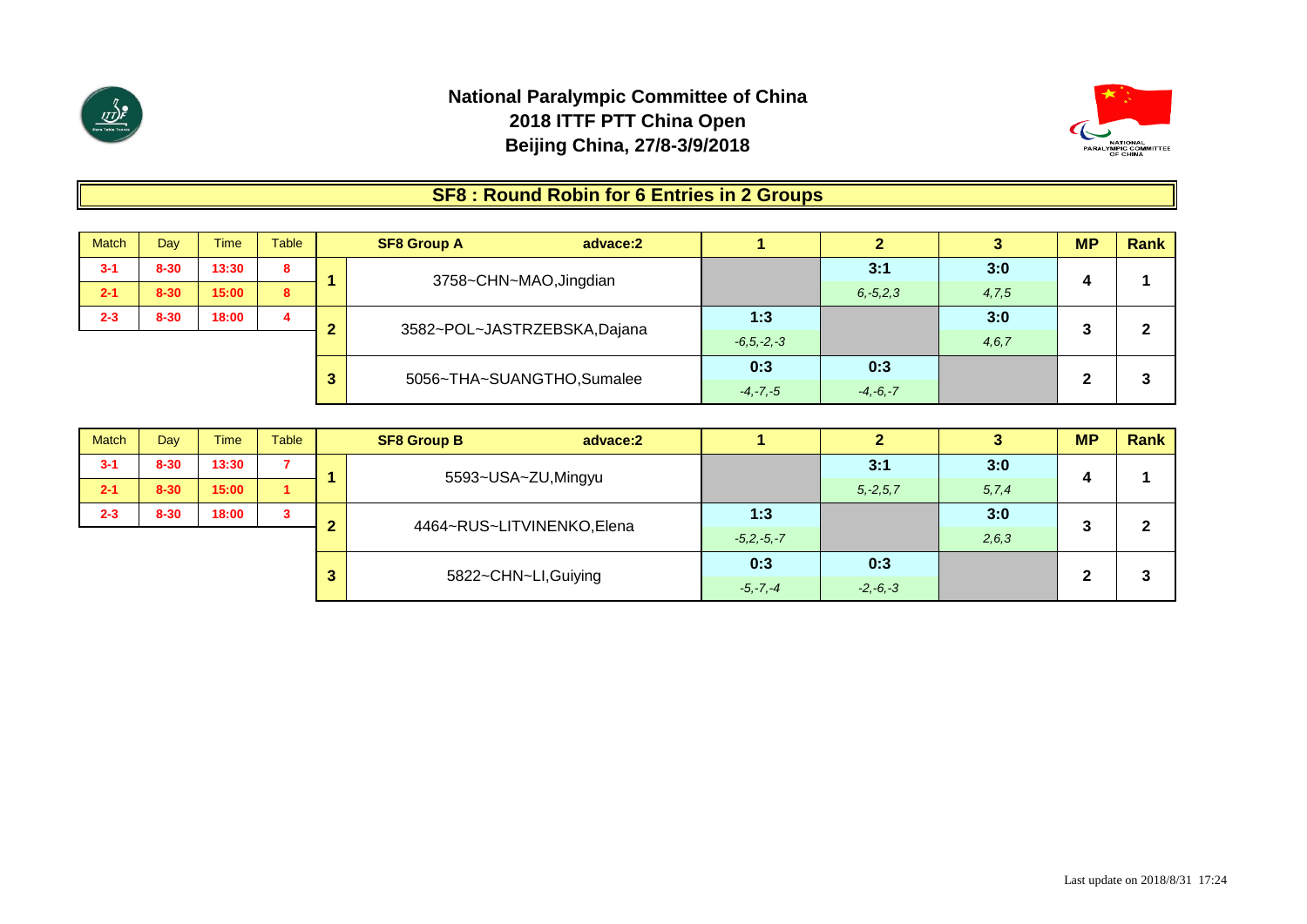

**National Paralympic Committee of China**

**2018 ITTF PTT China Open**

**Beijing China, 27/8-3/9/2018**



# **Women Single Class 8 : KO for 4 Entries**

|               | 3758~CHN~MAO, Jingdian       | 3.0:2.5.6              |                        |
|---------------|------------------------------|------------------------|------------------------|
|               | $<1>8-31-12:00-T3$           | 3758~CHN~MAO, Jingdian |                        |
| $\mathcal{P}$ | 4464~RUS~LITVINENKO, Elena   |                        | $3:1$ $7,11,1.8$       |
|               |                              | $<$ 3>8-31-15:30-T7    | 3758~CHN~MAO, Jingdian |
| 3             | 3582~POL~JASTRZEBSKA, Dajana |                        | Place 1                |
|               | $<2>8-31-12:00-T4$           | 5593~USA~ZU, Mingyu    |                        |
| 4             | 5593~USA~ZU, Mingyu          | $3.0 \div 4.4.6$       |                        |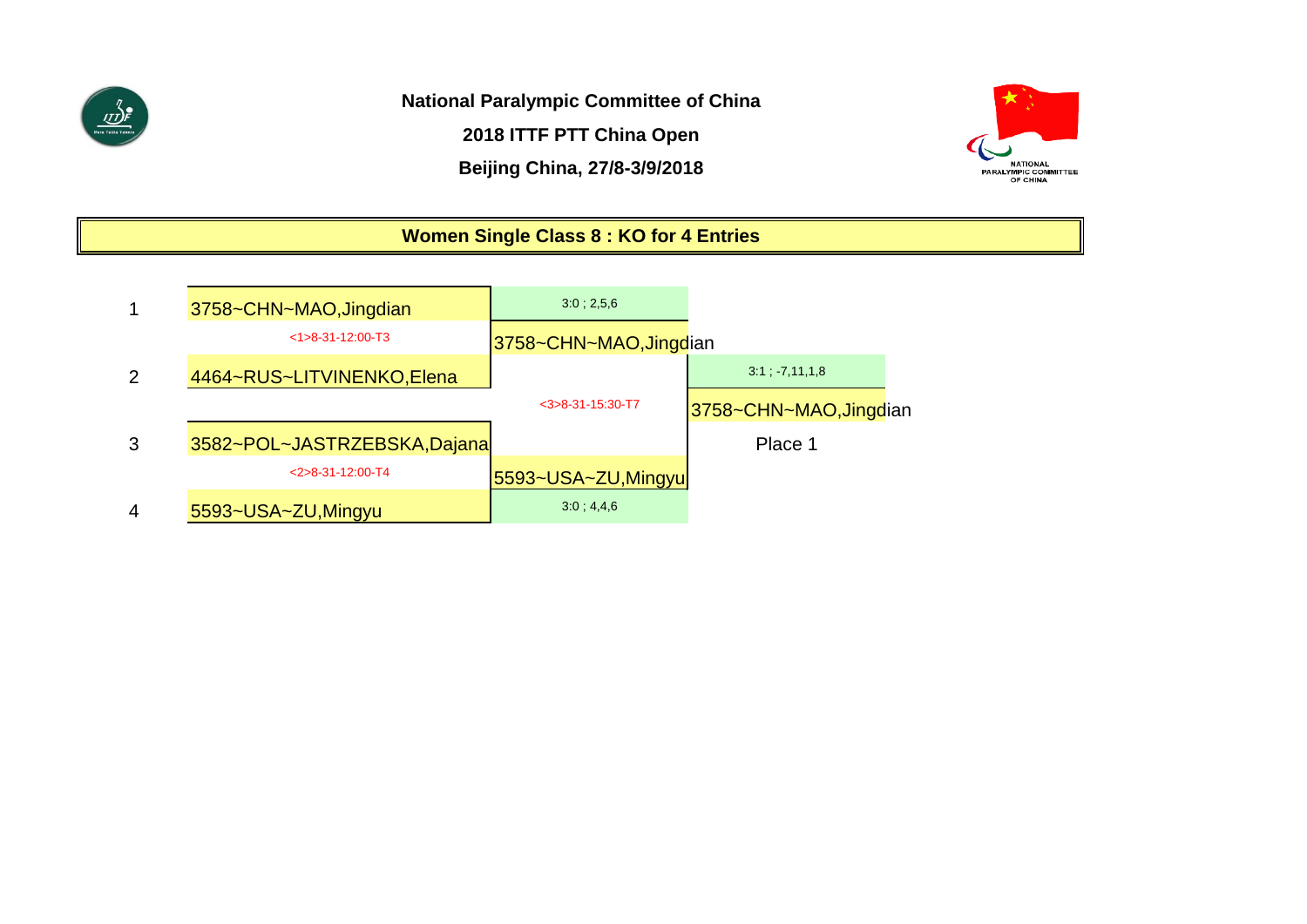



# **SF9 : Round Robin for 8 Entries in 2 Groups**

| Match   | Dav      | Time  | <b>Table</b> |              | <b>SF9 Group A</b><br>advace:2       |                 |              |                    | 4                 | <b>MP</b> | Rank |
|---------|----------|-------|--------------|--------------|--------------------------------------|-----------------|--------------|--------------------|-------------------|-----------|------|
| $3 - 1$ | $8 - 30$ | 14:00 |              |              | 4648~CHN~XIONG, Guiyan               |                 | 3:1          | 3:0                | 3:0               | 6         |      |
| $2 - 4$ | $8 - 30$ | 14:00 |              |              |                                      |                 | $3,3,-9,4$   | 4,5,2              | 2,4,4             |           |      |
| $4 - 3$ | $8 - 30$ | 15:30 | $\mathbf{3}$ | $\mathbf{2}$ | 1662~RUS~KOMLEVA / GORSHKALEVA, Olga | 1:3             |              | 3:0                | 3:0               |           | ົ    |
| $2 - 1$ | $8 - 30$ | 15:30 | 4            |              |                                      | $-3, -3, 9, -4$ |              | 9,7,5              | 5,2,5             | э         |      |
| $1 - 4$ | $8 - 30$ | 18:30 | 5            | 3            | 4594~GER~KRAMM,Lena                  | 0:3             | 0:3          |                    | 3:2               |           | 3    |
| $2 - 3$ | $8 - 30$ | 18:30 | 6            |              |                                      | $-4, -5, -2$    | $-9, -7, -5$ |                    | $-9, 3, -5, 3, 8$ | 4         |      |
|         |          |       |              |              | 3665~THA~THERMOYA, Wachiraporn       | 0:3             | 0:3          | 2:3                |                   |           |      |
|         |          |       |              | 4            |                                      | $-2, -4, -4$    | $-5, -2, -5$ | $9, -3, 5, -3, -8$ |                   |           |      |

| <b>Match</b> | Dav      | <b>Time</b> | Table          |   | <b>SF9 Group B</b><br>advace:2    |               |                 |                |                    | <b>MP</b> | Rank |
|--------------|----------|-------------|----------------|---|-----------------------------------|---------------|-----------------|----------------|--------------------|-----------|------|
| $3 - 1$      | $8 - 30$ | 14:00       | 3              |   | 3887~POL~PEK, Karolina            |               | 3:0             | 3:0            | 3:0                | 6         |      |
| $2 - 4$      | $8 - 30$ | 14:00       |                |   |                                   |               | 7,8,10          | 6, 5, 5        | 9,2,2              |           |      |
| $4 - 3$      | $8 - 30$ | 15:30       | 5 <sup>1</sup> |   | 3996~CHN~LIU, Meng                | 0:3           |                 | 3:1            | 3:0                |           |      |
| $2 - 1$      | $8 - 30$ | 15:30       | 6.             |   |                                   | $-7, -8, -10$ |                 | $9, -7, 4, 8$  | 8, 8, 7            |           |      |
| $1 - 4$      | $8 - 30$ | 18:30       |                | 3 | 5974~UKR~SHYNKAROVA, Iryna        | 0:3           | 1:3             |                | 1:3                | ີ         |      |
| $2 - 3$      | $8 - 30$ | 18:30       | 8              |   |                                   | $-6, -5, -5$  | $-9, 7, -4, -8$ |                | $-10, -7, 12, -11$ |           |      |
|              |          |             |                | 4 | 4190~THA~SETTISRIKOEDKUN,Chayanan | 0:3           | 0:3             | 3:1            |                    |           |      |
|              |          |             |                |   |                                   | $-9, -2, -2$  | $-8, -8, -7$    | $10.7 - 12.11$ |                    |           |      |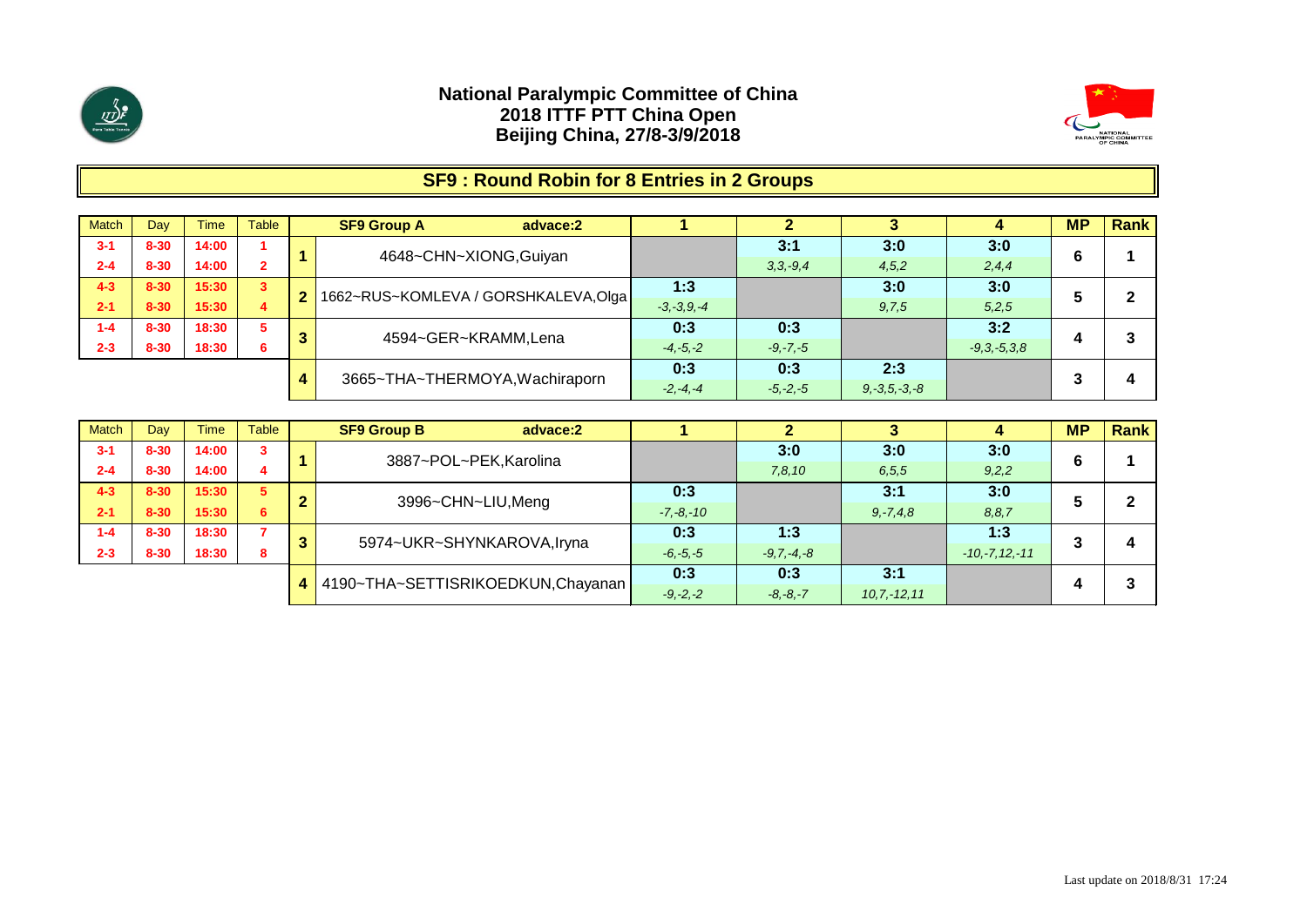

**National Paralympic Committee of China 2018 ITTF PTT China Open Beijing China, 27/8-3/9/2018**



# **Women Single Class 9 : KO for 4 Entries**

|   | 4648~CHN~XIONG, Guiyan               | $3.2; -6.4, 10.4.9$    |                        |
|---|--------------------------------------|------------------------|------------------------|
|   | $<1>8-31-11:20-T7$                   | 4648~CHN~XIONG,Guiyan  |                        |
| 2 | 3996~CHN~LIU, Meng                   |                        | 3:0:5.5.9              |
|   |                                      | $<$ 3>8-31-13:20-T4    | 3887~POL~PEK, Karolina |
| 3 | 1662~RUS~KOMLEVA / GORSHKALEVA, Olga |                        | Place 1                |
|   | $<$ 2>8-31-11:20-T8                  | 3887~POL~PEK, Karolina |                        |
| 4 | 3887~POL~PEK, Karolina               | 3.0:8,10.6             |                        |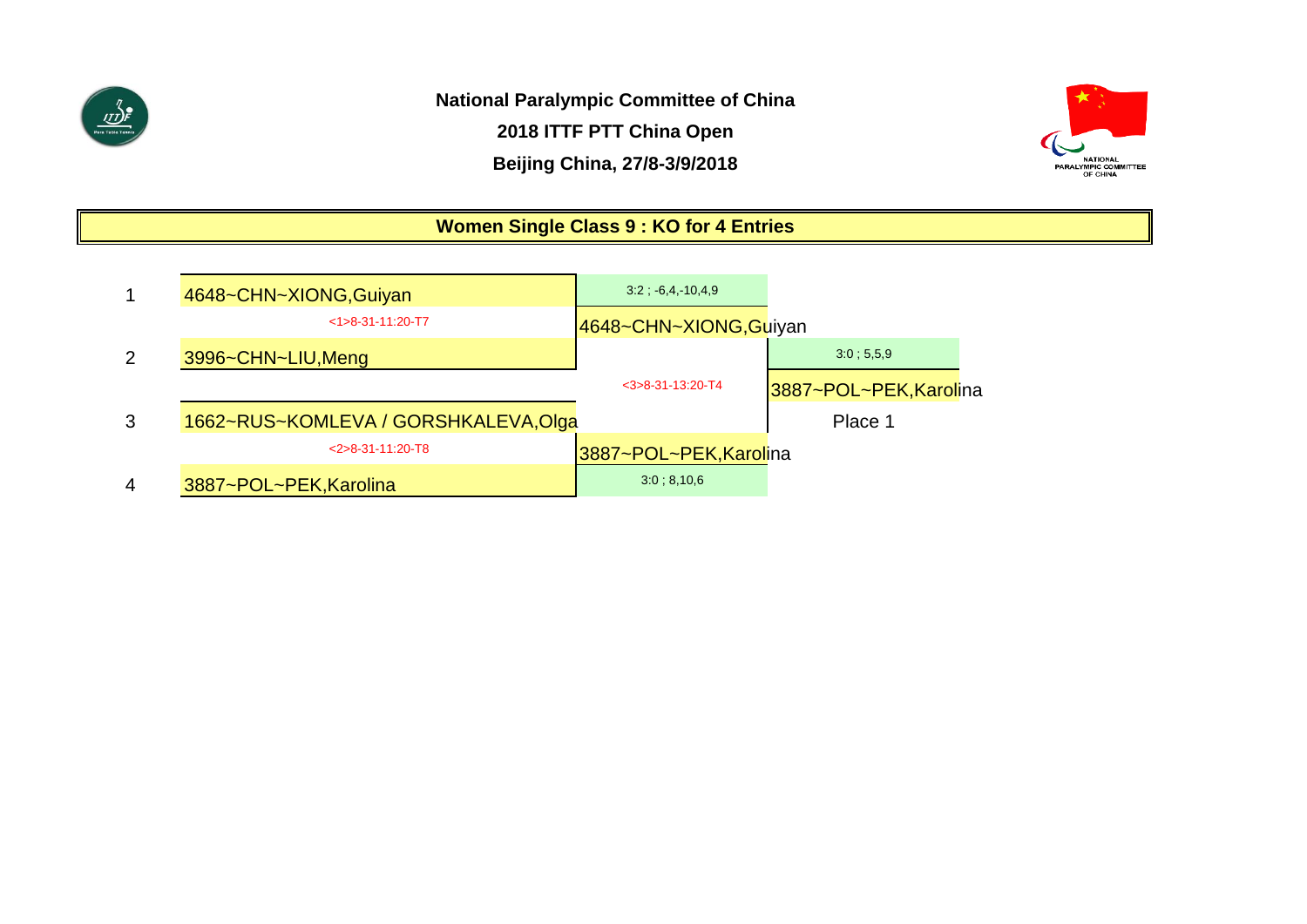



# **SF10 : Round Robin for 11 Entries in 3 Groups**

| <b>Match</b> | Day      | <b>Time</b> | Table          |   | <b>SF10 Group A</b><br>advace:2 |               |               |              |                 | <b>MP</b> | Rank |
|--------------|----------|-------------|----------------|---|---------------------------------|---------------|---------------|--------------|-----------------|-----------|------|
| $3 - 1$      | $8 - 30$ | 13:30       |                |   | 4942~CRO~LUCIC, Mirjana         |               | 3:0           | 0:3          | 1:3             |           | 3    |
| $2 - 4$      | $8 - 30$ | 13:30       |                |   |                                 |               | 7,9,8         | $-5, -7, -4$ | $8, -3, -7, -2$ | 4         |      |
| $4 - 3$      | $8 - 30$ | 15:00       | $\overline{2}$ | ∽ | 4595~GER~REEG, Marlene          | 0:3           |               | 0:3          | 1:3             | o         |      |
| $2 - 1$      | $8 - 30$ | 15:00       | 5              | ◢ |                                 | $-7, -9, -8$  |               | $-5, -6, -7$ | $-5, -2, 9, -8$ | J         |      |
| $1 - 4$      | $8 - 30$ | 18:00       | 5              |   | 5430~JPN~TAKEUCHI, Nozomi       | 3:0           | 3:0           |              | 0:3             |           | ົ    |
| $2 - 3$      | $8 - 30$ | 18:00       |                | 3 |                                 | 5, 7, 4       | 5, 6, 7       |              | $-6, -2, -4$    | ŋ         |      |
|              |          |             |                |   |                                 | 3:1           | 3:1           | 3:0          |                 |           |      |
|              |          |             |                | 4 | 2510~CHN~FAN,Lei                | $-8, 3, 7, 2$ | $5, 2, -9, 8$ | 6,2,4        |                 | 6         |      |

| <b>Match</b> | Day      | <b>Time</b> | <b>Table</b>          |              | <b>SF10 Group B</b><br>advace:2 |                  | 2           |       | <b>MP</b> | <b>Rank</b> |
|--------------|----------|-------------|-----------------------|--------------|---------------------------------|------------------|-------------|-------|-----------|-------------|
| $3*1$        | $8 - 30$ | 13:30       | $\overline{2}$        |              | 4796~CHN~ZHAO, Xiaojing         |                  | 3:0         | 3:0   |           |             |
| $2 - 1$      | $8 - 30$ | 15:00       | 4                     |              |                                 |                  | 3, 4, 8     | 9,5,4 | 4         |             |
| $2 - 3$      | $8 - 30$ | 18:00       | 6                     |              | 1174~JPN~KUDO, Yasuko           | 0:3              |             | 1:3   | m         | 3           |
|              |          |             |                       | $-3, -4, -8$ |                                 | $-8, -8, 11, -8$ | -           |       |           |             |
|              |          | 3           | 5823~CHN~KONG, Wenjie | 0:3          | 3:1                             |                  | $\bullet$   | ◠     |           |             |
|              |          |             |                       |              |                                 | $-9, -5, -4$     | $8,8,-11,8$ |       | J         |             |

| <b>Match</b> | Day      | <b>Time</b> | Table |   | <b>SF10 Group C</b><br>advace:2 |                    |                     |                      |                     | <b>MP</b> | Rank |
|--------------|----------|-------------|-------|---|---------------------------------|--------------------|---------------------|----------------------|---------------------|-----------|------|
| $3 - 1$      | $8 - 30$ | 13:30       | 4     |   | 2899~CHN~HOU, Chunxiao          |                    | 2:3                 | 3:0                  | 3:0                 |           |      |
| $2 - 4$      | $8 - 30$ | 13:30       |       |   |                                 |                    | $6, 11, -8, -8, -9$ | 1, 5, 5              | 3,3,6               | э         |      |
| $4 - 3$      | $8 - 30$ | 15:00       | 6     | ◠ | 6033~TPE~LIN, Tzu Yu            | 3:2                |                     | 3:0                  | 3:0                 | 6         |      |
| $2 - 1$      | $8 - 30$ | 15:00       |       |   |                                 | $-6, -11, 8, 8, 9$ |                     | 5,5,4                | 5,8,6               |           |      |
| $1 - 4$      | $8 - 30$ | 18:00       | 8     |   | 4389~NGR~OBAZUAYE, Faith        | 0:3                | 0:3                 |                      | 3:2                 |           |      |
| $2 - 3$      | $8 - 30$ | 18:00       |       | з |                                 | $-1, -5, -5$       | $-5, -5, -4$        |                      | $-10, -10, 3, 7, 4$ |           |      |
|              |          |             |       |   | 2875~VIE~VIET THI, Kim Van      | 0:3                | 0:3                 | 2:3                  |                     | ≏         |      |
|              |          |             |       |   |                                 | $-3, -3, -6$       | $-5, -8, -6$        | $10, 10, -3, -7, -4$ |                     |           |      |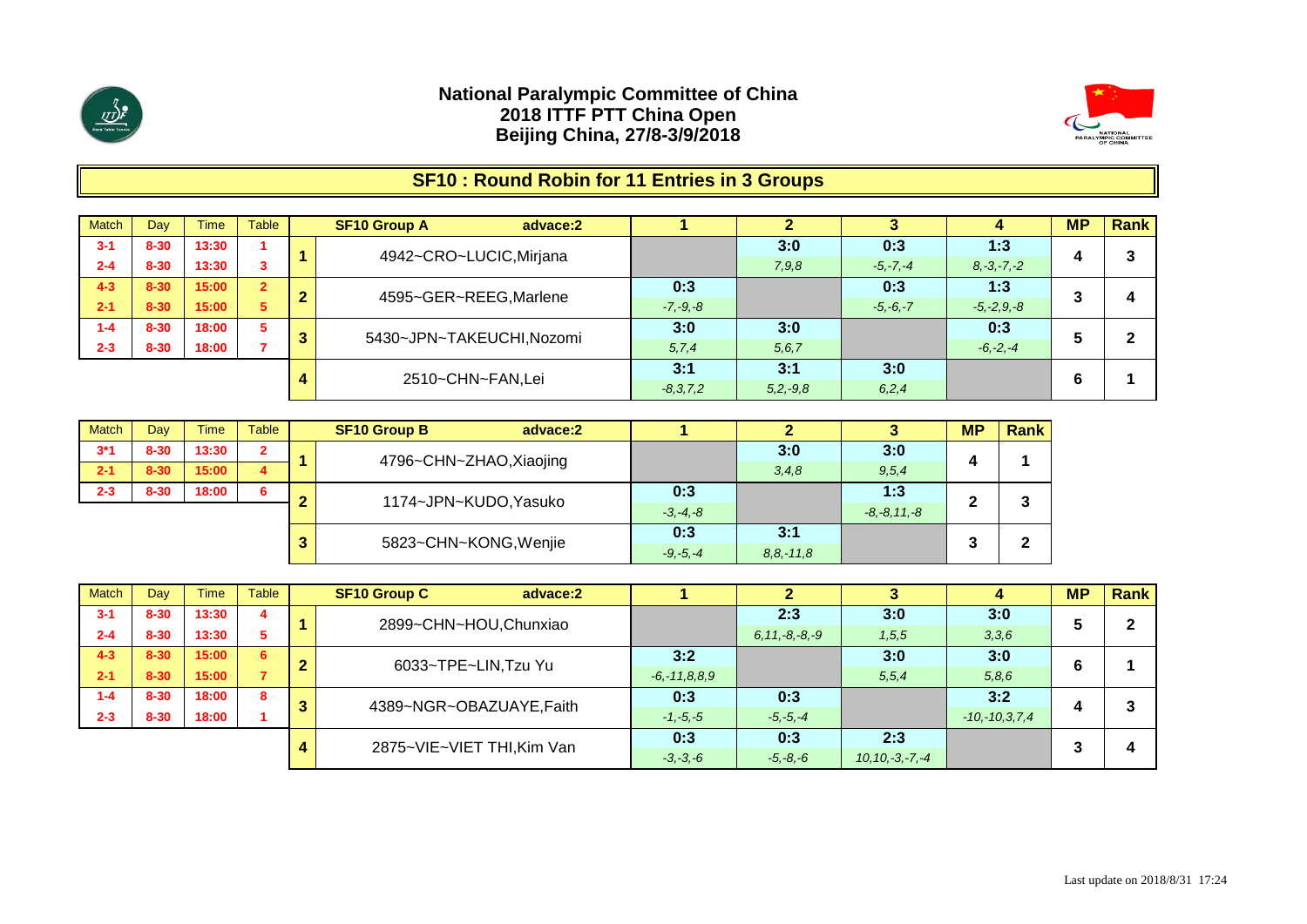



### **Women Singke Class 10 : KO for 6 Entries**

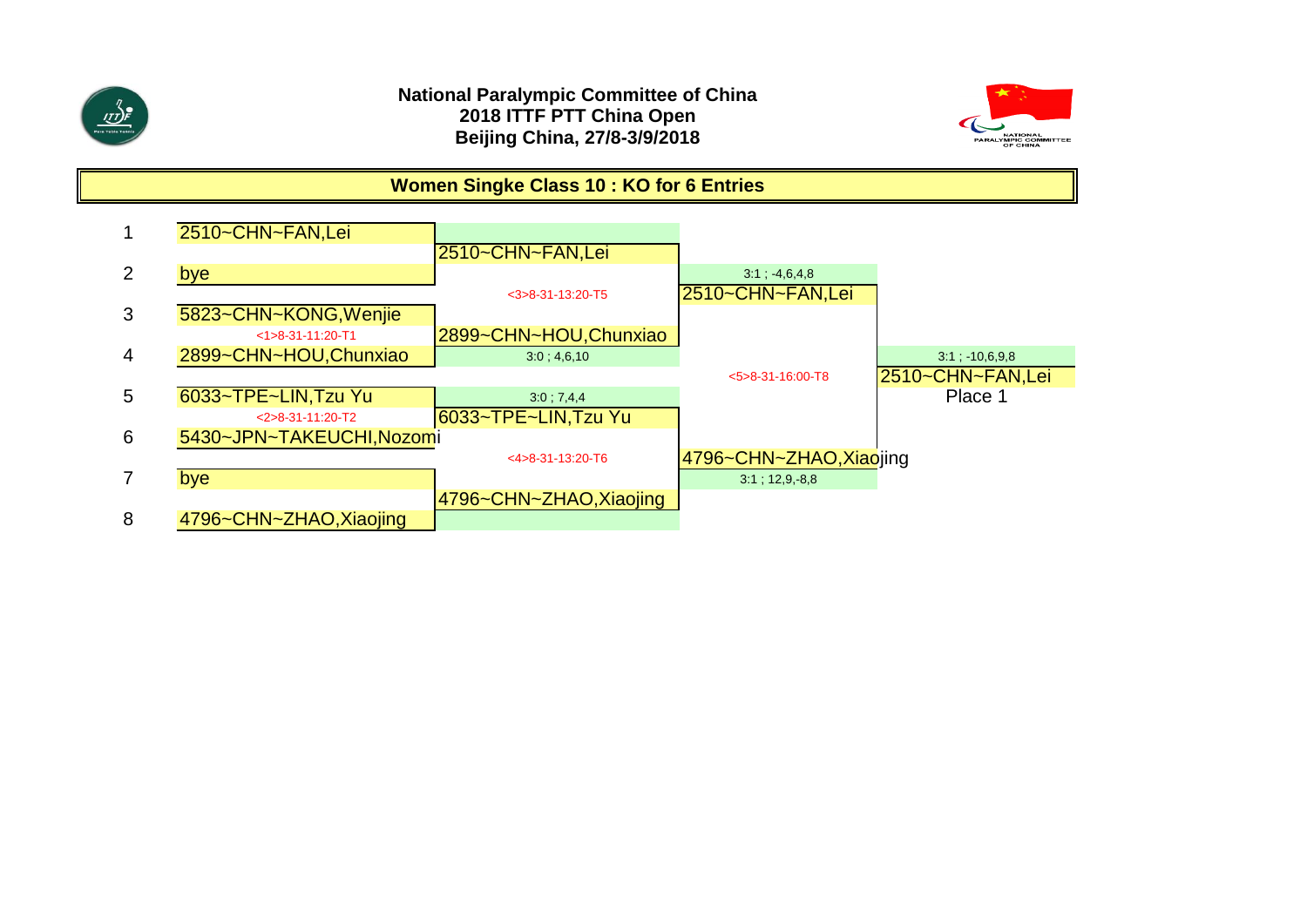



### **SF11 : Round Robin for 6 Entries in 2 Groups**

| <b>Match</b> | Day      | Time                  | <b>Table</b>   | <b>SF11 Group A</b><br>advace:2 |               | 2      |         | <b>MP</b> | <b>Rank</b> |
|--------------|----------|-----------------------|----------------|---------------------------------|---------------|--------|---------|-----------|-------------|
| $3 - 1$      | $8 - 30$ | 14:00                 | 5              |                                 |               | 3:0    | 3:0     |           |             |
| $2 - 1$      | $8 - 30$ | 15:30                 | $\overline{7}$ | 1890~UKR~KOSMINA, Natalya       |               | 7,9,14 | 5, 4, 3 | 4         |             |
| $2 - 3$      | $8 - 30$ | 18:30                 |                | 5238~JPN~FURUKAWA, Kanami       | 0:3           |        | 3:0     | 3         | າ           |
|              |          |                       |                |                                 | $-7, -9, -14$ |        | 3, 4, 4 |           |             |
|              |          |                       |                |                                 | 0:3           | 0:3    |         |           | 3           |
|              | 3        | 6085~MAC~MOK, Nui Yan | $-5, -4, -3$   | $-3, -4, -4$                    |               | 2      |         |           |             |

| <b>Match</b> | Day      | <b>Time</b> | Table                   |   | <b>SF11 Group B</b><br>advace:2 |               | 2            | 3       | <b>MP</b> | Rank |
|--------------|----------|-------------|-------------------------|---|---------------------------------|---------------|--------------|---------|-----------|------|
| $3 - 1$      | $8 - 30$ | 14:00       | $\overline{\mathbf{z}}$ |   | 5252~JPN~MIO,Sayuri             |               | 3:0          | 3:0     |           |      |
| $2 - 1$      | $8 - 30$ | 15:30       | 1                       |   |                                 |               | 6.5.13       | 1, 1, 5 | 4         |      |
| $2 - 3$      | $8 - 30$ | 18:30       | 3                       |   | 5440~FRA~FERNEY,Lea             | 0:3           |              | 3:0     |           | 2    |
|              |          |             |                         |   |                                 | $-6, -5, -13$ |              | 4, 4, 3 | 3         |      |
|              |          |             |                         |   |                                 | 0:3           | 0:3          |         |           |      |
|              |          |             |                         | 3 | 6084~MAC~CHOI, Nok lo           | $-1, -1, -5$  | $-4, -4, -3$ |         | 2         | 3    |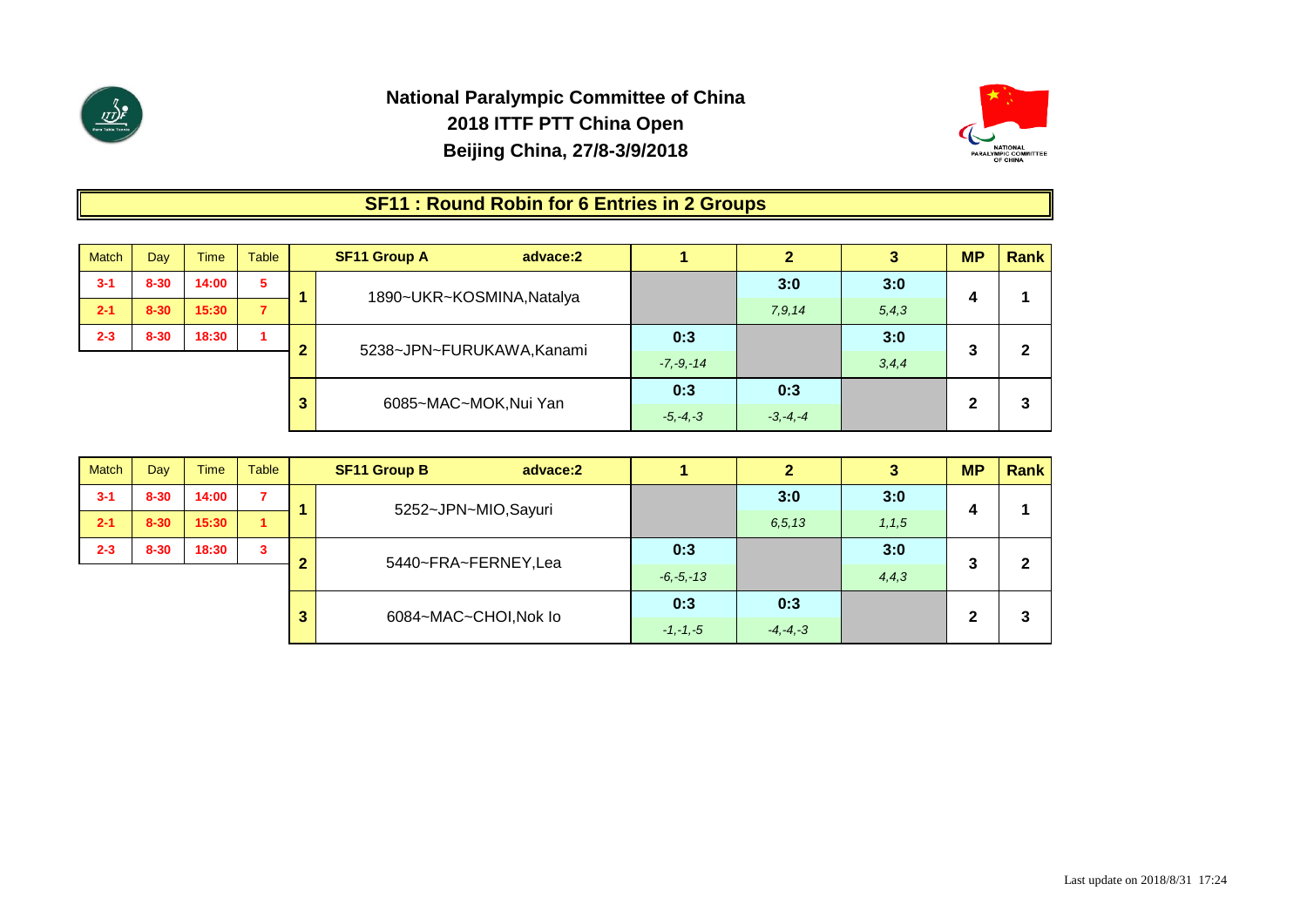



# **Women Singke Class 11 : KO for 4 Entries**

|                | 1890~UKR~KOSMINA, Natalya | 3.0; 10,7,9               |                          |
|----------------|---------------------------|---------------------------|--------------------------|
|                | $<1>8-31-12:00-T7$        | 1890~UKR~KOSMINA, Natalya |                          |
| 2              | 5440~FRA~FERNEY, Lea      |                           | 3:0:9.5.10               |
|                |                           | $<$ 3>8-31-15:30-T3       | 1890~UKR~KOSMINA,Natalya |
| 3              | 5238~JPN~FURUKAWA, Kanami |                           | Place 1                  |
|                | $<$ 2>8-31-12:00-T8       | 5252~JPN~MIO,Sayuri       |                          |
| $\overline{4}$ | 5252~JPN~MIO, Sayuri      | 3:1; 8, 8, 9, 5           |                          |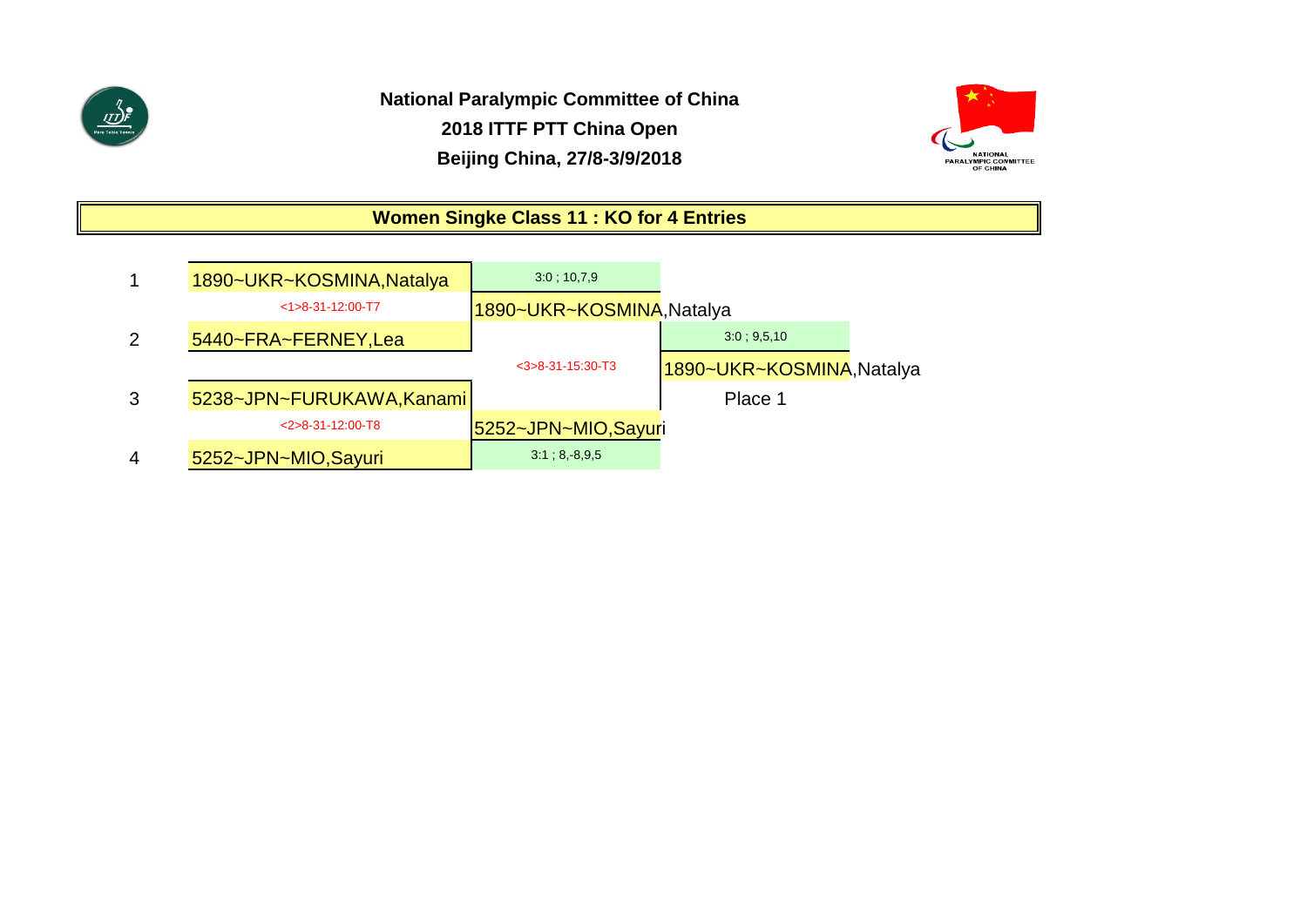



# **SM1-2 : Round Robin for 10 Entries in 3 Groups**

| <b>Match</b> | Day      | <b>Time</b> | <b>Table</b> |     | <b>SM1-2 Group A</b><br>advace:2 |              |                |           | <b>MP</b> | Rank |
|--------------|----------|-------------|--------------|-----|----------------------------------|--------------|----------------|-----------|-----------|------|
| $3 - 1$      | $8 - 30$ | 13:30       | 9            |     | 3881~POL~CZUPER, Rafal           |              | 3:0            | 3:0       |           |      |
| $2 - 1$      | $8 - 30$ | 15:00       | 11           |     |                                  |              | 7,9,8          | 3,7,4     | 4         |      |
| $2 - 3$      | $8 - 30$ | 18:00       | 13           | . . | 4463~ITA~FALCO, Federico         | 0:3          |                | 3:0       | -         | ◠    |
|              |          |             |              |     |                                  | $-7, -9, -8$ |                | 14, 8, 11 | w         |      |
|              |          |             |              | ≏   |                                  | 0:3          | 0:3            |           | G         | ◠    |
|              |          |             |              | o   | 3969~CHN~WANG, Sheng             | $-3, -7, -4$ | $-14, -8, -11$ |           | -         | J.   |

| <b>Match</b> | Dav      | Time  | Table                         |   | <b>SM1-2 Group B</b>      | advace:2 |               |                |          | <b>MP</b> | Rank |
|--------------|----------|-------|-------------------------------|---|---------------------------|----------|---------------|----------------|----------|-----------|------|
| $3 - 1$      | $8 - 30$ | 13:30 | 10 <sup>°</sup>               |   | 2938~CHN~GAO, Yan Ming    |          |               | 0:3            | 3:0      |           | ◠    |
| $2 - 1$      | $8 - 30$ | 15:00 | 12                            |   |                           |          |               | $-12, -3, -7$  | 6, 2, 14 |           |      |
| $2 - 3$      | $8 - 30$ | 18:00 | 14                            | ◠ | 3689~POL~JAKIMCZUK,Tomasz |          | 3:0           |                | 3:1      |           |      |
|              |          |       |                               |   |                           | 12, 3, 7 |               | $8, -8, 9, 3$  |          |           |      |
|              |          | 3     | 4702~THA~THINATHET, Natthawut |   | 0:3                       | 1:3      |               |                | ≏        |           |      |
|              |          |       |                               |   |                           |          | $-6, -2, -14$ | $-8.8, -9, -3$ |          |           |      |

| <b>Match</b> | Dav      | Time  | <b>Table</b>    | <b>SM1-2 Group C</b><br>advace:2 |                     |                    |         |               | <b>MP</b> | Rank |
|--------------|----------|-------|-----------------|----------------------------------|---------------------|--------------------|---------|---------------|-----------|------|
| $3 - 1$      | $8 - 30$ | 13:30 | 12 <sup>2</sup> | 2941~ESP~SASTRE, Iker            |                     | 3:2                | 3:0     | 3:1           |           |      |
| $2 - 4$      | $8 - 30$ | 13:30 | 13              |                                  |                     | $-7, 7, -10, 5, 7$ | 5, 1, 2 | $-6, 5, 5, 5$ |           |      |
| $4 - 3$      | $8 - 30$ | 15:00 | 14              | 4658~KOR~JOO, Young Dae          | 2:3                 |                    | 3:0     | 3:0           |           |      |
| $2 - 1$      | $8 - 30$ | 15:00 | 15              |                                  | $7, -7, 10, -5, -7$ |                    | 5,2,3   | 6, 5, 6       |           |      |
| 1-4          | $8 - 30$ | 18:00 | 16              | 3985~MAC~CHU, Cheng Lao          | 0:3                 | 0:3                |         | 0:3           |           |      |
| $2 - 3$      | $8 - 30$ | 18:00 | 9               |                                  | $-5, -1, -2$        | $-5, -2, -3$       |         | $-4, -8, -8$  |           | Д    |
|              |          |       |                 | 6002~JPN~MATSUO, Mitsuhiro       | 1:3                 | 0:3                | 3:0     |               |           | າ    |
|              |          |       |                 |                                  | $6, -5, -5, -5$     | $-6, -5, -6$       | 4,8,8   |               |           |      |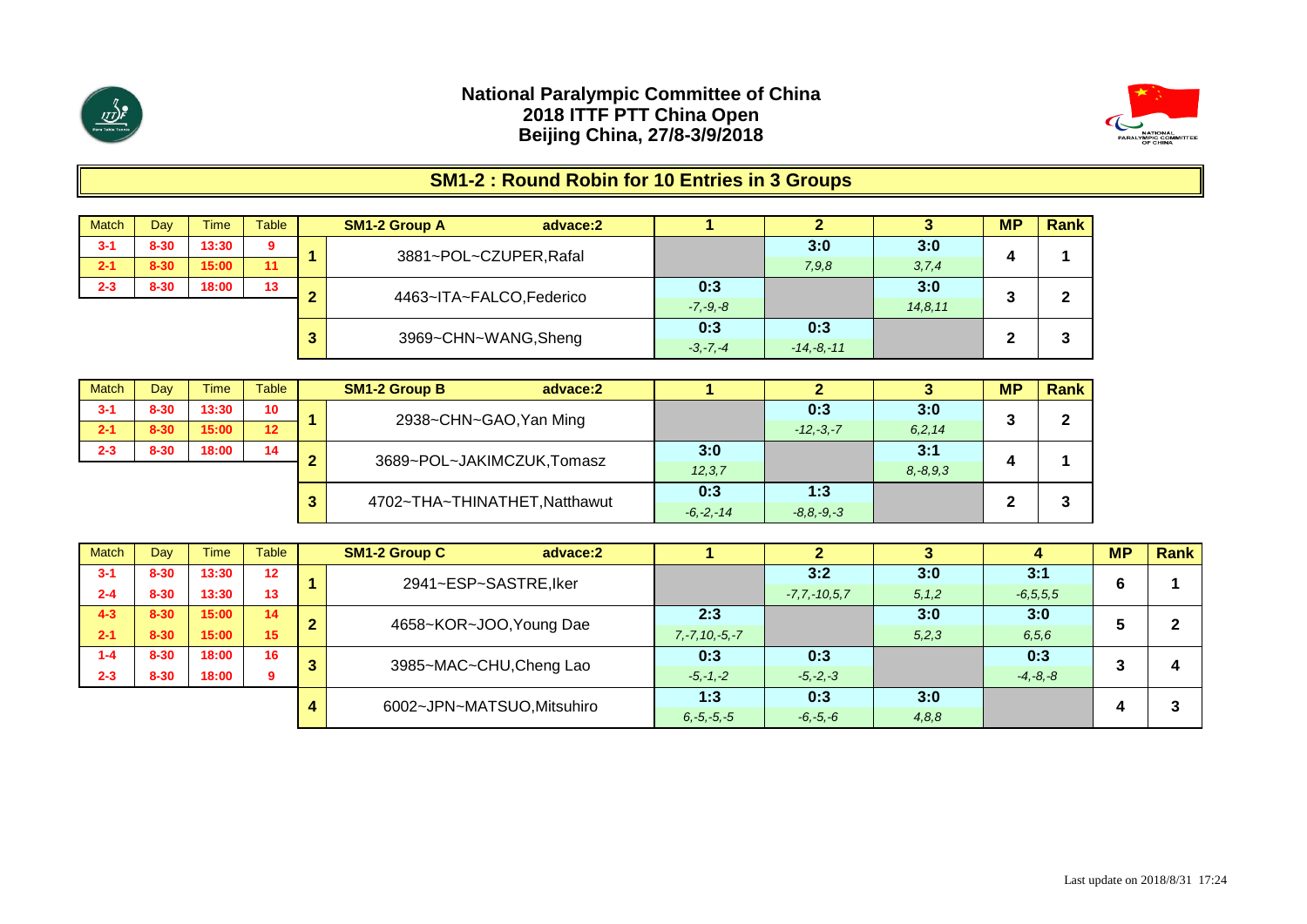

# **National Paralympic Committee of China 2018 ITTF PTT China Open Beijing China, 27/8-3/9/2018**



# **Men Singles Class 1-2 : KO for 6 Entries**

|                 | 3881~POL~CZUPER, Rafal    |                           |                            |                    |
|-----------------|---------------------------|---------------------------|----------------------------|--------------------|
|                 |                           | 3881~POL~CZUPER, Rafal    |                            |                    |
| 2               | bye                       |                           | 3:0; 4,10,5                |                    |
|                 |                           | $<$ 3>8-31-12:40-T9       | 3881~POL~CZUPER, Rafal     |                    |
| 3               | 2938~CHN~GAO, Yan Ming    |                           |                            |                    |
|                 | $<1>8-31-10:40-T13$       | 2941~ESP~SASTRE, Iker     |                            |                    |
| $\overline{4}$  | 2941~ESP~SASTRE, Iker     | $3:1$ ; $-12,8,10,10$     |                            | $3:1$ ; 10, -9,8,7 |
|                 |                           |                           | $5 > 8 - 31 - 15:30 - T14$ | 3881~POL~CZUPER,F  |
| $5\overline{)}$ | 4658~KOR~JOO, Young Dae   | $3.2$ ; 6, 10,9, 7,7      |                            | Place 1            |
|                 | $<$ 2>8-31-10:40-T14      | 4658~KOR~JOO, Young Dae   |                            |                    |
| 6               | 4463~ITA~FALCO, Federico  |                           |                            |                    |
|                 |                           | $<4>8-31-12:40-T10$       | 4658~KOR~JOO, Young Dae    |                    |
| $\overline{7}$  | bye                       |                           | $3:1; 9, -6, 6, 5$         |                    |
|                 |                           | 3689~POL~JAKIMCZUK,Tomasz |                            |                    |
| 8               | 3689~POL~JAKIMCZUK,Tomasz |                           |                            |                    |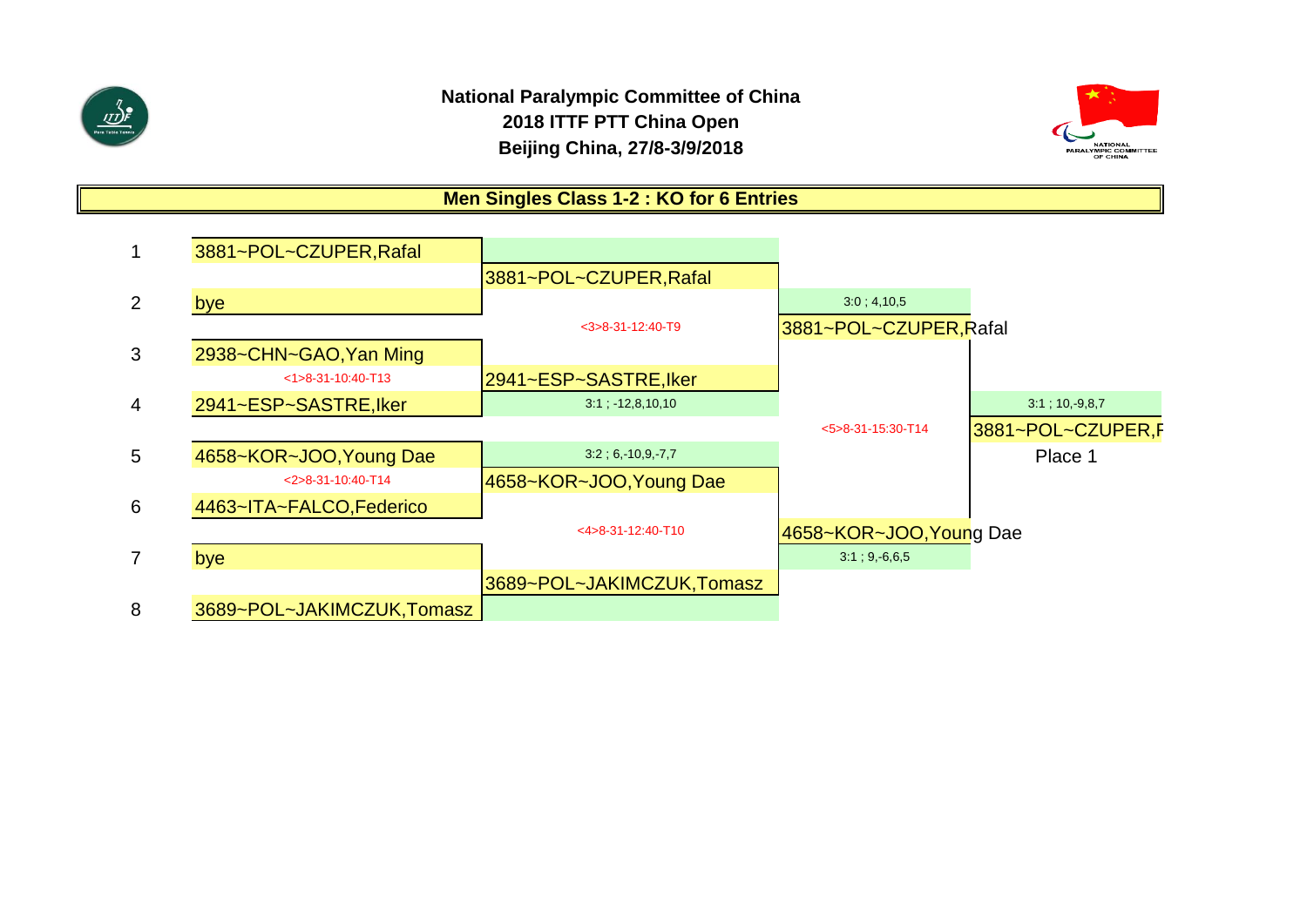



# **SM3 : Round Robin for 18 Entries in 5 Groups**

| <b>Match</b> | Day      | Time  | <b>Table</b> |   | <b>SM3 Group A</b><br>advace:2 |              |              |         | <b>MP</b> | Rank |
|--------------|----------|-------|--------------|---|--------------------------------|--------------|--------------|---------|-----------|------|
| $3 - 1$      | $8 - 30$ | 10:30 | 9            |   | 2112~CHN~FENG, Panfeng         |              | 3:0          | 3:0     |           |      |
| $2 - 1$      | $8 - 30$ | 12:00 | 11           |   |                                |              | 5,9,8        | 4, 5, 7 |           |      |
| $2 - 3$      | $8 - 30$ | 16:00 | 13           | ◠ |                                | 0:3          |              | 3:0     |           |      |
|              |          |       |              |   | 1792~THA~LAOWONG, Anurak       | $-5, -9, -8$ |              | 5, 7, 2 |           | 2    |
|              |          |       |              | ≏ | 4502~IRL~JUDGE,Colin           | 0:3          | 0:3          |         |           |      |
|              |          |       |              |   |                                | $-4, -5, -7$ | $-5, -7, -2$ |         |           | 3    |

| <b>Match</b> | Dav      | Time  | <b>Table</b>    | <b>SM3 Group B</b><br>advace:2  |               |                     |                 | <b>MP</b> | <b>Rank</b> |
|--------------|----------|-------|-----------------|---------------------------------|---------------|---------------------|-----------------|-----------|-------------|
| $3 - 1$      | $8 - 30$ | 10:30 | 10 <sup>°</sup> | 2775~GER~SCHMIDBERGER, Thomas   |               | 3:0                 | 3:0             | л         |             |
| $2 - 1$      | $8 - 30$ | 12:00 | 12              |                                 |               | 2,2,8               | 6.6.15          |           |             |
| $2 - 3$      | $8 - 30$ | 16:00 | 14              | 2003~KOR~KIM, Jeong Seok        | 0:3           |                     | 3:2             |           | 2           |
|              |          |       |                 |                                 | $-2, -2, -8$  |                     | $-5.6 - 11.9.7$ |           |             |
|              |          |       |                 | 1791~THA~WICHAIWATTANA, Wittaya | 0:3           | 2:3                 |                 |           | ິ           |
|              |          |       |                 |                                 | $-6, -6, -15$ | $5, -6, 11, -9, -7$ |                 |           | J           |

| Match   | Dav      | Time  | Table |              | <b>SM3 Group C</b><br>advace:2  |                    |                   |                   |               | <b>MP</b> | <b>Rank</b> |
|---------|----------|-------|-------|--------------|---------------------------------|--------------------|-------------------|-------------------|---------------|-----------|-------------|
| $3 - 1$ | $8 - 30$ | 10:30 | 11    |              | 4202~GER~BRUCHLE, Thomas        |                    | 3:2               | 3:2               | 3:0           | 6         |             |
| $2 - 4$ | $8 - 30$ | 10:30 | 12    |              |                                 |                    | $7, -5, -5, 9, 5$ | $3, 6, -9, -8, 7$ | 4, 5, 7       |           |             |
| $4 - 3$ | $8 - 30$ | 12:00 | 13    | $\mathbf{2}$ | 4823~THA~GLINBANCHUEN, Yuttajak | 2:3                |                   | 3:1               | 3:0           |           |             |
| $2 - 1$ | $8 - 30$ | 12:00 | 14    |              |                                 | $-7, 5, 5, -9, -5$ |                   | $-8, 5, 7, 8$     | 7,2,6         |           |             |
| $1 - 4$ | $8 - 30$ | 16:00 | 15    |              | 2644~KOR~KIM, Jin-sung          | 2:3                | 1:3               |                   | 3:1           |           |             |
| $2 - 3$ | $8 - 30$ | 16:00 | 16    |              |                                 | $-3, -6, 9, 8, -7$ | $8, -5, -7, -8$   |                   | $3, 9, -7, 4$ |           |             |
|         |          |       |       |              | 6003~JPN~HOSOYA, Naoki          | 0:3                | 0:3               | 1:3               |               |           |             |
|         |          |       |       | 4            |                                 | $-4, -5, -7$       | $-7, -2, -6$      | $-3, -9, 7, -4$   |               |           | 4           |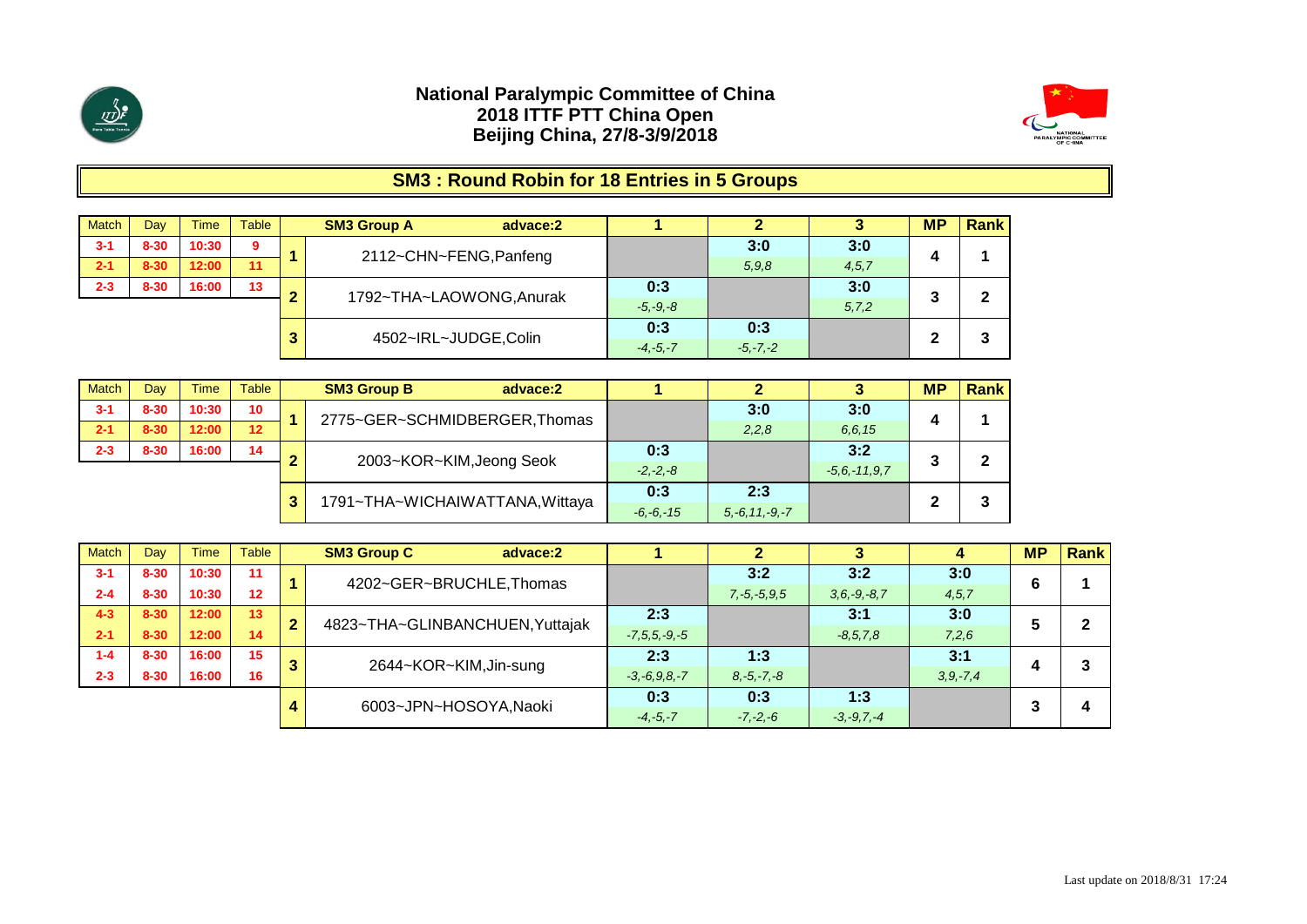| <b>Match</b> | Day      | Time  | Table        |   | <b>SM3 Group D</b><br>advace:2          |                 |               |              |                | <b>MP</b> | <b>Rank</b> |
|--------------|----------|-------|--------------|---|-----------------------------------------|-----------------|---------------|--------------|----------------|-----------|-------------|
| $3 - 1$      | $8 - 30$ | 10:30 | 13           |   | 2677~SWE~OHGREN, Carl Alexander Mattias |                 | 0:3           | 3:0          | 3:1            |           |             |
| $2 - 4$      | $8 - 30$ | 10:30 | 14           |   |                                         |                 | $-10, -4, -7$ | 4, 3, 7      | $5, -2, 6, 10$ | ю         |             |
| $4 - 3$      | $8 - 30$ | 12:00 | 15           |   | 2785~CHN~ZHAO,Ping                      | 3:0             |               | 3:0          | 3:0            | 6         |             |
| $2 - 1$      | $8 - 30$ | 12:00 | 16           |   |                                         | 10, 4, 7        |               | 6, 4, 5      | 5,6,5          |           |             |
| $1 - 4$      | $8 - 30$ | 16:00 | $\mathbf{Q}$ | 3 | 4837~FRA~GEULJANS, Francois             | 0:3             | 0:3           |              | 3:0            |           |             |
| $2 - 3$      | $8 - 30$ | 16:00 | 10           |   |                                         | $-4, -3, -7$    | $-6, -4, -5$  |              | 9, 9, 7        |           |             |
|              |          |       |              |   | 5656~JPN~KITAGAWA, Yuichiro             | 1:3             | 0:3           | 0:3          |                |           |             |
|              |          |       |              | 4 |                                         | $-5.2, -6, -10$ | $-5, -6, -5$  | $-9, -9, -7$ |                |           |             |

| <b>Match</b> | Day      | Time  | Table |                | <b>SM3 Group E</b><br>advace:2 |              |              |                    |                   | <b>MP</b> | <b>Rank</b> |
|--------------|----------|-------|-------|----------------|--------------------------------|--------------|--------------|--------------------|-------------------|-----------|-------------|
| $3 - 1$      | $8 - 30$ | 10:30 | 15    |                | 3964~CHN~ZHAI,Xiang            |              | 3:0          | 3:0                | 3:0               | 6         |             |
| $2 - 4$      | $8 - 30$ | 10:30 | 16    |                |                                |              | 1,6,6        | 3, 4, 1            | 6, 1, 5           |           |             |
| $4 - 3$      | $8 - 30$ | 12:00 | 9     | $\overline{2}$ | 720~GER~GUERTLER, Jan          | 0:3          |              | 3:0                | 3:0               |           | $\mathbf 2$ |
| $2 - 1$      | $8 - 30$ | 12:00 | 10    |                |                                | $-1, -6, -6$ |              | 8,3,8              | 9,8,4             |           |             |
| $1 - 4$      | $8 - 30$ | 16:00 | 11    | 3              | 5213~JPN~WATANABE, Tsuyoshi    | 0:3          | 0:3          |                    | 3:2               |           | າ           |
| $2 - 3$      | $8 - 30$ | 16:00 | 12    |                |                                | $-3, -4, -1$ | $-8, -3, -8$ |                    | $6, -9, 7, -6, 9$ |           | J           |
|              |          |       |       |                | 5046~KOR~JO,Jun Mo             | 0:3          | 0:3          | 2:3                |                   | ≏         |             |
|              |          |       |       | 4              |                                | $-6, -1, -5$ | $-9, -8, -4$ | $-6, 9, -7, 6, -9$ |                   | C         | 4           |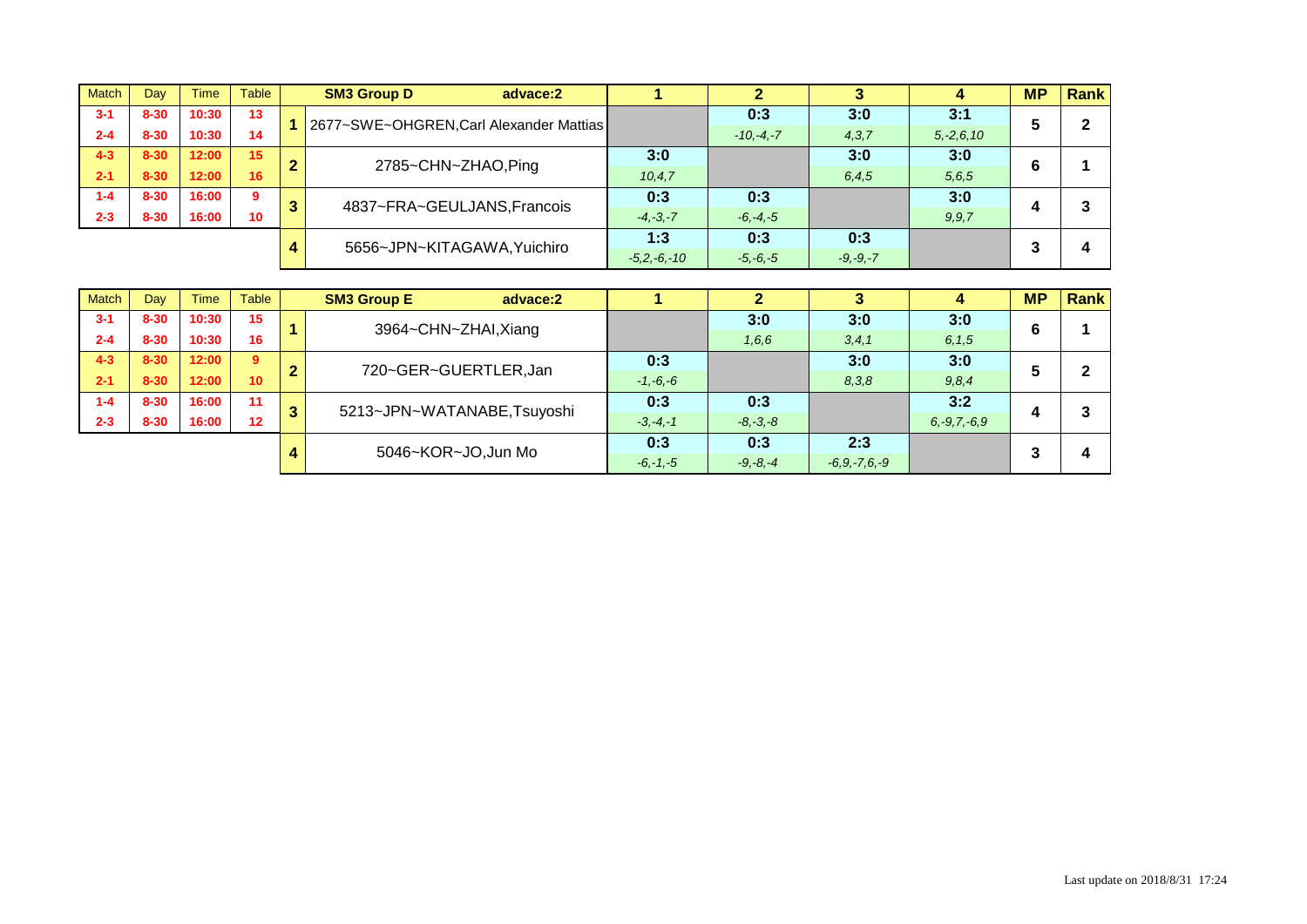



#### 1 2112~CHN~FENG,Panfeng 2112~CHN~FENG,Panfeng 2 bye 3:0 ; 10,5,6 <3>8-31-10:40-T9 2112~CHN~FENG,Panfeng 3 2677~SWE~OHGREN,Carl Alexander Mattias <1>8-30-17:30-T11 2677~SWE~OHGREN,Carl Alexander Mattias 1 720~GER~GUERTLER.Jan 3:0 ; 9,6,7 3:1 ; 10,-13,6,4 <7>8-31-12:40-T13 2112~CHN~FENG,Panfeng 5 2003~KOR~KIM,Jeong Seok 2003~KOR~KIM,Jeong Seok 6 bye <4>8-31-10:40-T10 4202~GER~BRUCHLE,Thomas 7 bye 3:1 ; 7,-7,9,10 4202~GER~BRUCHLE,Thomas 8 4202~GER~BRUCHLE,Thomas 3:2 ; 7,1,-9,-4,4 <9>8-31-15:30-T10 2775~GER~ 9 2785~CHN~ZHAO, Ping 2785~CHN~ZHAO,Ping **10 bye** 3:1 ; 8,15,-3,9 <5>8-31-10:40-T11 1792~THA~LAOWONG,Anurak 11 bye 1792~THA~LAOWONG,Anurak 12 1792~THA~LAOWONG,Anurak <8>8-31-12:40-T14 2775~GER~SCHMIDBERGE 13 3964~CHN~ZHAI, Xiang 3:2 ; 8,-4,-5,8,11 3:0 ; 5,3,7 <2>8-30-17:30-T12 3964~CHN~ZHAI,Xiang 14 4823~THA~GLINBANCHUEN,Yuttajak <6>8-31-10:40-T12 2775~GER~SCHMIDBERGER,Thomas **15 bye 3:2 ; -9,4,3,-8,11** 2775~GER~SCHMIDBERGER,Thomas 16 2775~GER~SCHMIDBERGER,Thomas **Men Singles Class 3 : KO for 10 Entries**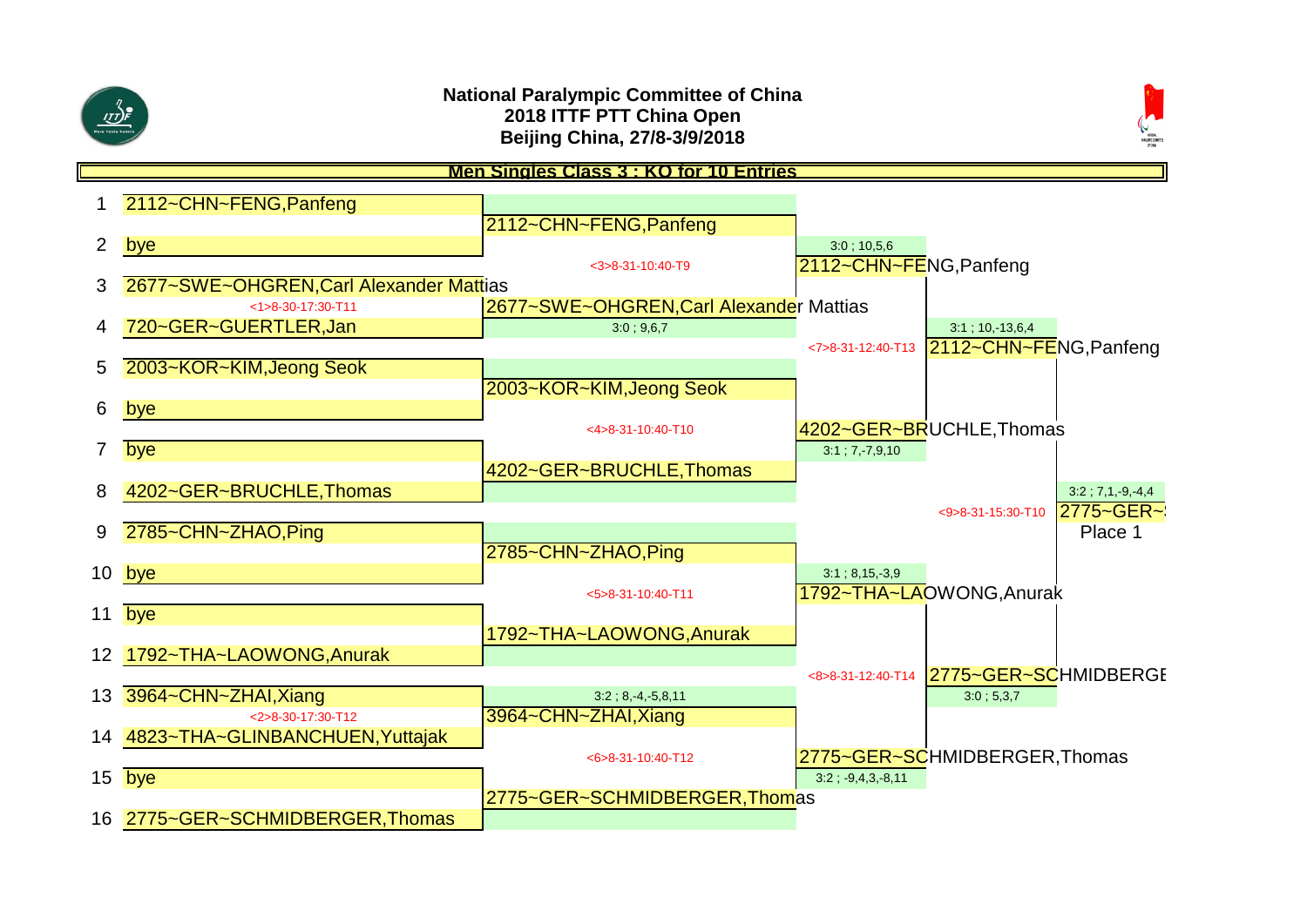



# **SM4 : Round Robin for 11 Entries in 3 Groups**

| <b>Match</b> | Day      | <b>Time</b> | Table |        | <b>SM4 Group A</b><br>advace:2 |                     |                 |                | <b>MP</b> | Rank |
|--------------|----------|-------------|-------|--------|--------------------------------|---------------------|-----------------|----------------|-----------|------|
| $3 - 1$      | $8 - 30$ | 11:00       | 9     |        | 3172~TUR~TURAN, Nesim          |                     | 3:2             | 3:0            |           |      |
| $2 - 1$      | $8 - 30$ | 12:30       | 11    |        |                                |                     | $-12.4 - 7.89$  | 6, 7, 5        |           |      |
| $2 - 3$      | $8 - 30$ | 17:00       | 13    | $\sim$ | 5692~CHN~SHI, Yanping          | 2:3                 |                 | 3:1            |           | 2    |
|              |          |             |       |        |                                | $12, -4, 7, -8, -9$ |                 | $4, -5, 11, 6$ |           |      |
|              |          |             |       | ≏      | 6000~JPN~SAKAZAKI, Hiroki      | 0:3                 | 1:3             |                |           | 3    |
|              |          |             |       | J.     |                                | $-6, -7, -5$        | $-4.5 - 11 - 6$ |                |           |      |

| <b>Match</b> | Dav      | <b>Time</b> | <b>Table</b> |    | <b>SM4 Group B</b><br>advace:2   |                    |                     |              |         | <b>MP</b> | <b>Rank</b> |
|--------------|----------|-------------|--------------|----|----------------------------------|--------------------|---------------------|--------------|---------|-----------|-------------|
| $3 - 1$      | $8 - 30$ | 11:00       | 10           |    | 299~CHN~ZHANG, Yan               |                    | 2:3                 | 3:0          | 3:0     |           | ົ           |
| $2 - 4$      | $8 - 30$ | 11:00       | 11           |    |                                  |                    | $8, -8, 9, -10, -6$ | 4,4,8        | 4,6,2   |           |             |
| $4 - 3$      | $8 - 30$ | 12:30       | 12           | п. | 3061~THA~CHAIWUT, Wanchai        | 3:2                |                     | 3:0          | 3:0     |           |             |
| $2 - 1$      | $8 - 30$ | 12:30       | 13           |    |                                  | $-8, 8, -9, 10, 6$ |                     | 4,5,11       | 1,3,6   |           |             |
| $1 - 4$      | $8 - 30$ | 17:00       | 14           | ≏  | 5421~JPN~SAITO, Genki            | 0:3                | 0:3                 |              | 3:0     |           |             |
| $2 - 3$      | $8 - 30$ | 17:00       | 15           |    |                                  | $-4, -4, -8$       | $-4, -5, -11$       |              | 6, 2, 3 |           |             |
|              |          |             |              |    | 5737~AUS~CROWDEN, Caleb Benjamin | 0:3                | 0:3                 | 0:3          |         |           |             |
|              |          |             |              |    |                                  | $-4, -6, -2$       | $-1, -3, -6$        | $-6, -2, -3$ |         |           | Δ           |

| <b>Match</b> | Dav      | <b>Time</b> | <b>Table</b>    | <b>SM4 Group C</b><br>advace:2 |                   |                    |               |          | <b>MP</b> | <b>Rank</b> |
|--------------|----------|-------------|-----------------|--------------------------------|-------------------|--------------------|---------------|----------|-----------|-------------|
| $3 - 1$      | $8 - 30$ | 11:00       | 12              | 1531~POL~LIS, Rafal            |                   | 2:3                | 3:1           | 3:0      | 5         |             |
| $2 - 4$      | $8 - 30$ | 11:00       | 13              |                                |                   | $-5, 8, 8, -8, -9$ | $6, 7, -4, 6$ | 6, 8, 6  |           |             |
| $4 - 3$      | $8 - 30$ | 12:30       | 14              | 2111~CHN~GUO, Xingyuan         | 3:2               |                    | 3:0           | 3:0      | 6         |             |
| $2 - 1$      | $8 - 30$ | 12:30       | 15 <sup>1</sup> |                                | $5, -8, -8, 8, 9$ |                    | 11,8,3        | 4,8,5    |           |             |
| $1 - 4$      | $8 - 30$ | 17:00       | 16              | 4704~THA~NACHAI, Niyom         | 1:3               | 0:3                |               | 3:0      |           |             |
| $2 - 3$      | $8 - 30$ | 17:00       | 9.              |                                | $-6, -7, 4, -6$   | $-11, -8, -3$      |               | 10, 6, 5 |           |             |
|              |          |             |                 |                                | 0:3               | 0:3                | 0:3           |          |           |             |
|              |          |             |                 | 3659~MAC~CHONG, Kam Lon        | $-6, -8, -6$      | $-4, -8, -5$       | $-10,-6,-5$   |          |           |             |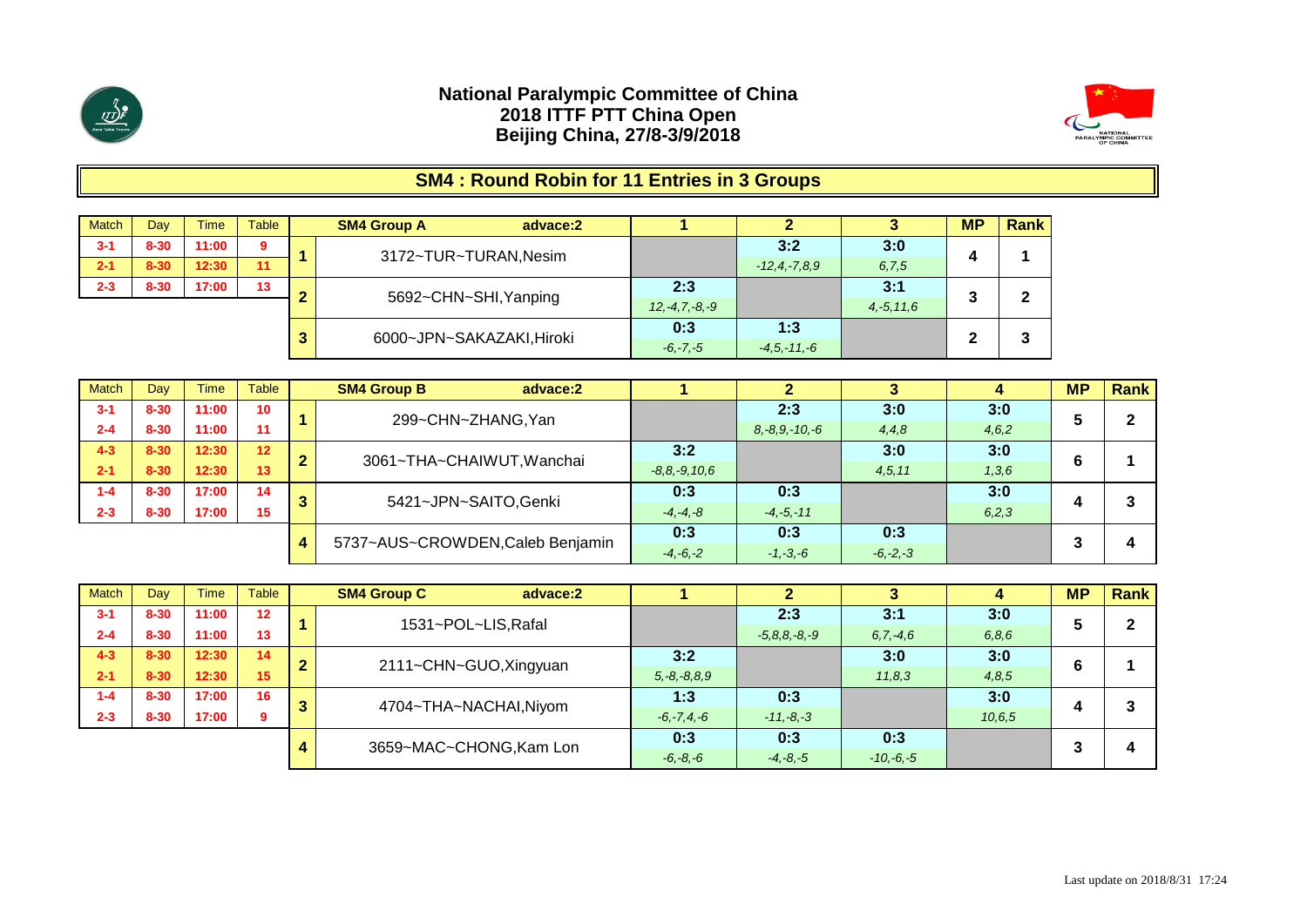



**Men Single Class 4 : KO for 6 Entries**

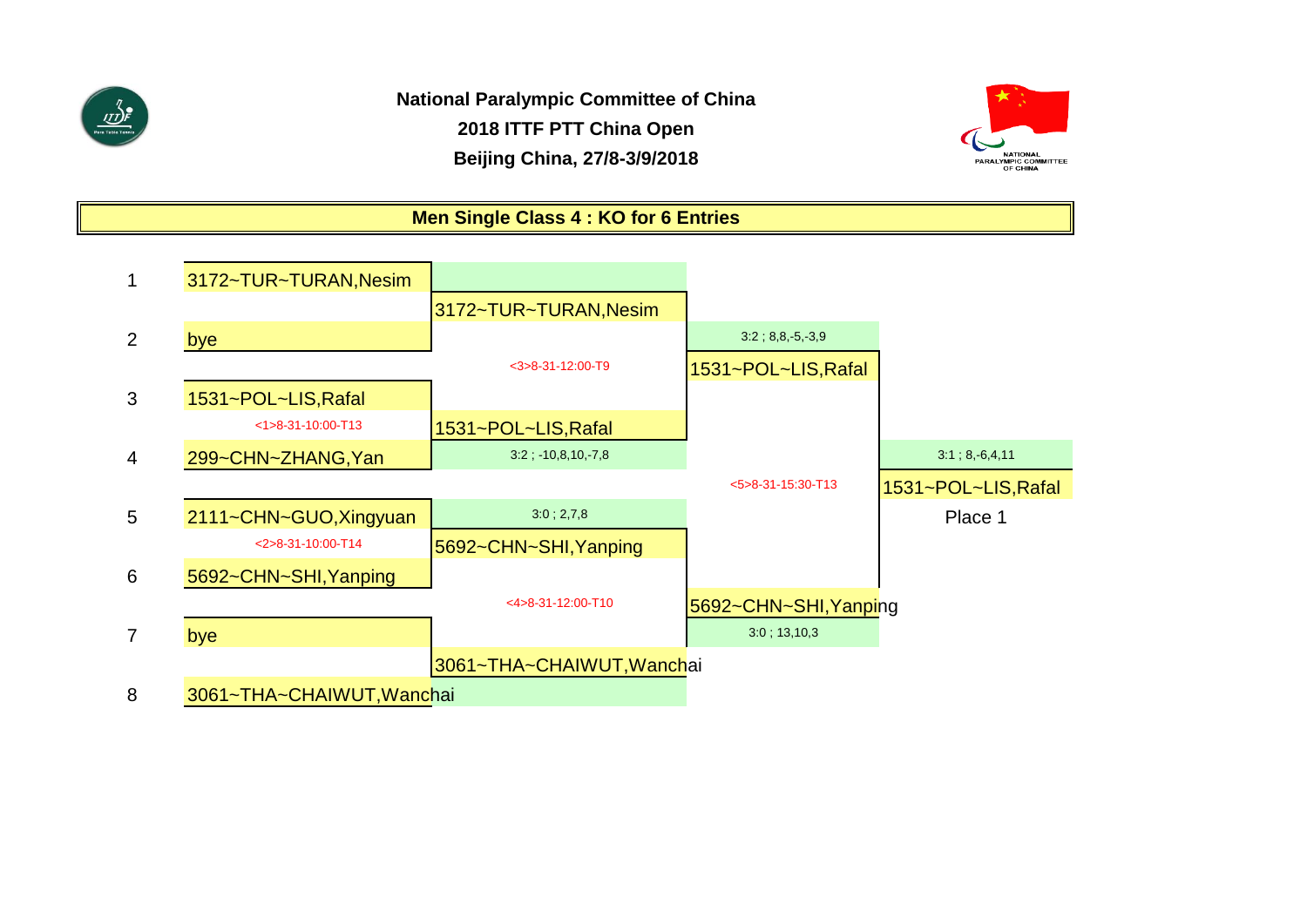



# **SM5 : Round Robin for 16 Entries in 4 Groups**

| <b>Match</b> | Dav      | Time  | <b>Table</b> |   | <b>SM5 Group A</b><br>advace:2  |              |                   |                    |         | <b>MP</b> | <b>Rank</b> |
|--------------|----------|-------|--------------|---|---------------------------------|--------------|-------------------|--------------------|---------|-----------|-------------|
| $3 - 1$      | $8 - 30$ | 10:00 | 9            |   | 2110~CHN~CAO, Ningning          |              | 3:0               | 3:0                | 3:0     |           |             |
| $2 - 4$      | $8 - 30$ | 10:00 | 10           |   |                                 |              | 3, 6, 4           | 4,3,9              | 5, 1, 5 |           |             |
| $4 - 3$      | $8 - 30$ | 11:30 | 11           | 2 | 5085~NED~VAN GRUNSVEN, Gerardus | 0:3          |                   | 2:3                | 3:0     |           |             |
| $2 - 1$      | $8 - 30$ | 11:30 | 12           |   |                                 | $-3, -6, -4$ |                   | $-8, 6, 7, -8, -6$ | 5, 3, 7 |           |             |
| $1 - 4$      | $8 - 30$ | 16:30 | 13           |   | 5010~JPN~DOI, Kentaro           | 0:3          | 3:2               |                    | 3:0     |           |             |
| $2 - 3$      | $8 - 30$ | 16:30 | 14           |   |                                 | $-4, -3, -9$ | $8, -6, -7, 8, 6$ |                    | 6.6.6   |           |             |
|              |          |       |              |   | 6070~THA~CHANPAHAKA, Norakan    | 0:3          | 0:3               | 0:3                |         |           |             |
|              |          |       |              | 4 |                                 | $-5, -1, -5$ | $-5, -3, -7$      | $-6, -6, -6$       |         |           | 4           |

| <b>Match</b> | Dav      | <b>Time</b> | Table |   | <b>SM5 Group B</b><br>advace:2 |                 |                 |               |         | <b>MP</b> | Rank |
|--------------|----------|-------------|-------|---|--------------------------------|-----------------|-----------------|---------------|---------|-----------|------|
| $3 - 1$      | $8 - 30$ | 10:00       | 11    |   | 4113~GER~BAUS, Valentin        |                 | 3:1             | 3:0           | 3:0     | 6         |      |
| $2 - 4$      | $8 - 30$ | 10:00       | 12    |   |                                |                 | $5, -8, 5, 6$   | 8,7,3         | 1, 6, 3 |           |      |
| $4 - 3$      | $8 - 30$ | 11:30       | 13    | ◠ | 1446~NGR~SULE, Nasiru          | 1:3             |                 | 3:1           | 3:0     |           |      |
| $2 - 1$      | $8 - 30$ | 11:30       | 14    |   |                                | $-5, 8, -5, -6$ |                 | $7, -6, 4, 5$ | 4, 1, 5 |           |      |
| $1 - 4$      | $8 - 30$ | 16:30       | 15    | 2 | 4444~NED~ROELOFS,Sem           | 0:3             | 1:3             |               | 3:0     |           |      |
| $2 - 3$      | $8 - 30$ | 16:30       | 16    |   |                                | $-8, -7, -3$    | $-7, 6, -4, -5$ |               | 7,7,3   |           |      |
|              |          |             |       |   | 4792~MAC~CHAO, long Fok        | 0:3             | 0:3             | 0:3           |         |           |      |
|              |          |             |       |   |                                | $-1, -6, -3$    | $-4, -1, -5$    | $-7, -7, -3$  |         |           |      |

| <b>Match</b> | Day      | <b>Time</b> | Table           |                | <b>SM5 Group C</b><br>advace:2 |                 |              |         |               | <b>MP</b>  | Rank |
|--------------|----------|-------------|-----------------|----------------|--------------------------------|-----------------|--------------|---------|---------------|------------|------|
| $3 - 1$      | $8 - 30$ | 10:00       | 13              |                | 4215~TUR~OZTURK, Ali           |                 | 3:0          | 3:0     | 3:1           |            |      |
| $2 - 4$      | $8 - 30$ | 10:00       | 14              |                |                                |                 | 6,11,9       | 6, 6, 5 | $5, 6, -9, 9$ | b          |      |
| $4 - 3$      | $8 - 30$ | 11:30       | 15              | $\overline{2}$ | 1195~JPN~OKA,Toshihiko         | 0:3             |              | 3:0     | 0:3           | $\epsilon$ |      |
| $2 - 1$      | $8 - 30$ | 11:30       | 16              |                |                                | $-6, -11, -9$   |              | 4,6,6   | $-8, -6, -9$  |            |      |
| $1 - 4$      | $8 - 30$ | 16:30       | 9               | 3              | 4420~MAC~CHEONG,Lam Sam        | 0:3             | 0:3          |         | 0:3           |            |      |
| $2 - 3$      | $8 - 30$ | 16:30       | 10 <sup>°</sup> |                |                                | $-6, -6, -5$    | $-4, -6, -6$ |         | $-4, -4, -6$  | -5         |      |
|              |          |             |                 |                | 5693~CHN~LIU,Fu                | 1:3             | 3:0          | 3:0     |               |            |      |
|              |          |             |                 | 4              |                                | $-5, -6, 9, -9$ | 8, 6, 9      | 4,4,6   |               | э          |      |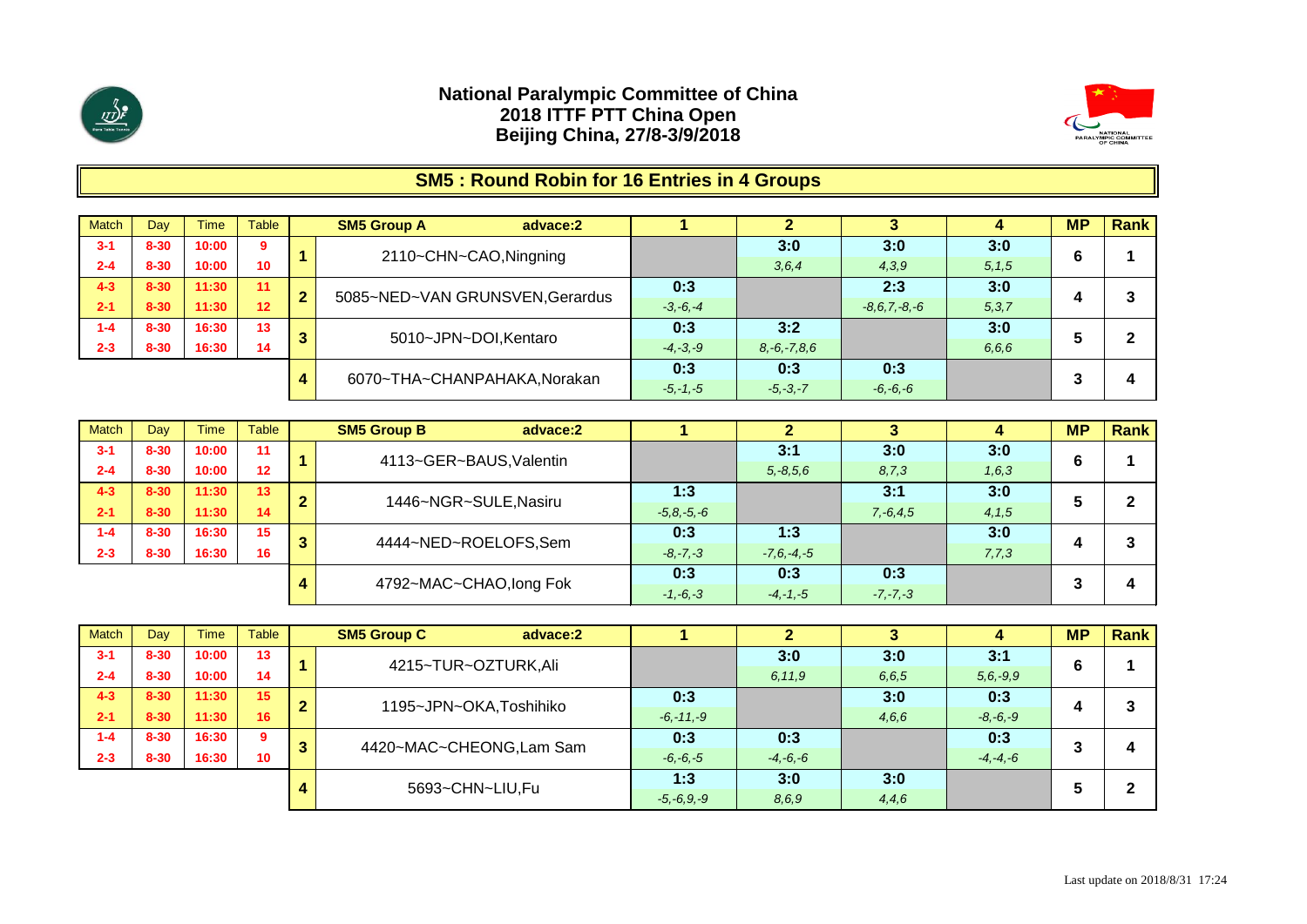| <b>Match</b> | Day      | Time  | <b>Table</b>    |   | <b>SM5 Group D</b><br>advace:2        |                  |                  |          | л              | <b>MP</b> | <b>Rank</b> |
|--------------|----------|-------|-----------------|---|---------------------------------------|------------------|------------------|----------|----------------|-----------|-------------|
| $3 - 1$      | $8 - 30$ | 10:00 | 15              |   | 4794~CHN~ZHAN, Dashun                 |                  | 3:1              | 3:0      | 3:0            | 6         |             |
| $2 - 4$      | $8 - 30$ | 10:00 | 16              |   |                                       |                  | $-14,3,9,9$      | 8,4,5    | 3,9,8          |           |             |
| $4 - 3$      | $8 - 30$ | 11:30 | 9               | ◠ | 5480~RUS~ISAKOV, Grigorii             | 1:3              |                  | 3:0      | 3:1            |           |             |
| $2 - 1$      | $8 - 30$ | 11:30 | 10 <sup>1</sup> |   |                                       | $14, -3, -9, -9$ |                  | 7,3,3    | $5, 7, -9, 10$ |           |             |
| $1 - 4$      | $8 - 30$ | 16:30 | 11              | 3 | 5669~FIJ~TAUBAKOA, lakoba Taberanibou | 0:3              | 0:3              |          | 0:3            | 3         |             |
| $2 - 3$      | $8 - 30$ | 16:30 | 12              |   |                                       | $-8, -4, -5$     | $-7, -3, -3$     |          | $-7, -12, -4$  |           |             |
|              |          |       |                 |   | 6001~JPN~NAKAMOTO,Toru                | 0:3              | 1:3              | 3:0      |                |           |             |
|              |          |       |                 |   |                                       | $-3, -9, -8$     | $-5, -7, 9, -10$ | 7, 12, 4 |                |           |             |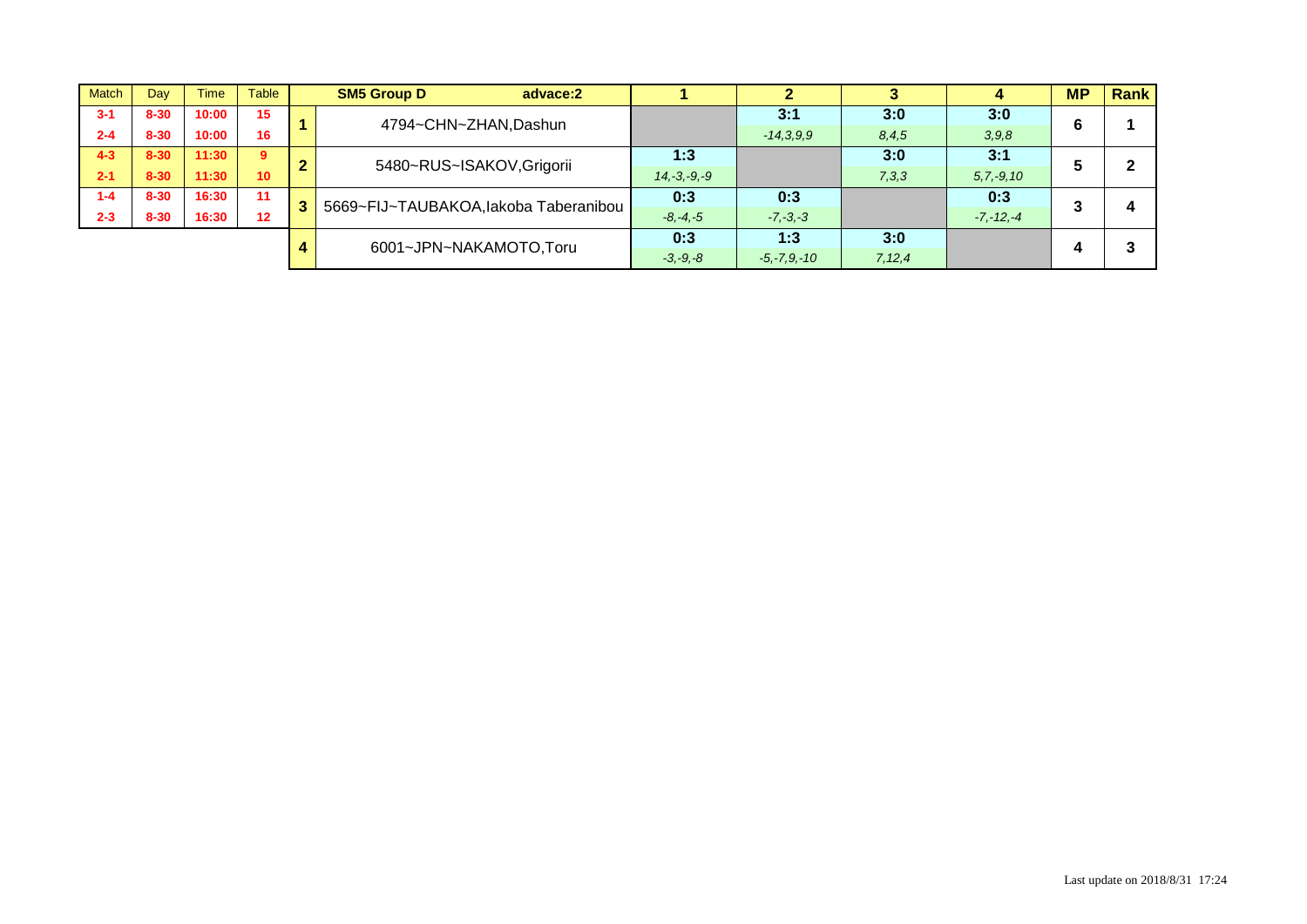



### **Men Singles Class 5 : KO for 8 Entries**

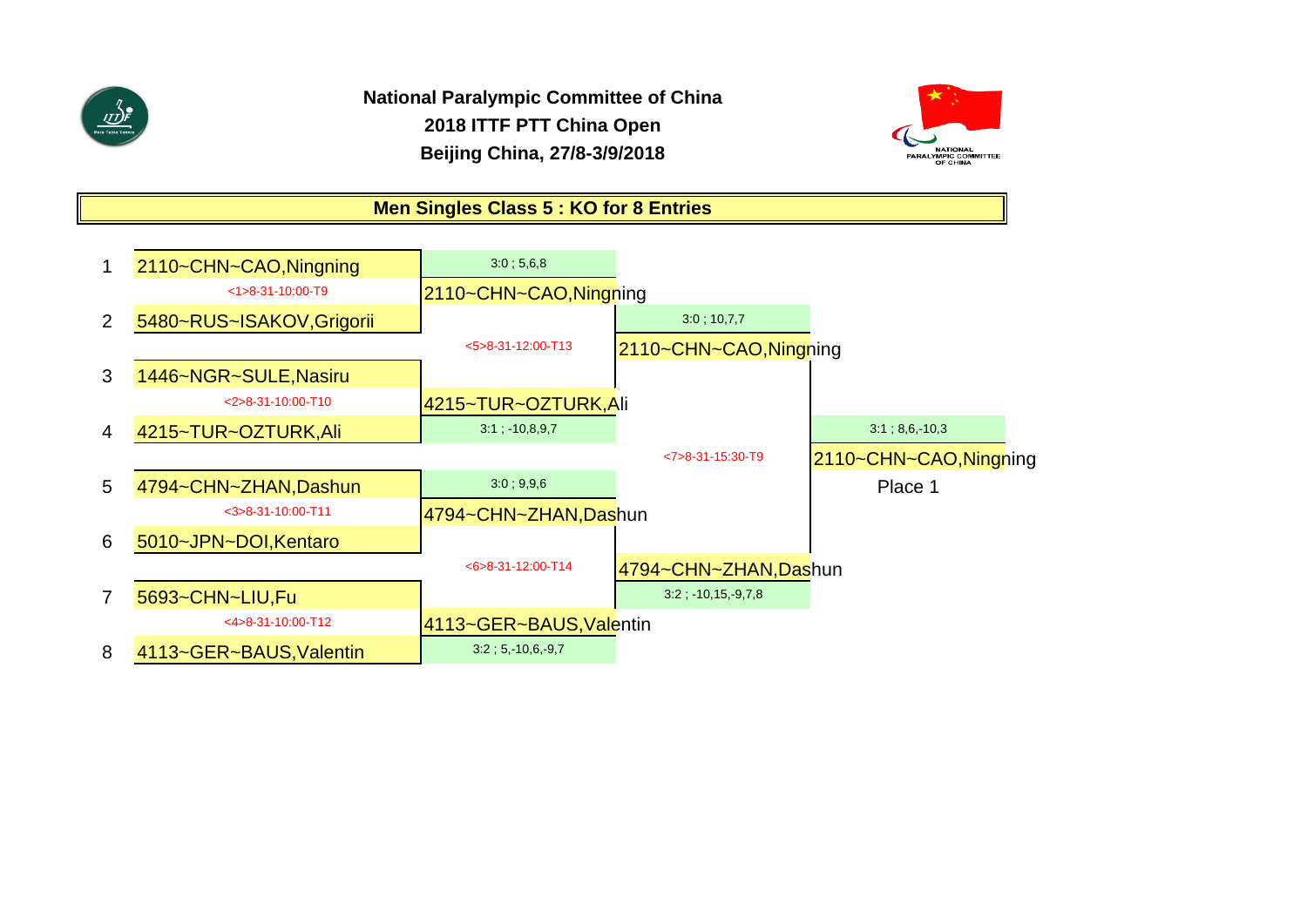



# **SM6 : Round Robin for 12 Entries in 3 Groups**

| <b>Match</b> | Day      | Гіmе  | Table |   | <b>SM6 Group A</b><br>advace:2  |              |                     |                 |         | <b>MP</b> | <b>Rank</b> |
|--------------|----------|-------|-------|---|---------------------------------|--------------|---------------------|-----------------|---------|-----------|-------------|
| $3 - 1$      | $8 - 30$ | 13:00 | 9     |   | 3641~GER~RAU, Thomas            |              | 1:3                 | 3:0             | 3:0     |           | ົ           |
| $2 - 4$      | $8 - 30$ | 13:00 | 10    |   |                                 |              | $-10, 8, -6, -6$    | 1,3,5           | 5, 5, 7 | э         |             |
| $4 - 3$      | $8 - 30$ | 14:30 | 11    | ◠ | 4564~USA~SEIDENFELD, Ian Philip | 3:1          |                     | 3:2             | 3:0     |           |             |
| $2 - 1$      | $8 - 30$ | 14:30 | 12    | L |                                 | $10,-8,6,6$  |                     | $-9.9.12 - 1.3$ | 7,4,7   |           |             |
| $1 - 4$      | $8 - 30$ | 17:30 | 13    | ≏ | 5451~JPN~SHICHINO, Kazuki       | 0:3          | 2:3                 |                 | 3:0     |           |             |
| $2 - 3$      | $8 - 30$ | 17:30 | 14    | o |                                 | $-1, -3, -5$ | $9, -9, -12, 1, -3$ |                 | 5, 4, 5 |           |             |
|              |          |       |       |   | 4147~AUS~HUSSAINI, Yaser        | 0:3          | 0:3                 | 0:3             |         |           |             |
|              |          |       |       | 4 |                                 | $-5, -5, -7$ | $-7, -4, -7$        | $-5, -4, -5$    |         |           | 4           |

| <b>Match</b> | Dav      | <b>Time</b> | Table |   | <b>SM6 Group B</b><br>advace:2 |                        |                       |                    |                     | <b>MP</b> | Rank |
|--------------|----------|-------------|-------|---|--------------------------------|------------------------|-----------------------|--------------------|---------------------|-----------|------|
| $3 - 1$      | $8 - 30$ | 13:00       | 11    |   | 4795~CHN~HUANG, Jiaxin         |                        | 3:2                   | 3:0                | 3:1                 | 6         |      |
| $2 - 4$      | $8 - 30$ | 13:00       | 12    |   |                                |                        | $-9, 10, 11, -10, 10$ | 3,7,5              | $6, -5, 7, 6$       |           |      |
| $4 - 3$      | $8 - 30$ | 14:30       | 13    | 2 | 1004~ISR~BOBROV, Danny         | 2:3                    |                       | 3:1                | 3:2                 |           |      |
| $2 - 1$      | $8 - 30$ | 14:30       | 14    |   |                                | $9, -10, -11, 10, -10$ |                       | $-9.8.5.3$         | $-7, 1, 3, -8, 7$   |           |      |
| $1 - 4$      | $8 - 30$ | 17:30       | 15    | 3 | 4683~AUS~HIRTH, Trevor         | 0:3                    | 1:3                   |                    | 2:3                 | 3         |      |
| $2 - 3$      | $8 - 30$ | 17:30       | 16    |   |                                | $-3, -7, -5$           | $9, -8, -5, -3$       |                    | $9, -10, -8, 6, -9$ |           |      |
|              |          |             |       |   | 5123~FRA~HERRAULT, Esteban     | 1:3                    | 2:3                   | 3:2                |                     |           |      |
|              |          |             |       | 4 |                                | $-6, 5, -7, -6$        | $7, -1, -3, 8, -7$    | $-9, 10, 8, -6, 9$ |                     |           |      |

| <b>Match</b> | Dav      | <b>Time</b> | Table           |                | <b>SM6 Group C</b><br>advace:2 |                |                  |                 |                    | <b>MP</b> | Rank |
|--------------|----------|-------------|-----------------|----------------|--------------------------------|----------------|------------------|-----------------|--------------------|-----------|------|
| $3 - 1$      | $8 - 30$ | 13:00       | 13              |                | 4437~UKR~KARP, Viktor          |                | 3:0              | 3:0             | 2:3                |           |      |
| $2 - 4$      | $8 - 30$ | 13:00       | 14              |                |                                |                | 10.8, 10         | 7,9,10          | $5, -6, 4, -7, -6$ | э         |      |
| $4 - 3$      | $8 - 30$ | 14:30       | 15              | $\overline{2}$ | 3065~CHN~CHEN, Chao            | 0:3            |                  | 3:1             | 3:1                |           |      |
| $2 - 1$      | $8 - 30$ | 14:30       | 16              |                |                                | $-10, -8, -10$ |                  | $-9, 1, 4, 4$   | $2,3,-10,5$        |           |      |
| $1 - 4$      | $8 - 30$ | 17:30       | 9               | 3              | 4145~AUS~HOLDBACK,Connor       | 0:3            | 1:3              |                 | 1:3                |           |      |
| $2 - 3$      | $8 - 30$ | 17:30       | 10 <sup>°</sup> |                |                                | $-7, -9, -10$  | $9, -1, -4, -4$  |                 | $-5, 13, -10, -7$  | w         |      |
|              |          |             |                 |                | 2784~JPN~ITAI, Junki           | 3:2            | 1:3              | 3:1             |                    |           |      |
|              |          |             |                 | 4              |                                | $-5.6 - 4.7.6$ | $-2, -3, 10, -5$ | $5, -13, 10, 7$ |                    | ÷         |      |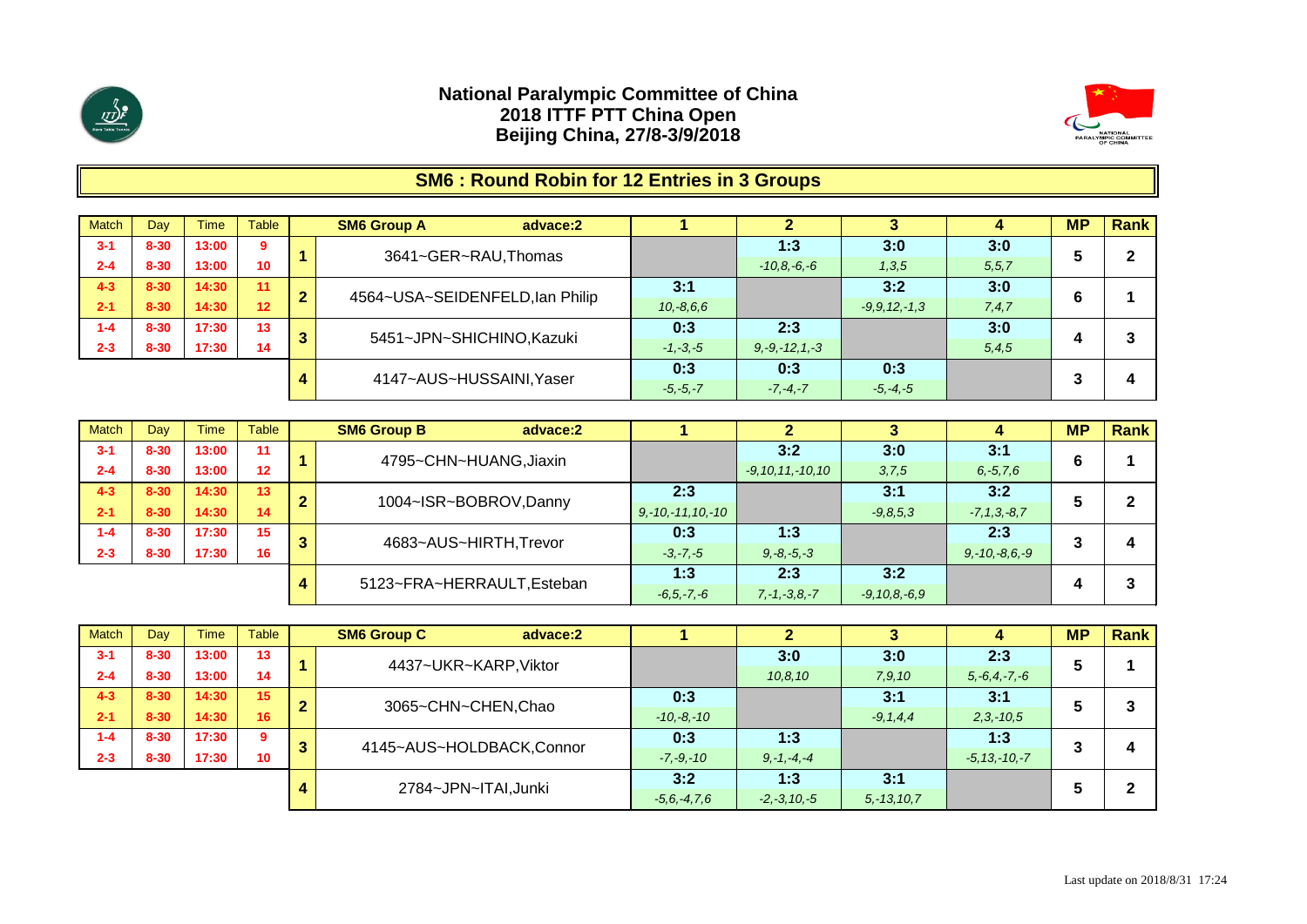

# **National Paralympic Committee of China 2018 ITTF PTT China Open Beijing China, 27/8-3/9/2018**



# **Men Singles Class 6 : KO for 6 Entries**

|                | 4564~USA~SEIDENFELD, Ian Philip |                                 |                                 |                   |
|----------------|---------------------------------|---------------------------------|---------------------------------|-------------------|
|                |                                 | 4564~USA~SEIDENFELD, Ian Philip |                                 |                   |
| 2              | bye                             |                                 | 3.0; 4.5, 9                     |                   |
|                |                                 | $<$ 3>8-31-12:40-T3             | 4564~USA~SEIDENFELD, Ian Philip |                   |
| 3              | 1004~ISR~BOBROV, Danny          |                                 |                                 |                   |
|                | $<1>8-31-10:40-T7$              | 2784~JPN~ITAI,Junki             |                                 |                   |
| $\overline{4}$ | 2784~JPN~ITAI, Junki            | $3:1$ ; 9, 7,8,13               |                                 | 3:1; 9,8,9,8      |
|                |                                 |                                 | $5 > 8 - 31 - 15:30 - T6$       | 3641~GER~RAU,Thor |
| 5              | 4437~UKR~KARP, Viktor           | $3:0$ ; 10,2,7                  |                                 | Place 1           |
|                | $<$ 2>8-31-10:40-T8             | 3641~GER~RAU, Thomas            |                                 |                   |
| 6              | 3641~GER~RAU, Thomas            |                                 |                                 |                   |
|                |                                 | $<$ 4>8-31-12:40-T4             | 3641~GER~RAU, Thomas            |                   |
| $\overline{7}$ | bye                             |                                 | 3:0; 8,7,12                     |                   |
|                |                                 | 4795~CHN~HUANG,Jiaxin           |                                 |                   |
| 8              | 4795~CHN~HUANG, Jiaxin          |                                 |                                 |                   |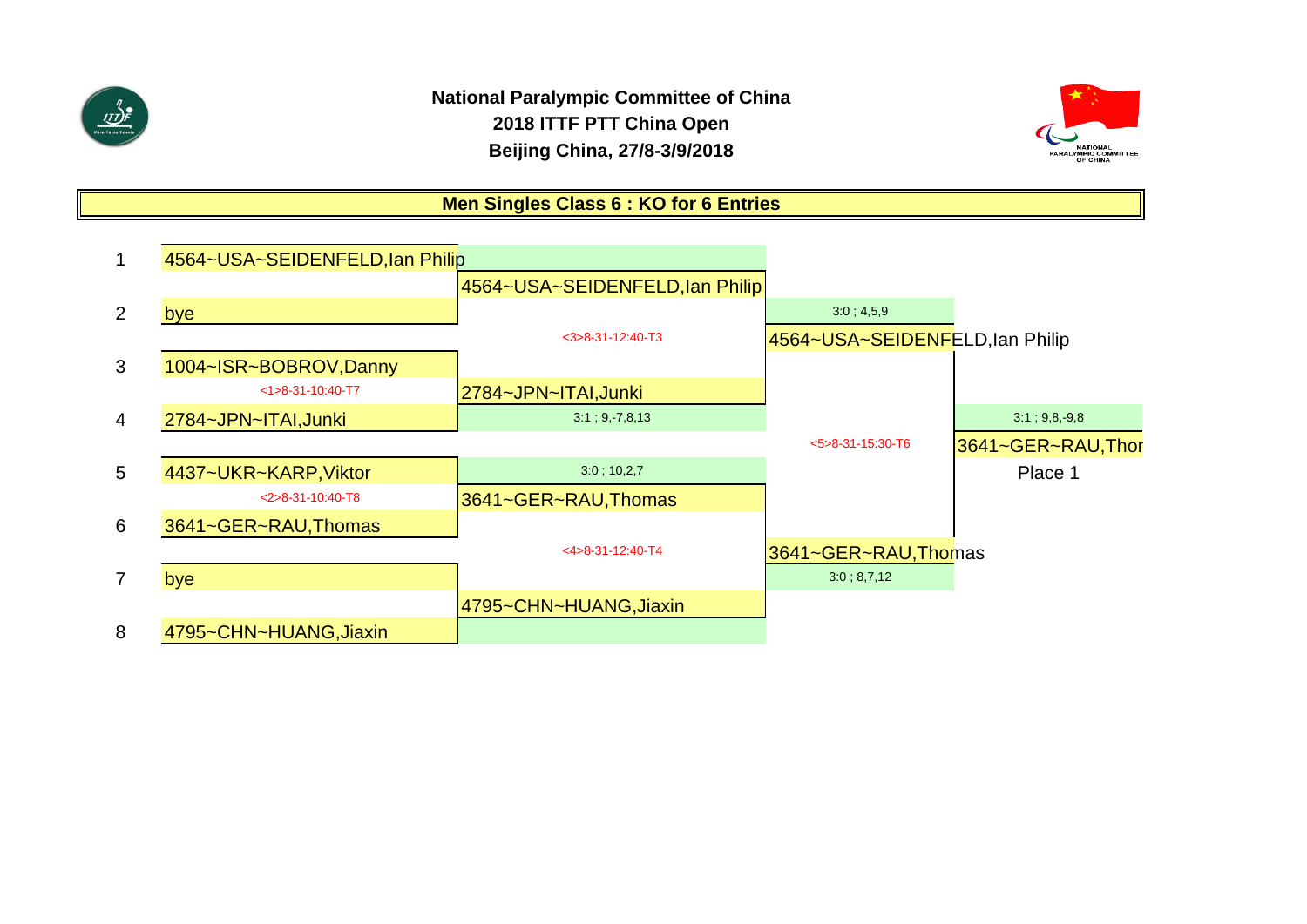



# **SM7 : Round Robin for 15 Entries in 4 Groups**

| <b>Match</b> | Dav      | <b>Time</b> | Table |   | <b>SM7 Group A</b>        | advace:2 |              |                 |            | <b>MP</b> | Rank |
|--------------|----------|-------------|-------|---|---------------------------|----------|--------------|-----------------|------------|-----------|------|
| $3 - 1$      | $8 - 30$ | 11:00       |       |   | 1894~UKR~POPOV, Mykhaylo  |          |              | 3:0             | 3:0        |           |      |
| $2 - 1$      | $8 - 30$ | 12:30       | 3     |   |                           |          |              | 9,6,8           | 9, 9, 8    |           |      |
| $2 - 3$      | $8 - 30$ | 17:00       |       |   | 5819~CHN~WANG, Yu         |          | 0:3          |                 | 3:1        |           | 2    |
|              |          |             |       |   |                           |          | $-9, -6, -8$ |                 | $9,6,-9,8$ |           | -    |
|              |          |             |       | 3 | 3664~THA~NAMSAGA, Yuttana |          | 0:3          | 1:3             |            | ◠         | ◠    |
|              |          |             |       |   |                           |          | $-9, -9, -8$ | $-9, -6, 9, -8$ |            |           | J    |

| <b>Match</b> | Dav      | <b>Time</b> | <b>Table</b>            |    | <b>SM7 Group B</b><br>advace:2 |                 |                  |               |       | <b>MP</b> | <b>Rank</b> |
|--------------|----------|-------------|-------------------------|----|--------------------------------|-----------------|------------------|---------------|-------|-----------|-------------|
| $3 - 1$      | $8 - 30$ | 11:00       | $\overline{2}$          |    | 3974~CHN~YAN, Shuo             |                 | 3:1              | 3:1           | 3:0   | ◠         |             |
| $2 - 4$      | $8 - 30$ | 11:00       |                         |    |                                |                 | $7, -9, 8, 2$    | $5, -8, 4, 6$ | 3,6,6 |           |             |
| $4 - 3$      | $8 - 30$ | 12:30       | $\overline{\mathbf{4}}$ | ◠  | 2979~JPN~KANEKO, Kazuya        | 1:3             |                  | 3:1           | 3:0   |           |             |
| $2 - 1$      | $8 - 30$ | 12:30       | 5                       |    |                                | $-7, 9, -8, -2$ |                  | $10,-3,6,6$   | 1,4,2 |           |             |
| $1 - 4$      | $8 - 30$ | 17:00       | 6                       |    | 5017~UKR~OMELCHUK, Bogdan      | 1:3             | 1:3              |               | 3:0   |           |             |
| $2 - 3$      | $8 - 30$ | 17:00       |                         | a. |                                | $-5, 8, -4, -6$ | $-10, 3, -6, -6$ |               | 2,7,4 |           |             |
|              |          |             |                         |    | 5841~CZE~JELINEK, Kristian     | 0:3             | 0:3              | 0:3           |       |           |             |
|              |          |             |                         |    |                                | $-3, -6, -6$    | $-1, -4, -2$     | $-2, -7, -4$  |       |           | 4           |

| <b>Match</b> | Day      | <b>Time</b> | Table |   | <b>SM7 Group C</b><br>advace:2        |                      |                 |                     |               | <b>MP</b> | <b>Rank</b> |
|--------------|----------|-------------|-------|---|---------------------------------------|----------------------|-----------------|---------------------|---------------|-----------|-------------|
| $3 - 1$      | $8 - 30$ | 11:00       | 4     |   | 5829~THA~WANGPHONPHATHANASIRI, Phisit |                      | 3:0             | 3:2                 | 3:0           | 6         |             |
| $2 - 4$      | $8 - 30$ | 11:00       |       |   |                                       |                      | 8.18.3          | $-11, 9, 9, -7, 10$ | 7,2,7         |           |             |
| $4 - 3$      | $8 - 30$ | 12:30       | 6     | ≏ | 4483~JPN~INOUE, Masachika             | 0:3                  |                 | 1:3                 | 3:1           |           |             |
| $2 - 1$      | $8 - 30$ | 12:30       |       |   |                                       | $-8, -18, -3$        |                 | $-7, 11, -9, -6$    | $6, -6, 4, 4$ |           |             |
| $1 - 4$      | $8 - 30$ | 17:00       | 8     | 3 | 5442~POL~CHUDZICKI, Maksym Hubert     | 2:3                  | 3:1             |                     | 3:0           |           |             |
| $2 - 3$      | $8 - 30$ | 17:00       |       |   |                                       | $11, -9, -9, 7, -10$ | $7, -11, 9, 6$  |                     | 7,8,7         |           |             |
|              |          |             |       |   | 4849~IRL~VAUGHAN, Patrik Ciaran       | 0:3                  | 1:3             | 0:3                 |               |           |             |
|              |          |             |       |   |                                       | $-7, -2, -7$         | $-6, 6, -4, -4$ | $-7, -8, -7$        |               |           |             |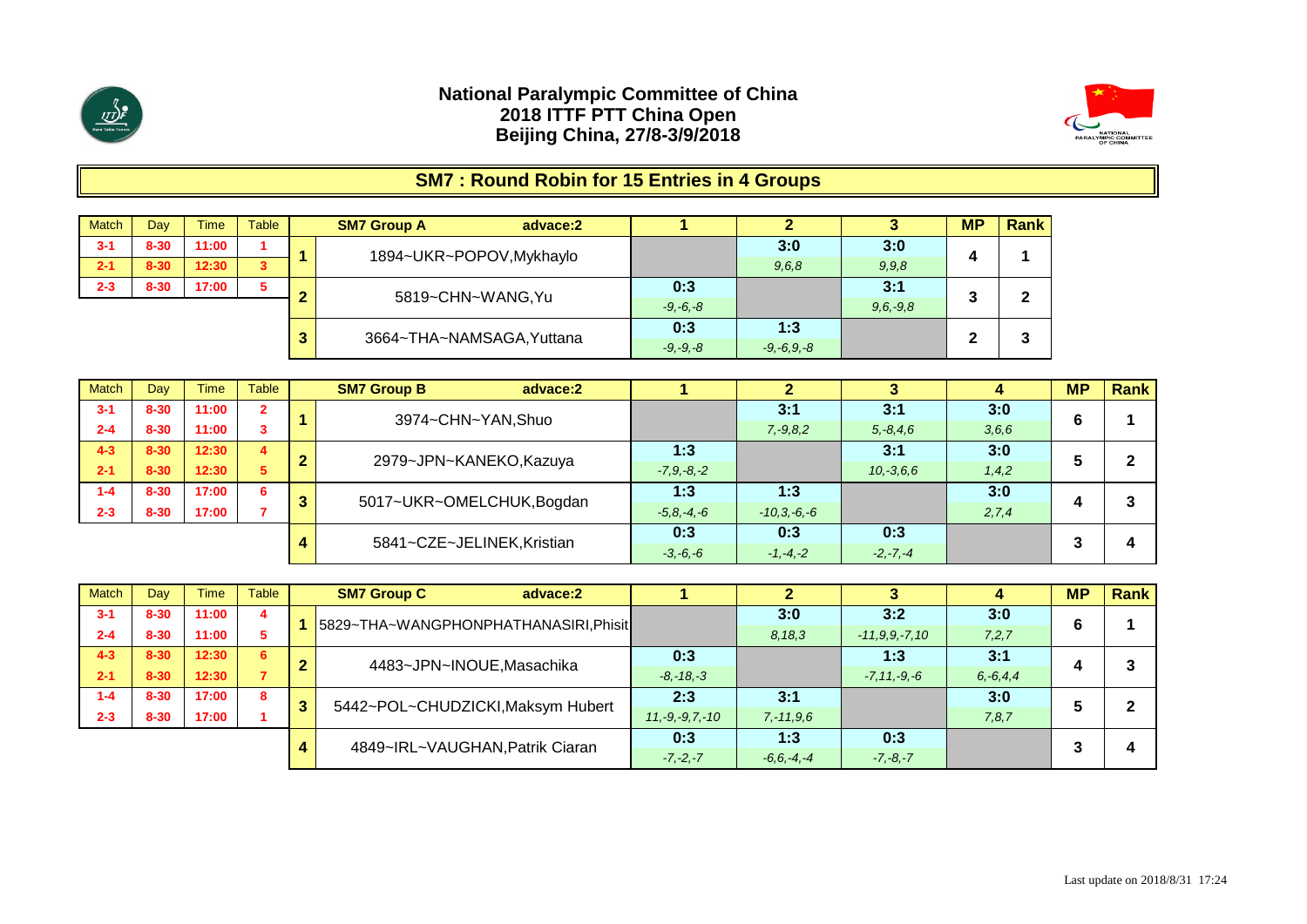| <b>Match</b> | Day      | <b>Time</b> | <b>Table</b>   |   | <b>SM7 Group D</b><br>advace:2 |                  |                 |                  |                | <b>MP</b> | <b>Rank</b> |
|--------------|----------|-------------|----------------|---|--------------------------------|------------------|-----------------|------------------|----------------|-----------|-------------|
| $3 - 1$      | $8 - 30$ | 11:00       | -6             |   | 3972~CHN~LIAO,Keli             |                  | 3:1             | 3:0              | 3:0            | 6         |             |
| $2 - 4$      | $8 - 30$ | 11:00       |                |   |                                |                  | $-9, 12, 3, 8$  | 3,6,6            | 4,5,8          |           |             |
| $4 - 3$      | $8 - 30$ | 12:30       | 8              | ◠ | 764~GER~WOLLMERT, Jochen       | 1:3              |                 | 3:1              | 3:0            |           |             |
| $2 - 1$      | $8 - 30$ | 12:30       |                |   |                                | $9, -12, -3, -8$ |                 | $3, 8, -6, 4$    | 5,7,6          | Ð         |             |
| $1 - 4$      | $8 - 30$ | 17:00       | $\overline{2}$ | 3 | 4654~JPN~SHIBASAKI,Takuya      | 0:3              | 1:3             |                  | 3:1            |           |             |
| $2 - 3$      | $8 - 30$ | 17:00       |                |   |                                | $-3, -6, -6$     | $-3, -8, 6, -4$ |                  | $-7, 7, 14, 4$ |           |             |
|              |          |             |                |   | 4684~AUS~BALLESTRINO, Jake     | 0:3              | 0:3             | 1:3              |                |           |             |
|              |          |             |                |   |                                | $-4, -5, -8$     | $-5, -7, -6$    | $7, -7, -14, -4$ |                |           |             |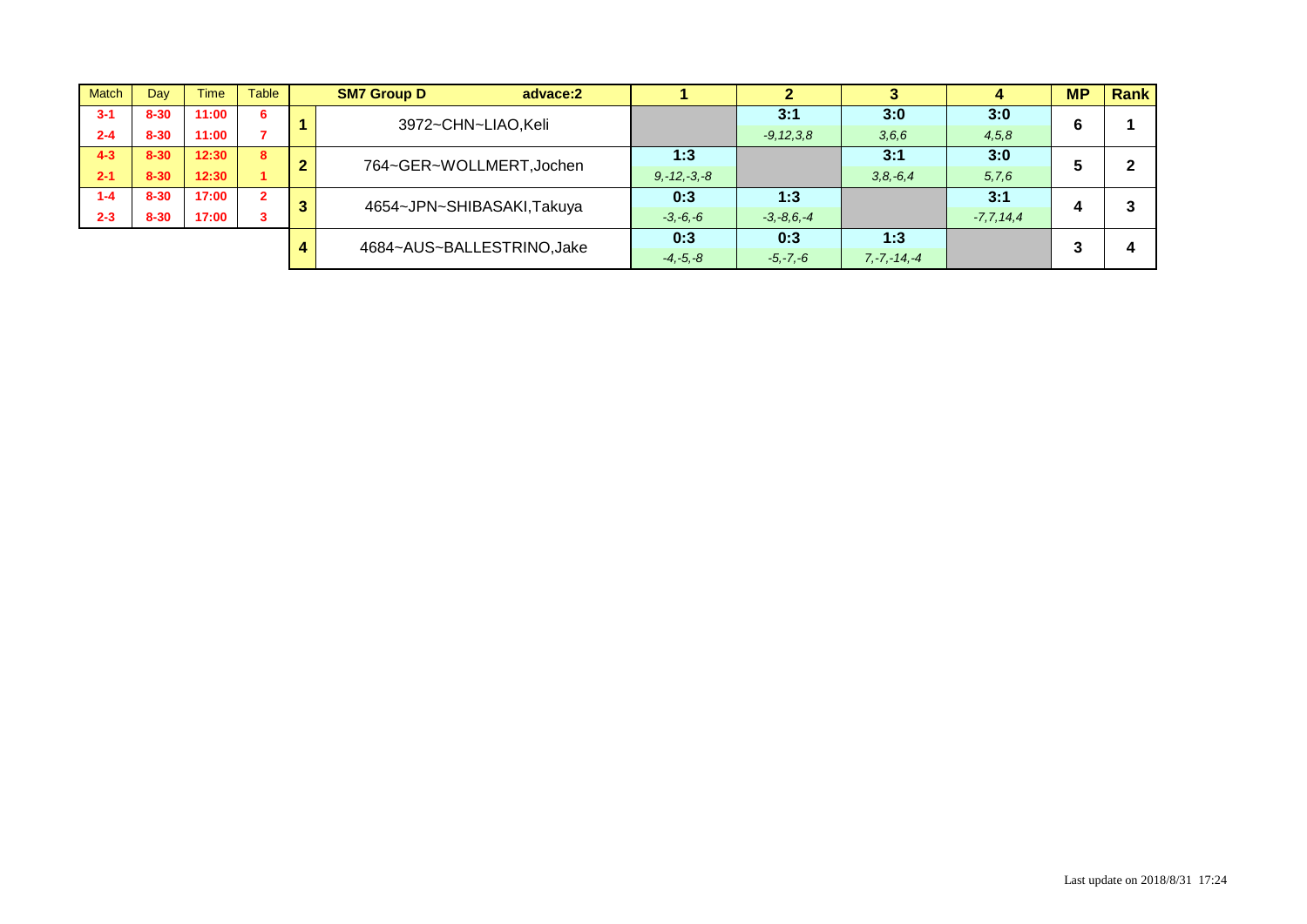



**Men single class 7 : KO for 8 Entries**

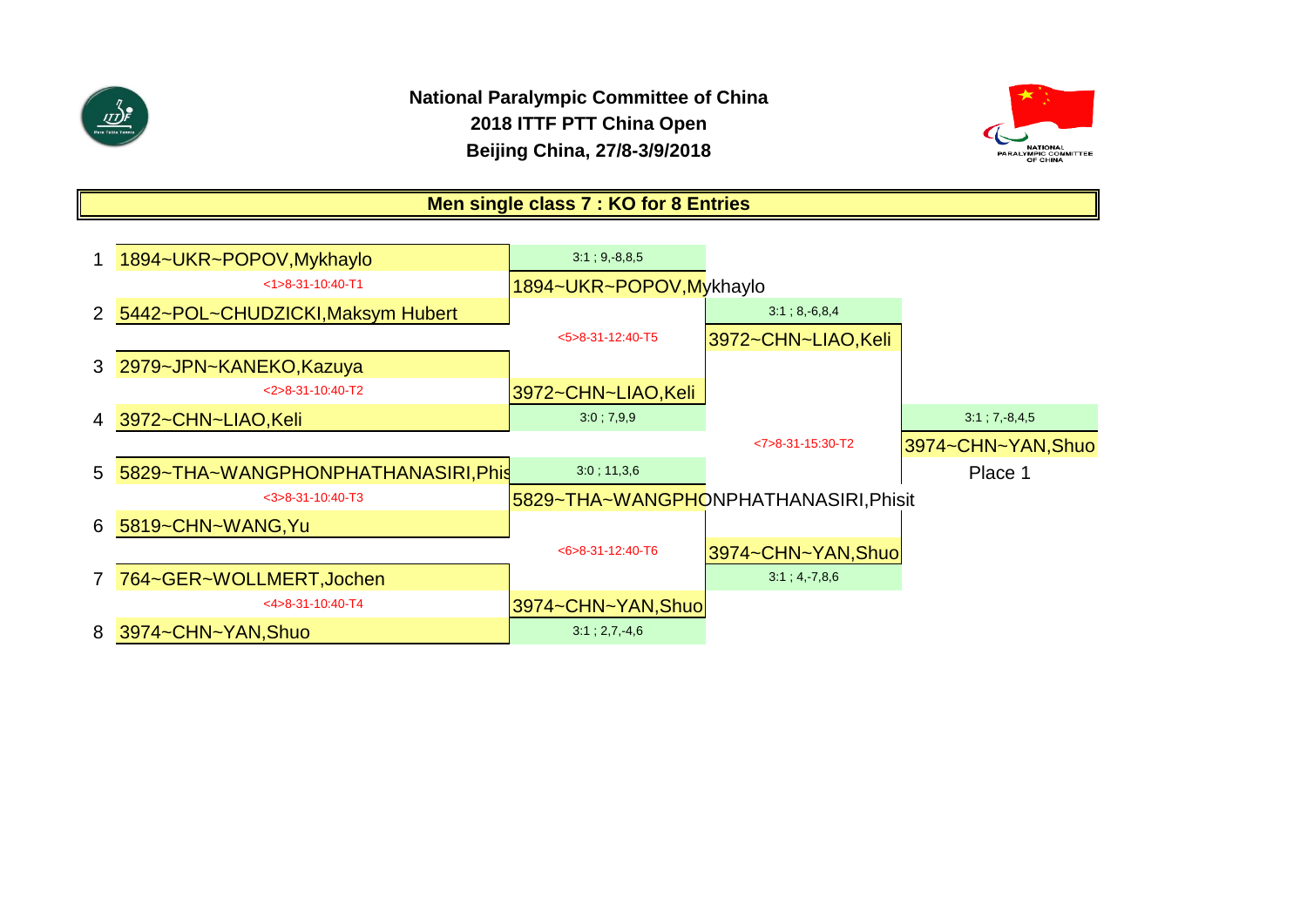



# **SM8 : Round Robin for 20 Entries in 5 Groups**

| <b>Match</b> | Dav      | Time  | Table          |   | <b>SM8 Group A</b><br>advace:2 |                     |                    |               |       | <b>MP</b> | <b>Rank</b> |
|--------------|----------|-------|----------------|---|--------------------------------|---------------------|--------------------|---------------|-------|-----------|-------------|
| $3 - 1$      | $8 - 30$ | 10:00 | 4              |   | 4738~UKR~DIDUKH, Viktor        |                     | 3:2                | 3:1           | 3:0   | 6         |             |
| $2 - 4$      | $8 - 30$ | 10:00 | 8.             |   |                                |                     | $-7, -8, 10, 6, 5$ | $8, 6, -6, 9$ | 4,6,3 |           |             |
| $4 - 3$      | $8 - 30$ | 11:30 | $\overline{2}$ | m | 5850~CHN~PENG, Weinan          | 2:3                 |                    | 3:1           | 3:0   |           |             |
| $2 - 1$      | $8 - 30$ | 11:30 | 6              |   |                                | $7, 8, -10, -6, -5$ |                    | $-12,8.9.9$   | 2,6,2 |           |             |
| $1 - 4$      | $8 - 30$ | 16:00 | 8              | ≏ | 3946~RUS~IAKOVLEV, Artem       | 1:3                 | 1:3                |               | 3:0   |           |             |
| $2 - 3$      | $8 - 30$ | 16:00 |                | c |                                | $-8, -6, 6, -9$     | $12, -8, -9, -9$   |               | 9,5,5 |           |             |
|              |          |       |                |   |                                | 0:3                 | 0:3                | 0:3           |       |           |             |
|              |          |       |                | 4 | 4149~AUS~JOHNSTONE,Connor      | $-4, -6, -3$        | $-2, -6, -2$       | $-9, -5, -5$  |       |           | 4           |

| <b>Match</b> | Day      | <b>Time</b> | Table |                               | <b>SM8 Group B</b><br>advace:2 |                |                 |         |                   | <b>MP</b> | Rank |
|--------------|----------|-------------|-------|-------------------------------|--------------------------------|----------------|-----------------|---------|-------------------|-----------|------|
| $3 - 1$      | 8-30     | 10:30       |       |                               | 3753~CHN~ZHAO,Shuai            |                | 3:0             | 3:0     | 3:0               |           |      |
| $2 - 4$      | $8 - 30$ | 10:30       |       |                               |                                |                | 9,6,5           | 3, 4, 3 | 5,6,6             | b         |      |
| $4 - 3$      | $8 - 30$ | 12:00       | 3     | 2                             | 1015~ISR~GLICKMAN, Zeev        | 0:3            |                 | 3:0     | 3:2               |           | 2    |
| $2 - 1$      | $8 - 30$ | 12:00       |       |                               |                                | $-9, -6, -5$   |                 | 9,7,3   | $3, -9, -9, 5, 8$ |           |      |
| $1 - 4$      | $8 - 30$ | 16:30       | 5.    | 3                             | 5848~UKR~VAKARASH, Roman       | 0:3            | 0:3             |         | 3:1               |           | າ    |
| $2 - 3$      | $8 - 30$ | 16:30       | 3     |                               |                                | $-3, -4, -3$   | $-9, -7, -3$    |         | $-8,2,6,6$        |           |      |
|              |          |             |       |                               |                                | 0:3            | 2:3             | 1:3     |                   |           |      |
|              |          |             |       | 5836~JPN~IMAIZUMI,Daichi<br>4 | $-5, -6, -6$                   | $-3,9,9,-5,-8$ | $8, -2, -6, -6$ |         |                   | 4         |      |

| <b>Match</b> | Dav      | <b>Time</b> | <b>Table</b>   |   | <b>SM8 Group C</b><br>advace:2        |                |                    |                   |                    | <b>MP</b> | <b>Rank</b> |
|--------------|----------|-------------|----------------|---|---------------------------------------|----------------|--------------------|-------------------|--------------------|-----------|-------------|
| $3 - 1$      | $8 - 30$ | 10:30       | $\overline{2}$ |   | 5169~UKR~MAI, Ivan                    |                | 3:0                | 3:0               | 3:1                | 6         |             |
| $2 - 4$      | $8 - 30$ | 10:30       |                |   |                                       |                | 6, 7, 6            | 4,7,9             | $-10, 8, 7, 10$    |           |             |
| $4 - 3$      | $8 - 30$ | 12:00       | 4              | 2 | 1546~POL~SKRZYNECKI, Marcin           | 0:3            |                    | 3:0               | 3:2                |           |             |
| $2 - 1$      | $8 - 30$ | 12:00       | 5              |   |                                       | $-6, -7, -6$   |                    | 10, 8, 7          | $-5, 9, -6, 4, 6$  | b         |             |
| $1 - 4$      | $8 - 30$ | 16:30       | 6              |   | 4191~THA~KEEREERUT, Parinya Chuaigate | 0:3            | 0:3                |                   | 2:3                | 3         |             |
| $2 - 3$      | $8 - 30$ | 16:30       |                |   |                                       | $-4, -7, -9$   | $-10,-8,-7$        |                   | $-6, -9, 5, 7, -5$ |           |             |
|              |          |             |                | 4 | 4150~JPN~SHUKUNOBE,Takumi             | 1:3            | 2:3                | 3:2               |                    |           |             |
|              |          |             |                |   |                                       | $10,-8,-7,-10$ | $5, -9, 6, -4, -6$ | $6, 9, -5, -7, 5$ |                    |           |             |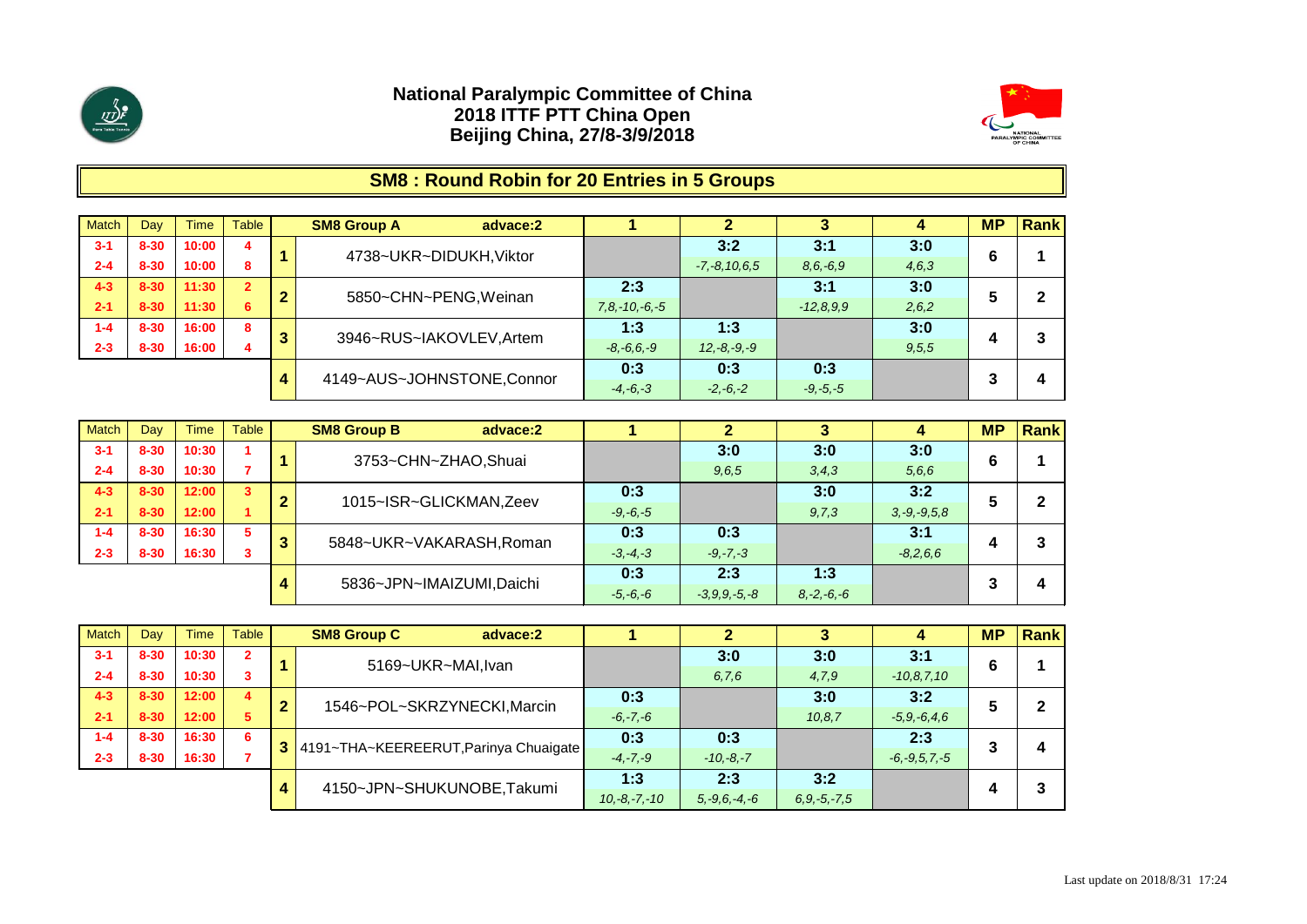| <b>Match</b> | Dav      | <b>Time</b> | Table |   | <b>SM8 Group D</b><br>advace:2 |  |               |                 |               |         | <b>MP</b> | Rank |
|--------------|----------|-------------|-------|---|--------------------------------|--|---------------|-----------------|---------------|---------|-----------|------|
| $3 - 1$      | $8 - 30$ | 10:30       | 4     |   | 3119~SWE~ANDERSSON,Emil        |  |               | 1:3             | 3:0           | 3:0     |           | 2    |
| $2 - 4$      | $8 - 30$ | 10:30       | 5     |   |                                |  |               | $9, -6, -5, -7$ | 3,3,8         | 3, 7, 7 | đ         |      |
| $4 - 3$      | $8 - 30$ | 12:00       | 6     | ≘ | 2580~POL~GRUDZIEN, Piotr       |  | 3:1           |                 | 3:0           | 3:0     |           |      |
| $2 - 1$      | $8 - 30$ | 12:00       |       |   |                                |  | $-9, 6, 5, 7$ |                 | 5, 7, 7       | 6.6.10  | b         |      |
| $1 - 4$      | $8 - 30$ | 16:30       | 8     | 3 | 4180~THA~CHARITSAT, Komkrit    |  | 0:3           | 0:3             |               | 3:0     |           | 3    |
| $2 - 3$      | $8 - 30$ | 16:30       |       |   |                                |  | $-3, -3, -8$  | $-5, -7, -7$    |               | 4,13,9  |           |      |
|              |          |             |       |   | 3934~JPN~SATO, Hiromi          |  | 0:3           | 0:3             | 0:3           |         |           |      |
|              |          |             |       |   |                                |  | $-3, -7, -7$  | $-6, -6, -10$   | $-4, -13, -9$ |         | ٠J        | 4    |

| <b>Match</b> | Day      | <b>Time</b> | Table          |                | <b>SM8 Group E</b><br>advace:2    |                    | າ            |                  |                   | <b>MP</b> | Rank |
|--------------|----------|-------------|----------------|----------------|-----------------------------------|--------------------|--------------|------------------|-------------------|-----------|------|
| $3 - 1$      | $8 - 30$ | 10:30       | 6              |                | 303~CHN~YE, Chao Qun              |                    | 0:3          | 3:0              | 3:2               | 5         | c    |
| $2 - 4$      | $8 - 30$ | 10:30       | 8              |                |                                   |                    | $-6, -6, -9$ | 4,6,6            | $-9, 9, 7, -9, 8$ |           | ∠    |
| $4 - 3$      | $8 - 30$ | 12:00       | 8              | $\overline{2}$ | 2778~UKR~NIKOLENKO, Maksym        | 3:0                |              | 3:0              | 3:0               | 6         |      |
| $2 - 1$      | $8 - 30$ | 12:00       | $\overline{2}$ |                |                                   | 6,6,9              |              | 7,7,4            | 4,7,5             |           |      |
| $1 - 4$      | $8 - 30$ | 16:30       | $\overline{2}$ | 3              | 2980~JPN~TATEISHI, Arufuahirokazu | 0:3                | 0:3          |                  | 1:3               | ≏         |      |
| $2 - 3$      | $8 - 30$ | 16:30       | 4              |                |                                   | $-4, -6, -6$       | $-7, -7, -4$ |                  | $10,-10,-11,-6$   | J.        | 4    |
|              |          |             |                |                | 2862~VIE~PHAM, Van Hoang          | 2:3                | 0:3          | 3:1              |                   |           | 3    |
|              |          |             |                | 4              |                                   | $9, -9, -7, 9, -8$ | $-4, -7, -5$ | $-10, 10, 11, 6$ |                   |           |      |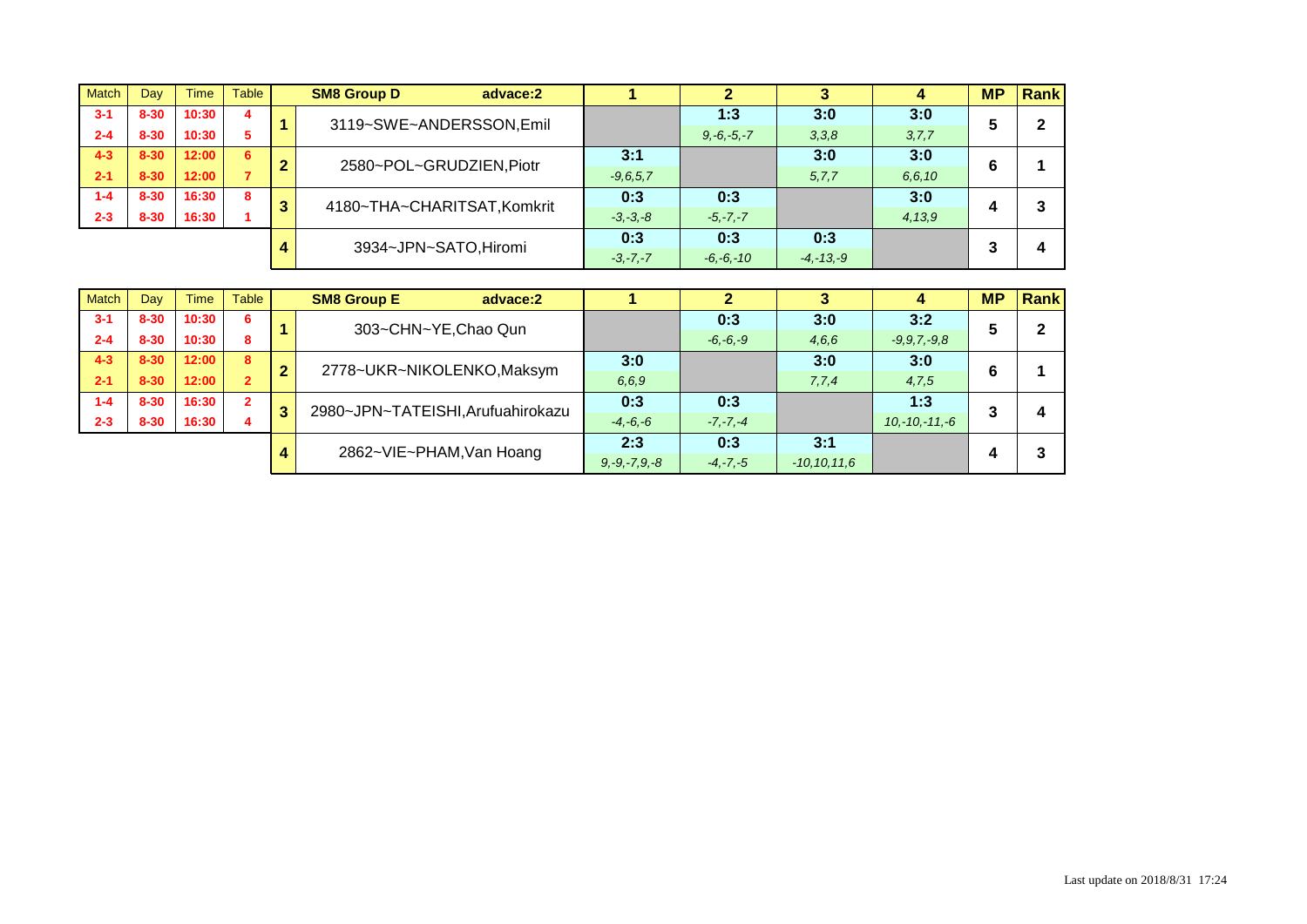



**Men Singles Class 8 : KO for 10 Entries**

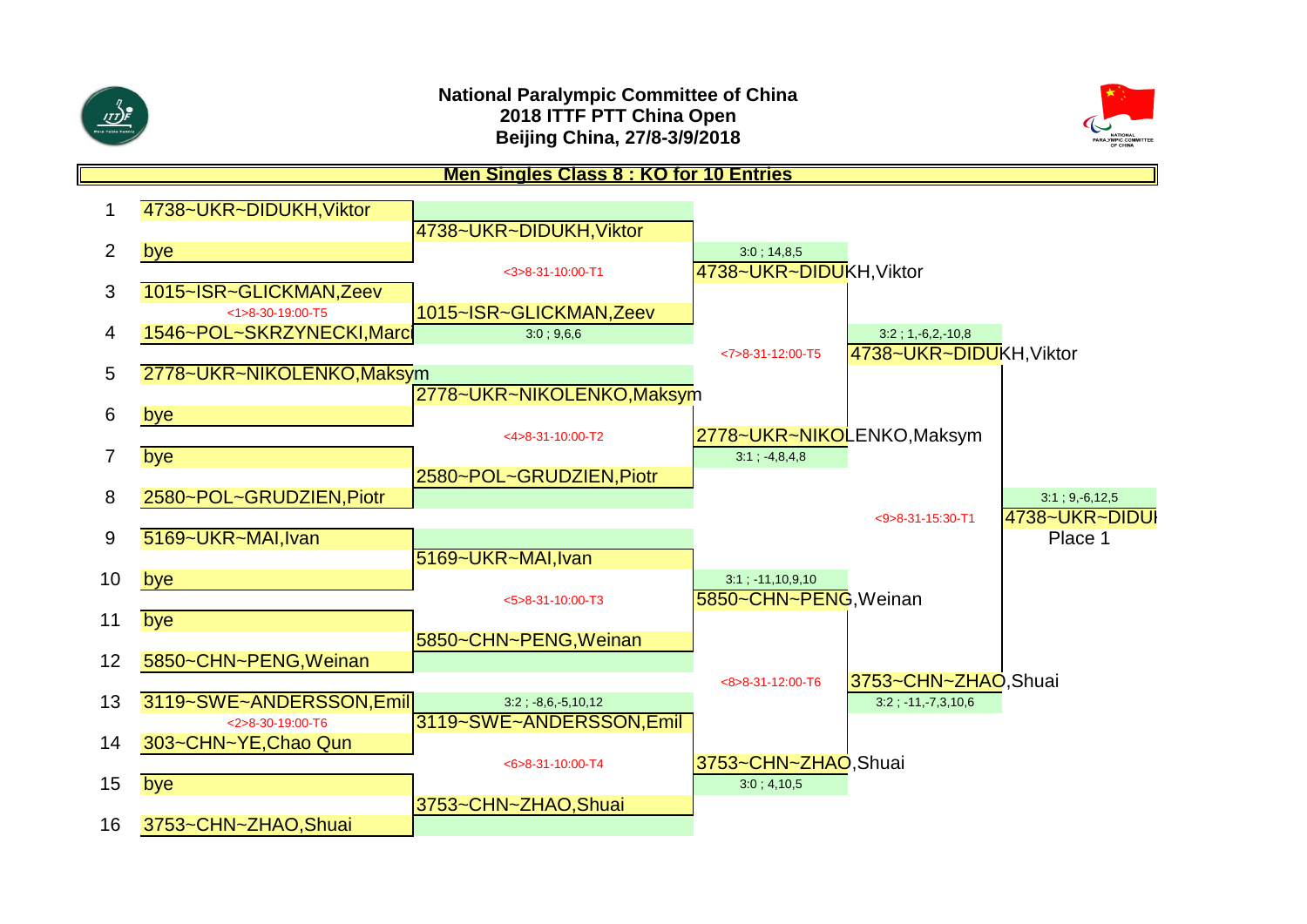



# **SM9 : Round Robin for 14 Entries in 4 Groups**

| <b>Match</b> | Dav      | <b>Time</b> | <b>Table</b> |   | <b>SM9 Group A</b><br>advace:2    |               |                    |                     | <b>MP</b> | <b>Rank</b> |
|--------------|----------|-------------|--------------|---|-----------------------------------|---------------|--------------------|---------------------|-----------|-------------|
| $3 - 1$      | $8 - 30$ | 13:00       |              |   | 2290~RUS~NOZDRUNOV,lurii          |               | 3:0                | 3:0                 |           |             |
| $2 - 1$      | $8 - 30$ | 14:30       | 3            |   |                                   |               | 3, 11, 8           | 8,5,9               | 4         |             |
| $2 - 3$      | $8 - 30$ | 17:30       | 5            | ◠ | 4223~GER~RUDDENKLAU, Yannik Klaus | 0:3           |                    | 2:3                 | m         | 3           |
|              |          |             |              |   |                                   | $-3, -11, -8$ |                    | $8, -6, 9, -6, -10$ | -         |             |
|              |          |             |              |   | 3971~CHN~HAN, Yajie               | 0:3           | 3:2                |                     | ∍         | ◠           |
|              |          |             |              |   |                                   | $-8, -5, -9$  | $-8, 6, -9, 6, 10$ |                     | w         |             |

| <b>Match</b> | Day      | <b>Time</b> | <b>Table</b>   |   | <b>SM9 Group B</b><br>advace:2 |                 |              |         | <b>MP</b> | Rank |
|--------------|----------|-------------|----------------|---|--------------------------------|-----------------|--------------|---------|-----------|------|
| $3 - 1$      | $8 - 30$ | 13:00       | $\overline{2}$ |   | 3750~CHN~ZHAO, Yi Qing         |                 | 3:1          | 3:0     |           |      |
| $2 - 1$      | $8 - 30$ | 14:30       | 4              |   |                                |                 | $-9.4.5.8$   | 5, 4, 3 |           |      |
| $2 - 3$      | $8 - 30$ | 17:30       | 6              |   | 4996~ISR~GORDON, Aviv          | 1:3             |              | 3:0     |           | 2    |
|              |          |             |                |   |                                | $9, -4, -5, -8$ |              | 9,3,6   | $\bullet$ | -    |
|              |          |             |                | ≏ | 5452~JPN~NAKAJIMA,Takuya       | 0:3             | 0:3          |         |           | ≏    |
|              |          |             |                |   |                                | $-5, -4, -3$    | $-9, -3, -6$ |         |           | J.   |

| <b>Match</b> | Dav      | Time  | <b>Table</b> |   | <b>SM9 Group C</b><br>advace:2          |                 |                    |                |                     | <b>MP</b> | Rank |
|--------------|----------|-------|--------------|---|-----------------------------------------|-----------------|--------------------|----------------|---------------------|-----------|------|
| $3 - 1$      | $8 - 30$ | 13:00 | 3            |   | 5425~SWE~GUSTAFSSON, Daniel Sune Stefan |                 | 3:1                | 3:0            | 3:0                 |           |      |
| $2 - 4$      | $8 - 30$ | 13:00 | 4            |   |                                         |                 | $-9.6.6.8$         | 5.5.5          | 8,6,12              | O         |      |
| $4 - 3$      | $8 - 30$ | 14:30 | 5            | ◠ | 3933~JPN~SUZUKI, Nobuyuki               | 1:3             |                    | 3:2            | 2:3                 |           | ີ    |
| $2 - 1$      | $8 - 30$ | 14:30 | 6            |   |                                         | $9, -6, -6, -8$ |                    | $-8.7, -9.8.9$ | $11, 9, -7, -7, -5$ |           |      |
| $1 - 4$      | $8 - 30$ | 17:30 |              |   | 4111~CZE~PULPAN, David                  | 0:3             | 2:3                |                | 1:3                 |           |      |
| $2 - 3$      | $8 - 30$ | 17:30 | 8            |   |                                         | $-5, -5, -5$    | $8, -7, 9, -8, -9$ |                | $7, -5, -6, -6$     | J         |      |
|              |          |       |              |   |                                         | 0:3             | 3:2                | 3:1            |                     |           | ົ    |
|              |          |       |              |   | 1453~NGR~AGUNBIADE, Tajudeen            | $-8, -6, -12$   | $-11, -9, 7, 7, 5$ | $-7,5,6,6$     |                     |           |      |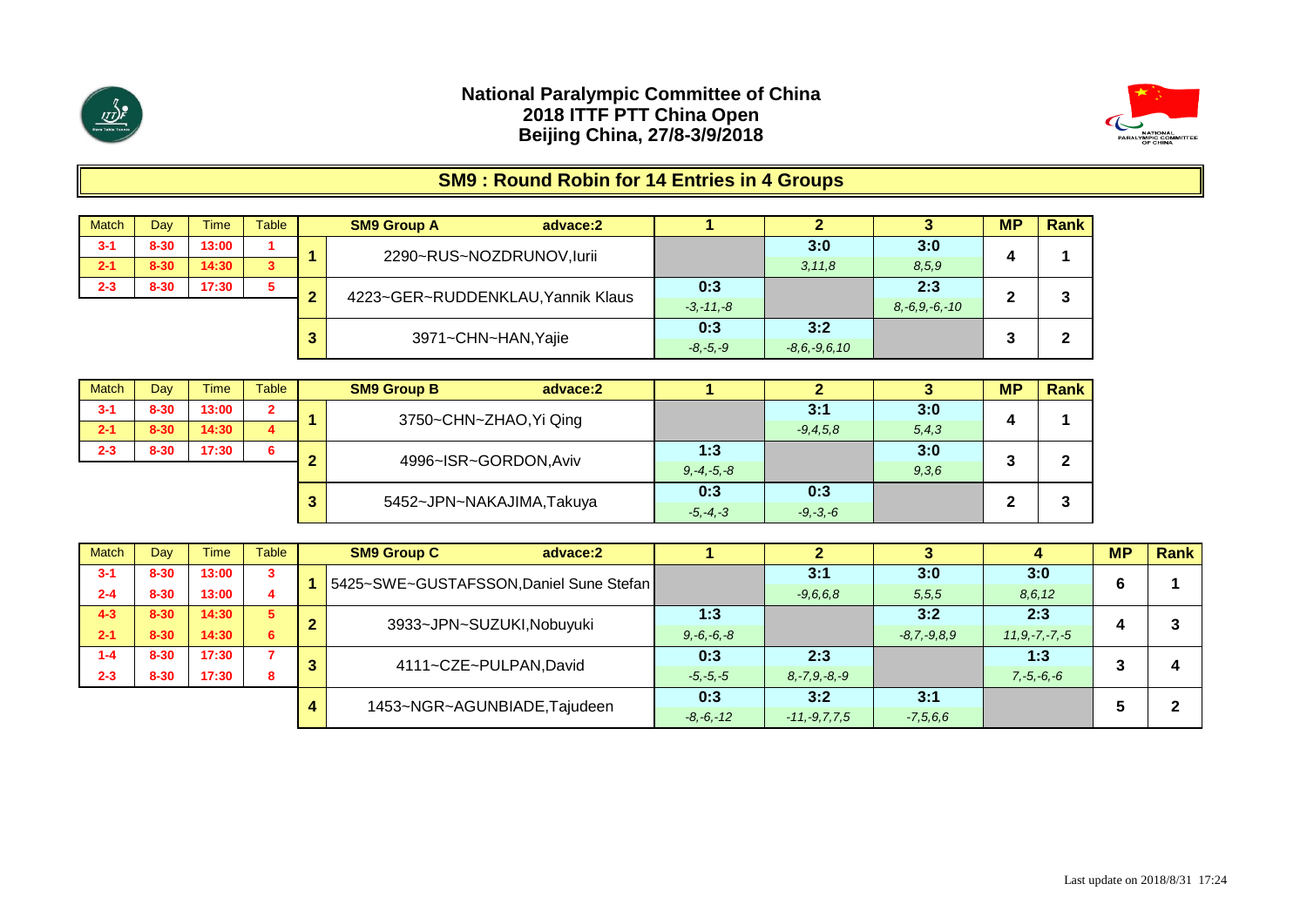| <b>Match</b> | Dav      | <b>Time</b> | Table | <b>SM9 Group D</b><br>advace:2 |                 |                      |                     |         | <b>MP</b> | <b>Rank</b> |
|--------------|----------|-------------|-------|--------------------------------|-----------------|----------------------|---------------------|---------|-----------|-------------|
| $3 - 1$      | $8 - 30$ | 13:00       | -5    | 4485~JPN~IWABUCHI, Koyo        |                 | 3:1                  | 3:0                 | 3:0     | 6         |             |
| $2 - 4$      | $8 - 30$ | 13:00       | 6     |                                |                 | $6, 7, -8, 4$        | 7,6,9               | 0, 5, 3 |           |             |
| $4 - 3$      | $8 - 30$ | 14:30       |       | 5426~UKR~KATS,Lev              | 1:3             |                      | 3:2                 | 3:0     |           |             |
| $2 - 1$      | $8 - 30$ | 14:30       | 8     |                                | $-6, -7, 8, -4$ |                      | $-12, -10, 6, 7, 7$ | 9, 7, 4 | э         |             |
| $1 - 4$      | $8 - 30$ | 17:30       |       | 4631~KAZ~EREKEYEV,Talgat       | 0:3             | 2:3                  |                     | 3:0     |           |             |
| $2 - 3$      | $8 - 30$ | 17:30       |       |                                | $-7, -6, -9$    | $12, 10, -6, -7, -7$ |                     | 7,0,8   | 4         |             |
|              |          |             |       | 4707~THA~SAMEE,Sukij           | 0:3             | 0:3                  | 0:3                 |         |           |             |
|              |          |             |       |                                | $-0, -5, -3$    | $-9, -7, -4$         | $-7, -0, -8$        |         |           |             |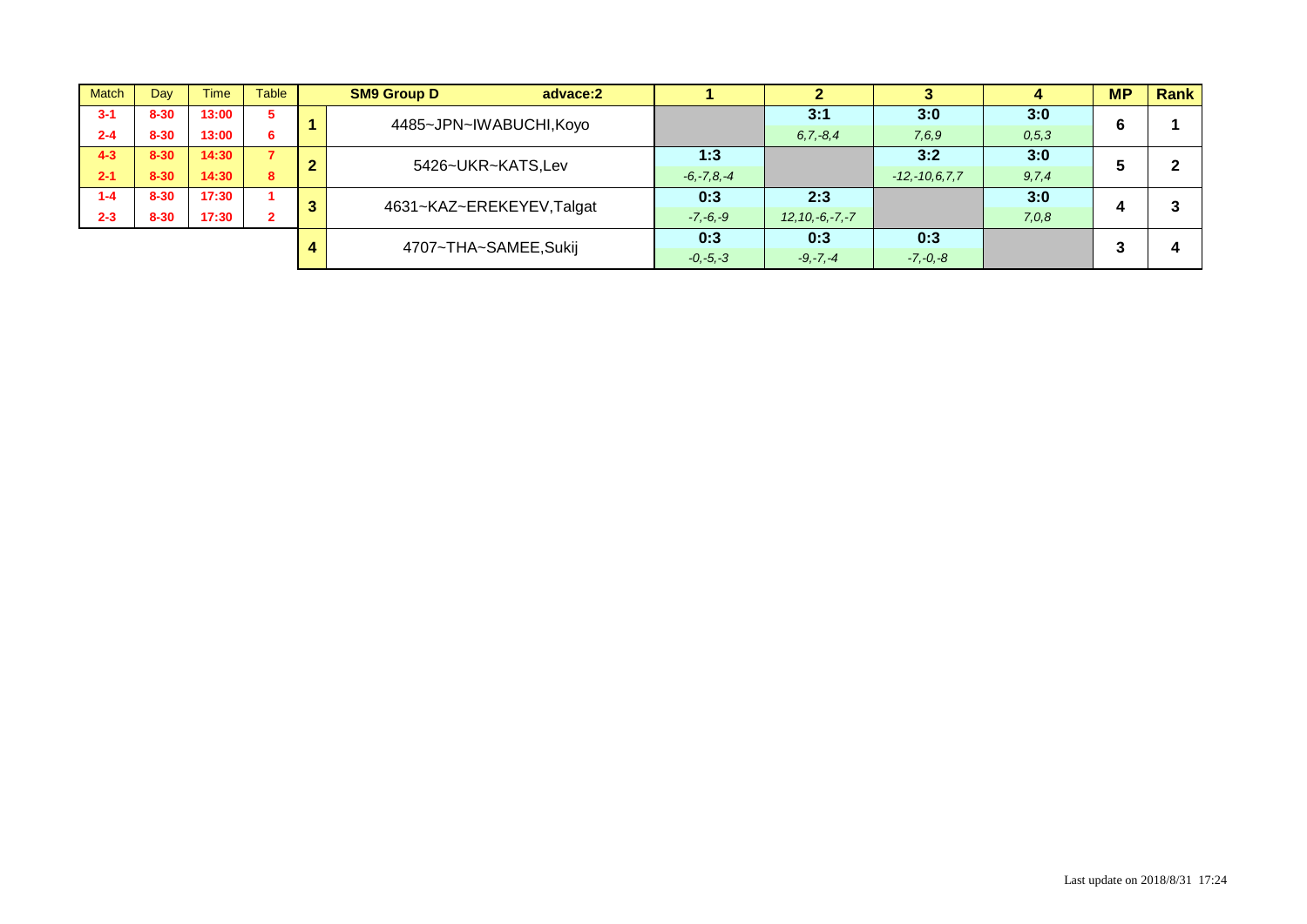

**National Paralympic Committee of China 2018 ITTF PTT China Open Beijing China, 27/8-3/9/2018**



# **Men Singles Class 9 : KO for 8 Entries**

| 1 2290~RUS~NOZDRUNOV, lurii               | $3:2$ ; $-10, -9, 7, 6, 7$ |                              |                                                          |                                                            |
|-------------------------------------------|----------------------------|------------------------------|----------------------------------------------------------|------------------------------------------------------------|
| $<1>8-31-10:00-T5$                        |                            | 2290~RUS~NOZDRUNOV,lurii     |                                                          |                                                            |
| 2 5426~UKR~KATS,Lev                       |                            | $3:1$ ; $-5,9,6,8$           |                                                          |                                                            |
|                                           |                            |                              | <5>8-31-12:00-T1 5425~SWE~GUSTAFSSON, Daniel Sune Stefan |                                                            |
| 3 4996~ISR~GORDON, Aviv                   |                            |                              |                                                          |                                                            |
| $<$ 2>8-31-10:00-T6                       |                            |                              | 5425~SWE~GUSTAFSSON, Daniel Sune Stefan                  |                                                            |
| 4 5425~SWE~GUSTAFSSON, Daniel Sune Stefan | 3.0; 10,5,4                |                              | $3:2$ ; 6, -8, -11, 11, 8                                |                                                            |
|                                           |                            |                              |                                                          | <7>8-31-15:30-T5   5425~SWE~GUSTAFSSON, Daniel Sune Stefan |
| 5 4485~JPN~IWABUCHI, Koyo                 | 3:1; 6,10, 5,9             |                              | Place 1                                                  |                                                            |
| $<$ 3>8-31-10:00-T7                       |                            | 4485~JPN~IWABUCHI, Koyo      |                                                          |                                                            |
| 6 3971~CHN~HAN, Yajie                     |                            |                              |                                                          |                                                            |
|                                           |                            |                              | <6>8-31-12:00-T2 1453~NGR~AGUNBIADE, Tajudeen            |                                                            |
| 7 1453~NGR~AGUNBIADE, Tajudeen            |                            | $3:1; 7,-8,8,6$              |                                                          |                                                            |
| $<$ 4 $>$ 8 - 31 - 10:00 - T8             |                            | 1453~NGR~AGUNBIADE, Tajudeen |                                                          |                                                            |
| 8 3750~CHN~ZHAO, Yi Qing                  | $3:2$ ; 9,9, 11, 5,14      |                              |                                                          |                                                            |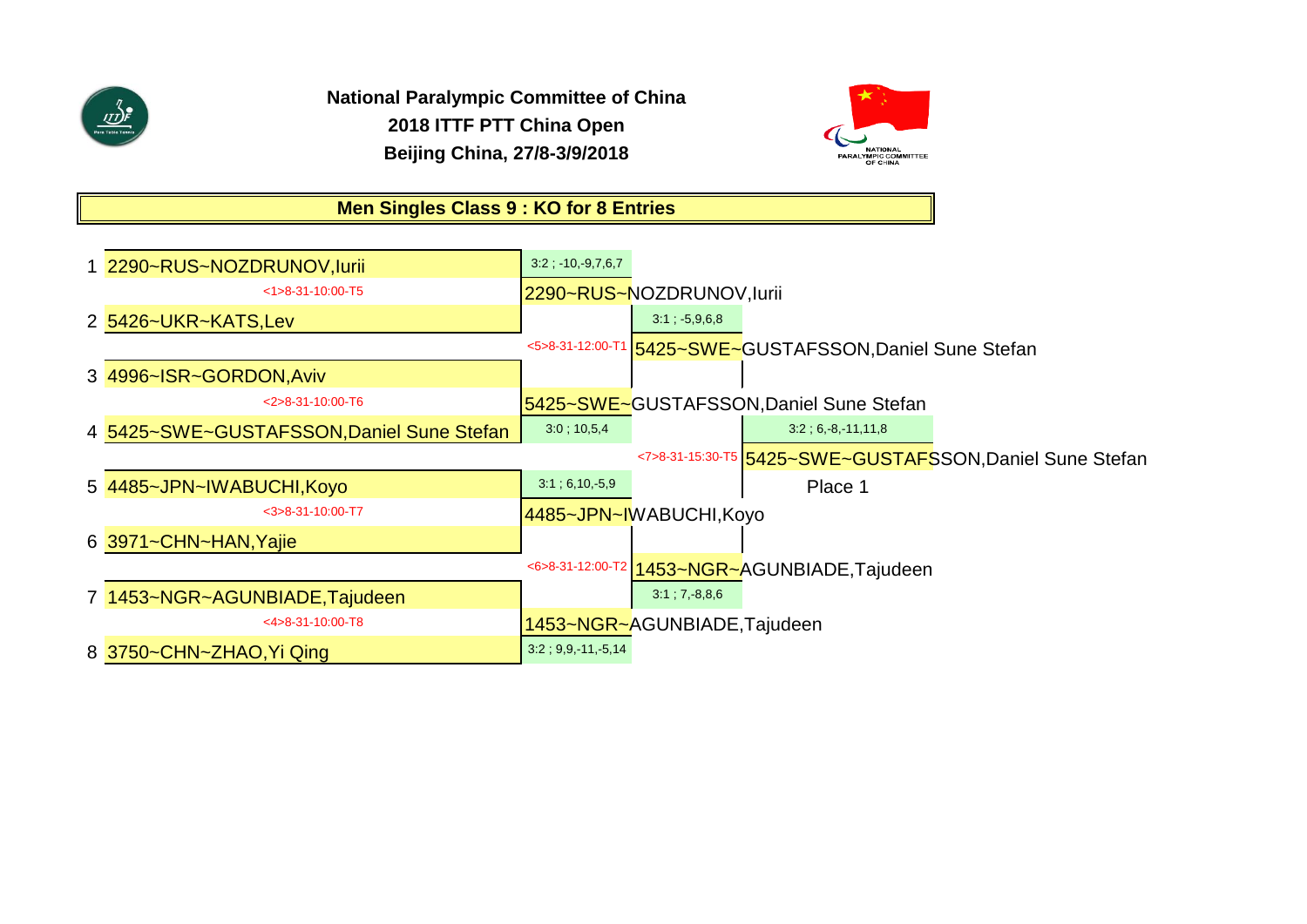



# **SM10 : Round Robin for 9 Entries in 3 Groups**

| Match   | Dav      | <b>Time</b> | Table |    | <b>SM10 Group A</b><br>advace:2 |              |              |         | <b>MP</b> | <b>Rank</b> |
|---------|----------|-------------|-------|----|---------------------------------|--------------|--------------|---------|-----------|-------------|
| $3 - 1$ | $8 - 30$ | 10:00       |       |    | 3754~CHN~LIAN, Hao              |              | 3:0          | 3:0     |           |             |
| $2 - 1$ | $8 - 30$ | 11:30       | 3     |    |                                 |              | 5,8,8        | 3, 5, 2 |           |             |
| $2 - 3$ | $8 - 30$ | 16:00       | 5     | ◠  | 3156~JPN~KAKITA, Nariaki        | 0:3          |              | 3:0     |           | ົ           |
|         |          |             |       |    |                                 | $-5, -8, -8$ |              | 5,8,9   |           |             |
|         |          |             |       | 3. | 5229~RUS~KARPOV, Ivan           | 0:3          | 0:3          |         | ◠         | ີ           |
|         |          |             |       |    |                                 | $-3, -5, -2$ | $-5, -8, -9$ |         |           |             |

| <b>Match</b> | Dav      | <b>Time</b> | Table          |    | <b>SM10 Group B</b><br>advace:2 |                     |                    |              | <b>MP</b> | Rank |
|--------------|----------|-------------|----------------|----|---------------------------------|---------------------|--------------------|--------------|-----------|------|
| $3 - 1$      | $8 - 30$ | 10:00       | $\overline{2}$ |    | 3698~POL~MISZTAL,Igor           |                     | 2:3                | 0:3          | ◠         | 3    |
| $2 - 1$      | $8 - 30$ | 11:30       | 4              |    |                                 |                     | $-10.5 - 12.3 - 4$ | $-6, -8, -9$ |           |      |
| $2 - 3$      | $8 - 30$ | 16:00       | 6              |    | 4647~CHN~KONG, Weijie           | 3:2                 |                    | 3:0          |           |      |
|              |          |             |                |    |                                 | $10, -5, 12, -3, 4$ |                    | 15,6,6       |           |      |
|              |          |             |                | 3. | 4655~JPN~NAGASHITA, Naoya       | 3:0                 | 0:3                |              |           | 2    |
|              |          |             |                |    |                                 | 6, 8, 9             | $-15, -6, -6$      |              |           |      |

| <b>Match</b> | Day      | <b>Time</b> | Table |   | <b>SM10 Group C</b><br>advace:2 |                 |                 |                | <b>MP</b> | Rank |
|--------------|----------|-------------|-------|---|---------------------------------|-----------------|-----------------|----------------|-----------|------|
| $3 - 1$      | $8 - 30$ | 10:00       | 3     |   | 5820~CHN~MAO,Shubo              |                 | 3:0             | 3:1            |           |      |
| $2 - 1$      | $8 - 30$ | 11:30       | 5     |   |                                 |                 | 10,8,6          | $8, 6, -8, 9$  |           |      |
| $2 - 3$      | $8 - 30$ | 16:00       |       | ◠ | 1681~RUS~LUKYANOV, Pavel        | 0:3             |                 | 3:1            |           | 2    |
|              |          |             |       |   |                                 | $-10,-8,-6$     |                 | $4, -9, 10, 0$ | J         |      |
|              |          |             |       | 3 | 1451~NGR~ALABI, Olufemi Olabiyi | 1:3             | 1:3             |                | ◠         | 3    |
|              |          |             |       |   |                                 | $-8, -6, 8, -9$ | $-4.9 - 10 - 0$ |                | ▴         |      |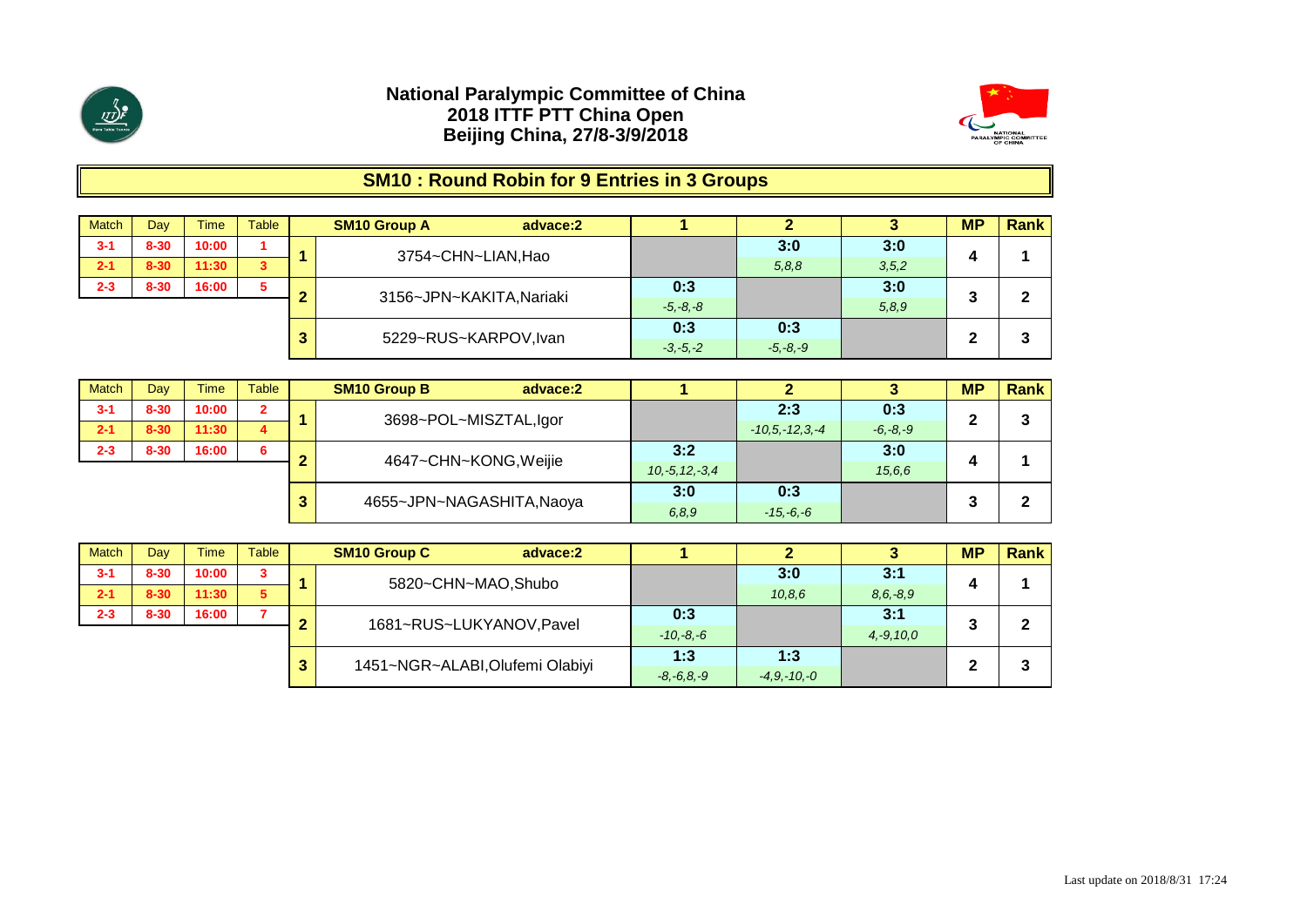

**National Paralympic Committee of China 2018 ITTF PTT China Open Beijing China, 27/8-3/9/2018**



### **Men Singles Class 10 : KO for 6 Entries**

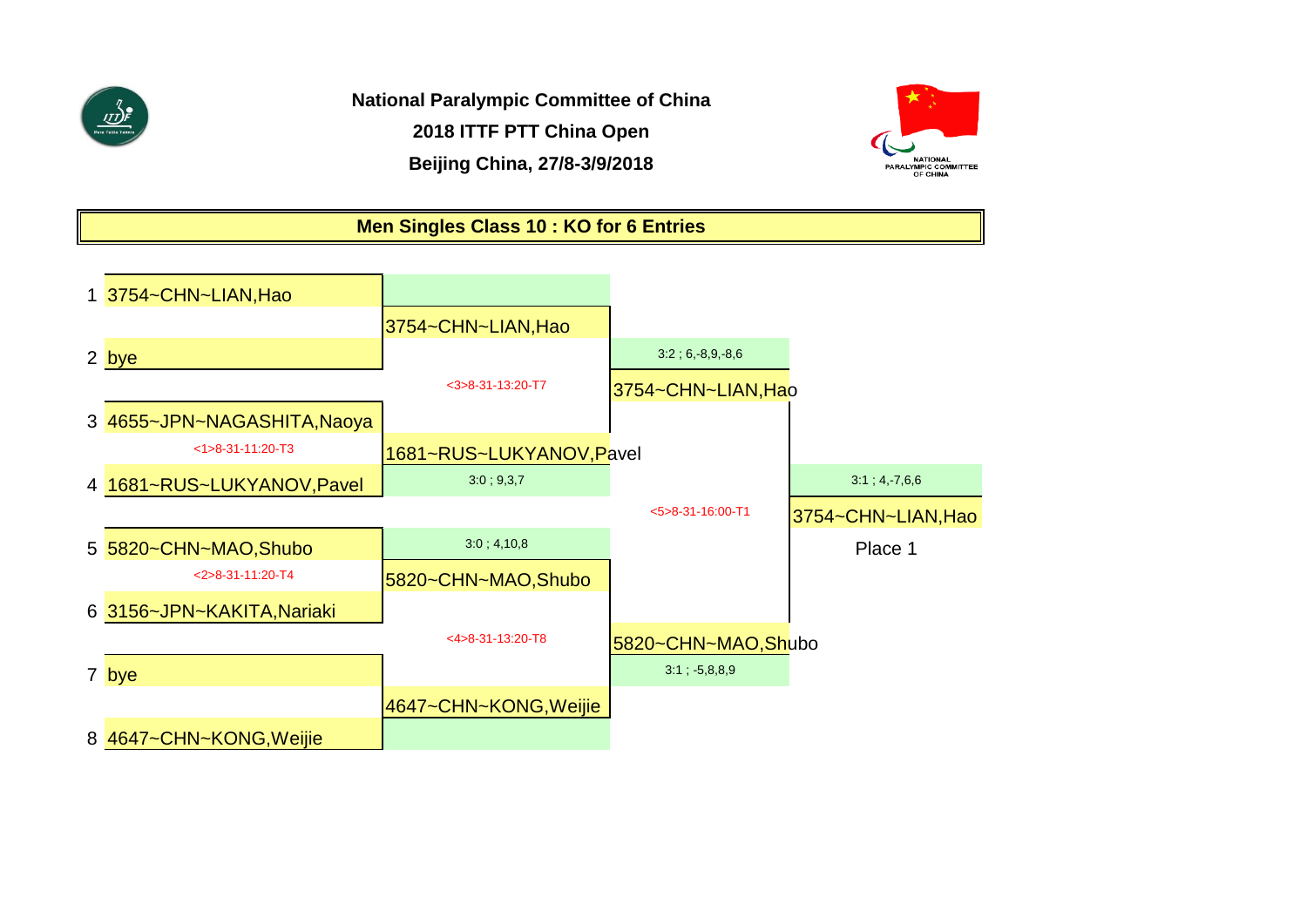



# **SM11 : Round Robin for 9 Entries in 3 Groups**

| <b>Match</b> | Dav      | Time  | Table |   | <b>SM11 Group A</b><br>advace:2  |              |                  |                   | <b>MP</b> | <b>Rank</b> |
|--------------|----------|-------|-------|---|----------------------------------|--------------|------------------|-------------------|-----------|-------------|
| $3 - 1$      | $8 - 30$ | 10:00 | 5     |   | 5221~FRA~CREANGE, Lucas, Edouard |              | 3:0              | 3:0               |           |             |
| $2 - 1$      | $8 - 30$ | 11:30 |       |   |                                  |              | 5,4,6            | 8,5,6             |           |             |
| $2 - 3$      | $8 - 30$ | 16:00 |       | ◠ | 5304~POL~CHYBINSKI, Marek        | 0:3          |                  | 3:2               | 3         | ີ           |
|              |          |       |       |   |                                  | $-5, -4, -6$ |                  | $6, -8, -6, 7, 8$ |           |             |
|              |          |       |       |   | 5524~JPN~KIKAWADA, Yudai         | 0:3          | 2:3              |                   | ∍         | ີ           |
|              |          |       |       | 3 |                                  | $-8, -5, -6$ | $-6.8.6 - 7. -8$ |                   | ∠         |             |

| <b>Match</b> | Dav      | <b>Time</b> | Table          |   | <b>SM11 Group B</b><br>advace:2 |              |                 |            | <b>MP</b> | <b>Rank</b> |
|--------------|----------|-------------|----------------|---|---------------------------------|--------------|-----------------|------------|-----------|-------------|
| $3 - 1$      | $8 - 30$ | 10:00       | 6              |   | 4675~KOR~KIM,Gi Tae             |              | 3:0             | 3:0        |           |             |
| $2 - 1$      | $8 - 30$ | 11:30       | 8              |   |                                 |              | 4,4,9           | 5, 7, 3    | 4         |             |
| $2 - 3$      | $8 - 30$ | 16:00       | $\overline{2}$ | ◠ | 5222~FRA~ZHAO, Antoine          | 0:3          |                 | 3:1        | 3         | ◠           |
|              |          |             |                |   |                                 | $-4, -4, -9$ |                 | $-8,7,9,8$ |           |             |
|              |          |             |                | 3 | 4720~POL~FIRA,Damian            | 0:3          | 1:3             |            | ◠         | 3           |
|              |          |             |                |   |                                 | $-5, -7, -3$ | $8, -7, -9, -8$ |            | ▴         |             |

| <b>Match</b> | Day      | <b>Time</b> | <b>Table</b> |                 | <b>SM11 Group C</b><br>advace:2   |              |              |               |       | <b>MP</b> | <b>Rank</b> |
|--------------|----------|-------------|--------------|-----------------|-----------------------------------|--------------|--------------|---------------|-------|-----------|-------------|
| $3 - 1$      | $8 - 30$ | 10:00       |              |                 | 4917~AUS~VON EINEM, Samuel Philip |              |              | 3:1           | 3:0   | Д         |             |
| $2 - 1$      | $8 - 30$ | 11:30       |              |                 |                                   |              |              | $-5, 7, 7, 6$ | 4,6,4 |           |             |
| $2 - 3$      | $8 - 30$ | 16:00       | 3            | ◠               | 5744~JPN~KATO,Koya                |              | 1:3          |               | 3:0   |           | ົ           |
|              |          |             |              | $5, -7, -7, -6$ |                                   | 9, 3, 7      |              |               |       |           |             |
|              |          |             |              | 3               | 5752~FRA~IVALDI, Timothe          |              | 0:3          | 0:3           |       | ີ         | 3           |
|              |          |             |              |                 |                                   | $-4, -6, -4$ | $-9, -3, -7$ |               | -     |           |             |